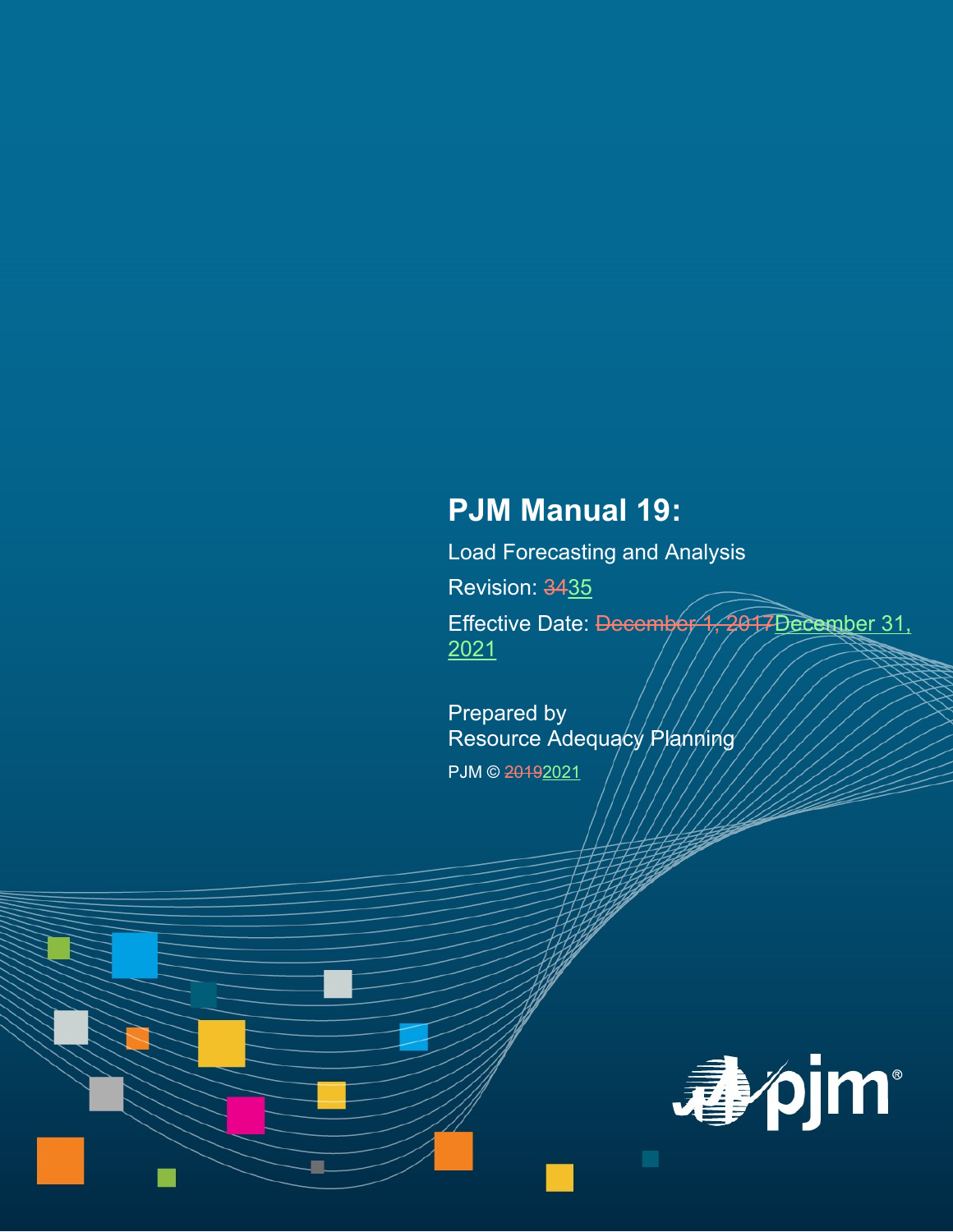

## **Table of Contents**

| Section 4: Weather Normalization and Coincident Peaks 17                |  |
|-------------------------------------------------------------------------|--|
|                                                                         |  |
|                                                                         |  |
|                                                                         |  |
|                                                                         |  |
|                                                                         |  |
| Estimate of Comparison Load for Guaranteed Load Drop (GLD) Customers 21 |  |
|                                                                         |  |
|                                                                         |  |
| Attachment C: Residential Non-Interval Metered Guidelines27             |  |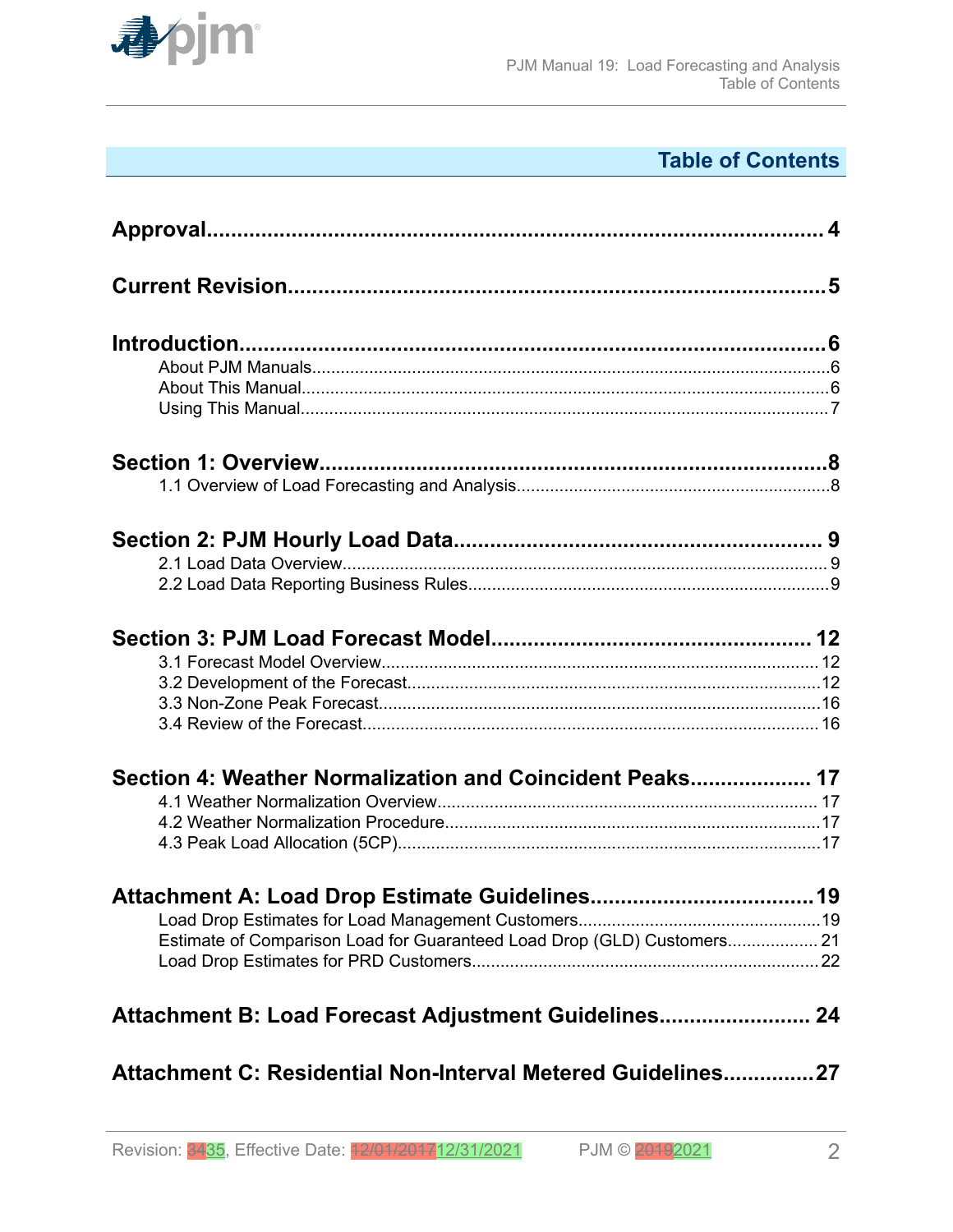

| Attachment D: Peak Shaving Adjustment Plan and Performance |  |
|------------------------------------------------------------|--|
| Attachment E: Peak Shaving Officer Certification Form 38   |  |
|                                                            |  |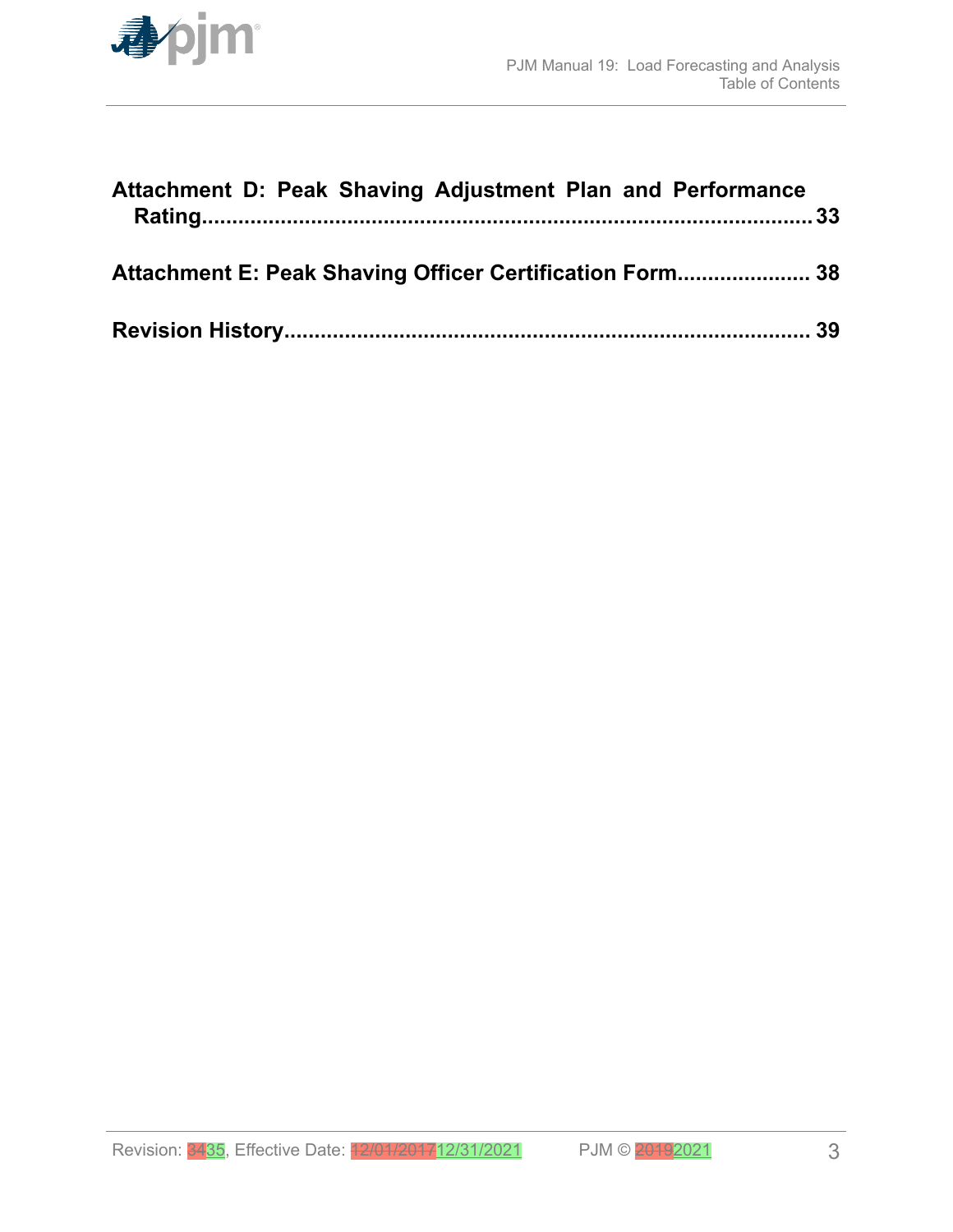<span id="page-3-0"></span>

## **Approval**

Approval Date: <mark>11/08/2017</mark>11/16/2021 Effective Date: 12/01/2017 12/31/2021

Thomas A. Falin, Director

Resource Adequacy Planning Department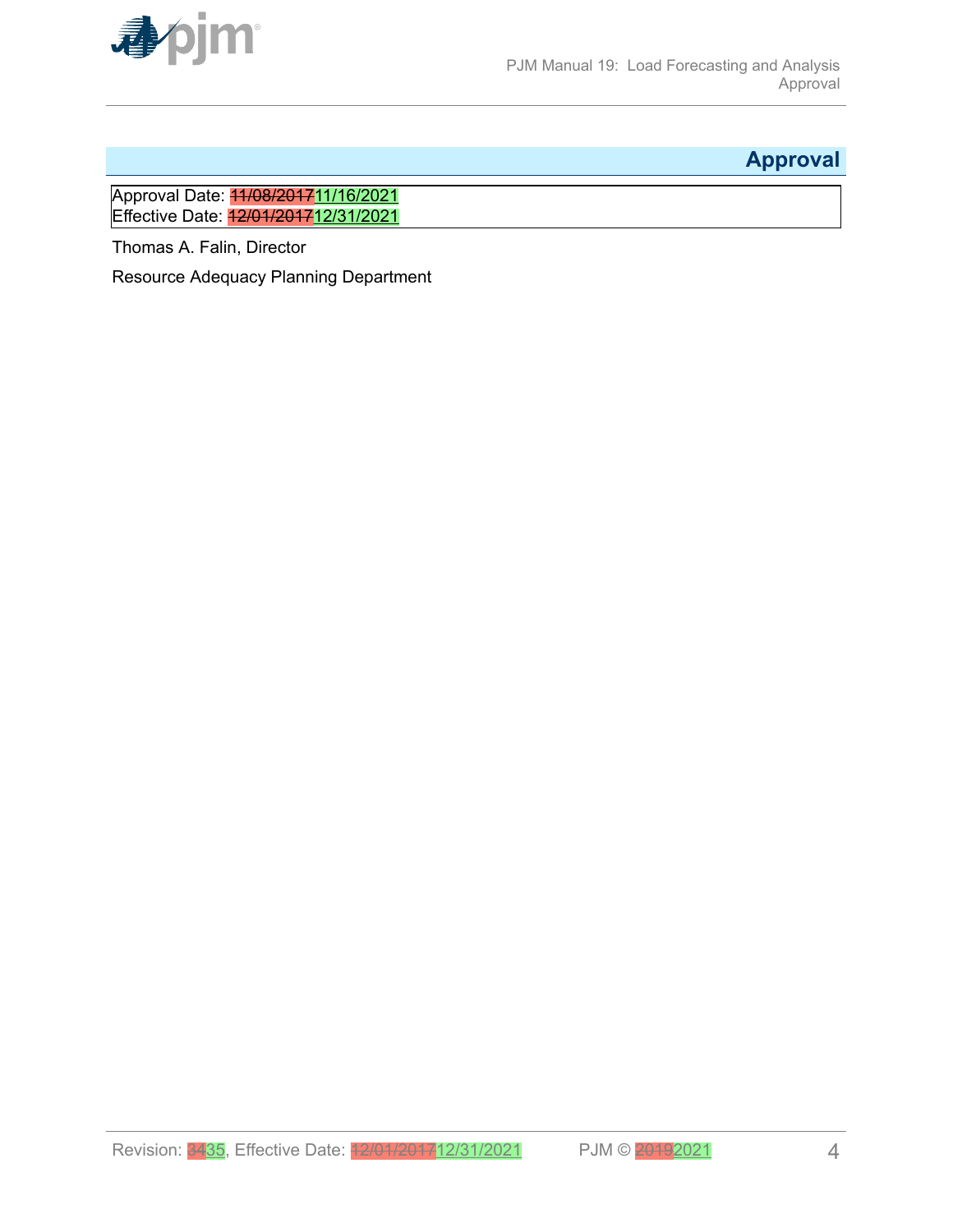<span id="page-4-0"></span>

## **Current Revision**

#### **Revision 35 (12/31/2021):**

- Revisions proposed from cover-to-cover periodic review:
	- o Revised outdated language
	- o Minor revisions to correct grammar, spelling, punctuation, consistency of terms and document references.
- Section 3: Added battery storage to forecasted items.

#### **Revision 34 (12/05/2019):**

- Periodic Review updated to address:
	- o Section 3: Load forecast model details are being removed from the Manual in favor of an annual whitepaper documenting the details of the load forecast.
	- o Section 4: The weather normalization procedure for peak load and energy is revised to be directly tied to the load forecast model.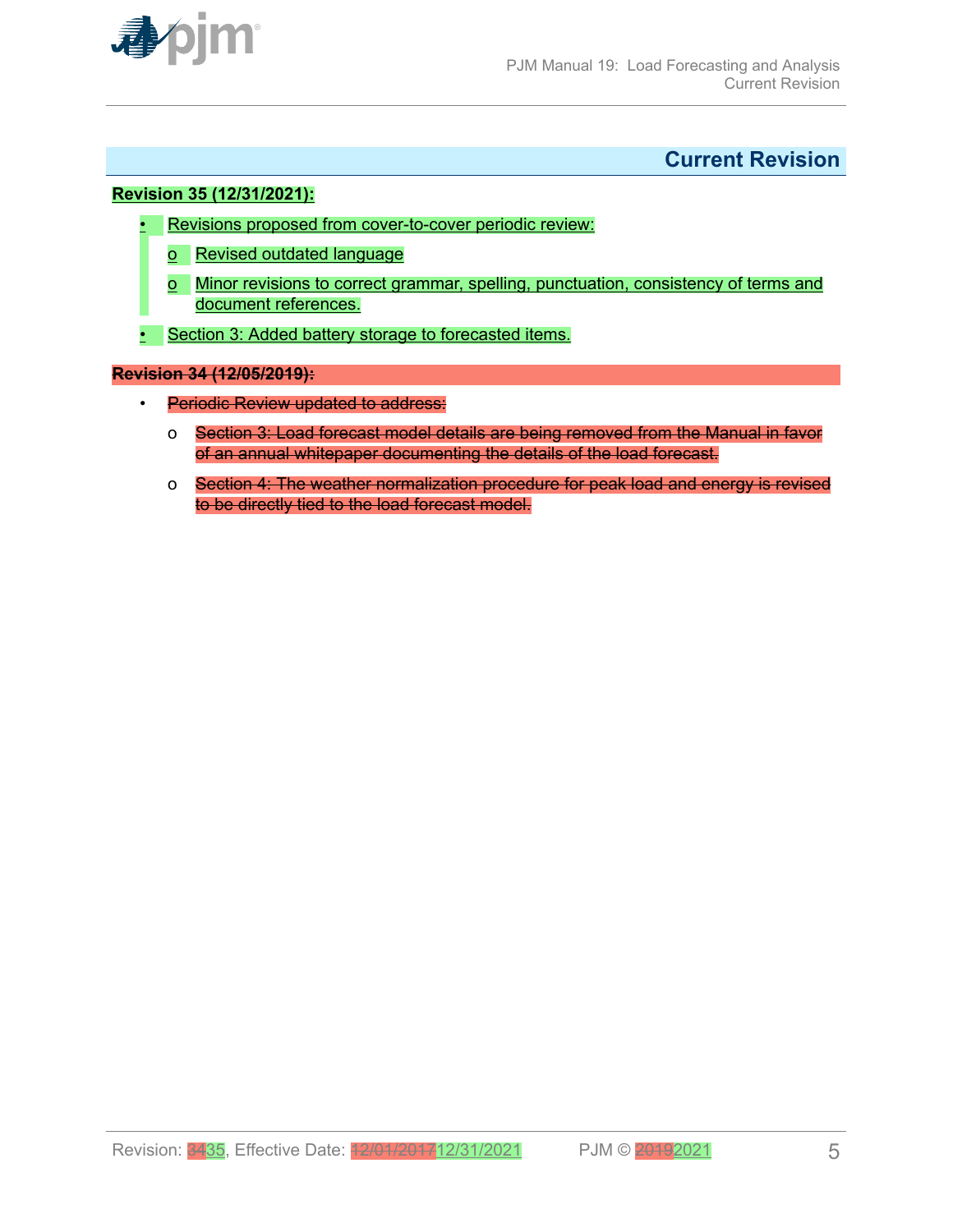<span id="page-5-0"></span>

## **Introduction**

Welcome to the *PJM Manual for Load Forecasting and Analysis*. In this Introduction you will find the following information:

- What you can expect from the PJM Manuals in general (see "*About PJM Manuals*").
- What you can expect from this PJM Manual (see "*About This Manual*")
- How to use this manual (see "*Using This Manual*").

## **About PJM Manuals**

The PJM Manuals are the instructions, rules, procedures, and guidelines established by the PJM Office of the Interconnection for the operation, planning, and accounting requirements of the PJM RTO and the PJM Energy Market. The manuals are grouped under the following categories:

- **Transmission**
- PJM Energy Market
- Generation and transmission interconnection
- Reserve
- Accounting and billing
- PJM administrative services
- **Miscellaneous**

For a complete list of all PJM manuals, go to the Library section on PJM.com.

## **About This Manual**

The *PJM Manual for Load Forecasting and Analysis* is one of a series of manuals within the Reserve group of manuals. This manual focuses on load-related topics. This manual describes the data input requirements, the processing performed on the data, computer programs involved in processing the data, and the reports that are produced. It then describes processes used to analyze load data and produce a long-term planning forecast.

The *PJM Manual for Load Forecasting and Analysis* consists of four sections. These sections are listed in the table of contents beginning on page 2.

## **Intended Audience**

The intended audiences for the PJM Manual for Load Forecasting and Analysis are:

- *Electric Distribution Company (EDC) planners* The EDC planners are responsible for supplying historical load data in the required format, for using coincident peaks to allocate normalized peaks, and for input data verification.
- *Load Serving Entity (LSE) planners*  LSEs use allocated peaks and the Load Management systems to determine their capacity obligations.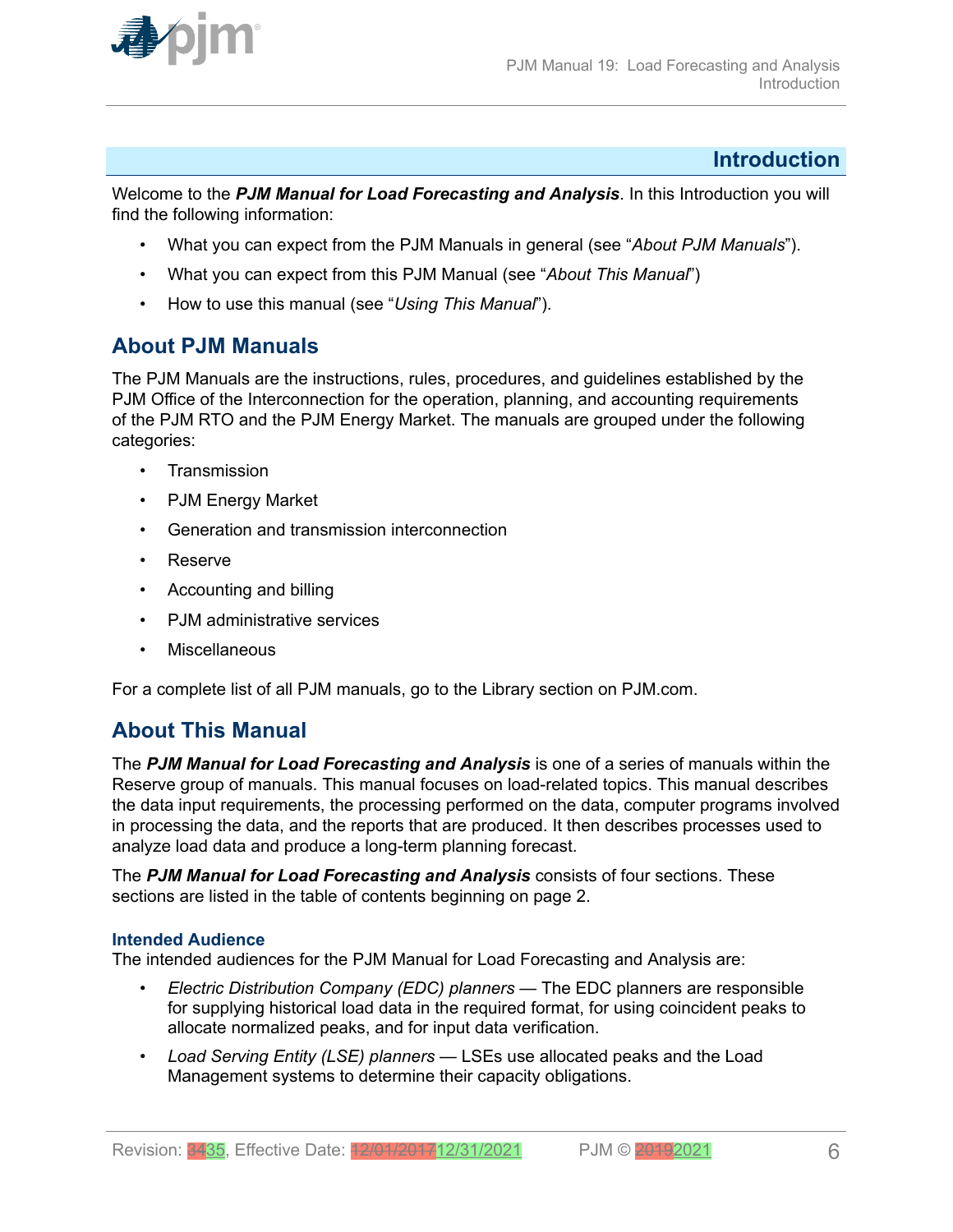<span id="page-6-0"></span>

- *PJM staff* PJM is responsible for the calculation of hourly PJM loads, normalizing PJM seasonal peaks, forecasting RTO and zonal peaks for system planning and capacity obligations, compiling the PJM Load Forecast Report, and administering Load Management. This information is used in calculating the capacity obligations.
- *Planning Committee members* The Planning Committee is responsible for the stakeholder review of the peak forecasts and techniques for their determination.
- *Reliability Assurance Agreement Signatories* The Markets & Reliability Committee is involved in the review of rules, methods and parameters associated with Load Forecasting and Analysis.

## **References**

There are several references to other documents that provide background or additional detail. The *PJM Manual for Load Forecasting and Analysis* does not replace any information in these reference documents. The following documents are the primary source of specific requirements and implementation details:

- Power Meter documentation
- DR Hub documentation
- PJM Load Forecast Report
- [PJM Manual for Emergency Operations \(M-13\)](http://pjm.com/~/media/documents/manuals/m13.ashx)
- Reliability Assurance Agreement
- [Behind-the-Meter Generation Business Rules \(in Manual M-14D\)](http://pjm.com/~/media/documents/manuals/m14d.ashx)

## **Using This Manual**

We believe that explaining concepts is just as important as presenting the procedures. This philosophy is reflected in the way we organize the material in this manual. We start each section with an overview. Then, we present details, procedures or references to procedures found in other PJM manuals. The following provides an orientation to the manual's structure.

### **What You Will Find In This Manual**

- A table of contents that lists two levels of subheadings within each of the sections.
- An approval page that lists the required approvals and a brief outline of the current revision.
- Sections containing the specific guidelines, requirements, or procedures including PJM actions and PJM Member actions.
- Attachments that include additional supporting documents, forms, or tables in this PJM Manual.
- A section at the end detailing all previous revisions of this PJM manual.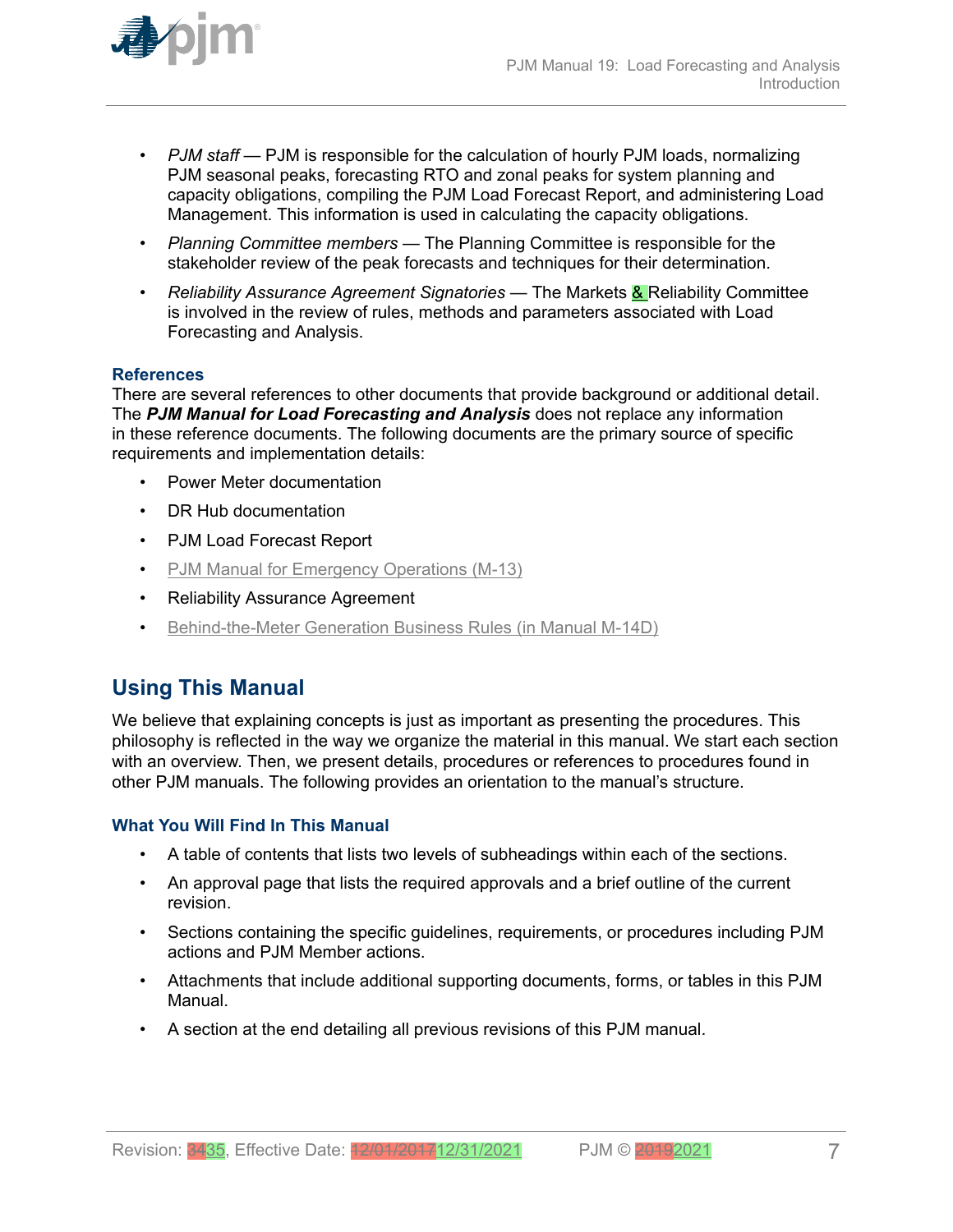<span id="page-7-0"></span>

## **Section 1: Overview**

Welcome to the *Overview* section of the *PJM Manual for Load Forecasting and Analysis*. In this section you will find the following information:

• An overview of the Load Forecasting and Analysis (see "Overview of Load Forecasting and Analysis")

## **1.1 Overview of Load Forecasting and Analysis**

Load Forecasting and Analysis utilizes the PJM Power Meter load data, Load Management, PJM Load Forecast Model, and Weather Normalization and Peak Allocation.

*PJM Hourly Load Data* — After-the-fact hourly load data are entered by EDCs and used by PJM for deriving seasonal load profiles, weather normalized peak and energy, 1CP zonal load contributions for Network Service billing, RTO unrestricted seasonal peak loads for capacity obligation allocation (5CP), charts contained in the PJM Load Forecast Report, and Operations reports, and NERC compliance reporting*.*

*PJM Load Forecast Model* — PJM staff produces an independent forecast of monthly and seasonal peak load and load management, for each PJM zone, region, the RTO, and selected combinations of zones. The PJM Load Forecast Report includes tables and charts presenting the results*.*

*Weather Normalization and Peak Allocation* — PJM uses approved techniques for weathernormalizing historical summer and winter zonal peaks, and determining RTO unrestricted coincident peaks.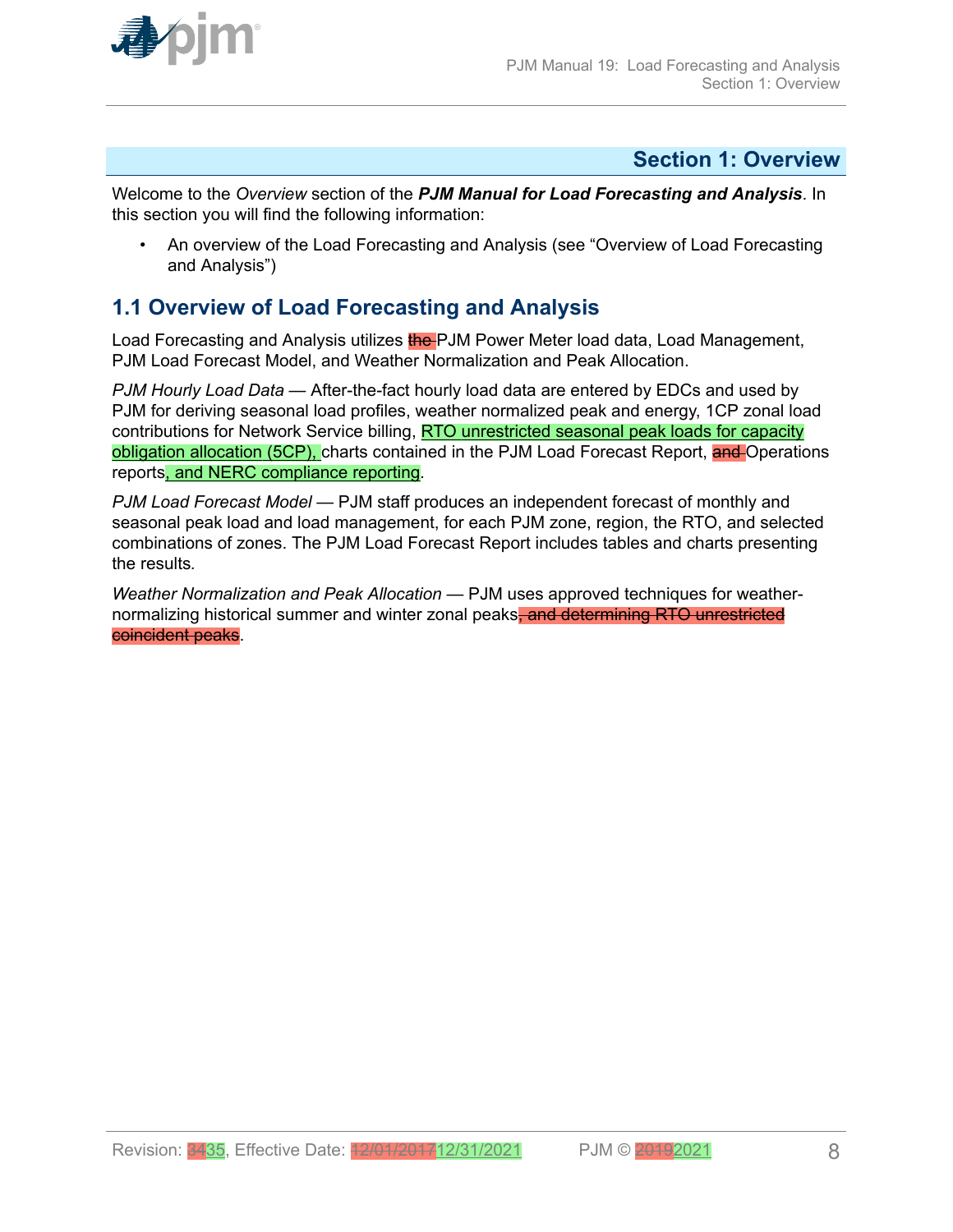<span id="page-8-0"></span>

## **Section 2: PJM Hourly Load Data**

Welcome to the *PJM Hourly Load Data* section of the *PJM Manual for Load Forecasting and Analysis*. In this section you will find the following information:

- An overview of the historic hourly load data file (see "Load Data Overview")
- Guidelines for reporting load data to PJM (see "Load Data Reporting Business Rules")

## **2.1 Load Data Overview**

Official historic hourly load data for each EDC with revenue-metered tie data reported to PJM are collected via the Power Meter application. For EDCs submitting all internal generation, Power Meter will calculate a revenue-quality load based on submitted tie and generation meter values. This ensures that all customer demand is counted once and only once, on an aggregated and dispersed basis. EDCs may accept these values as their reported hourly service territory load, with the option to input data directly through the application's user interface or via uploaded XML files. The entered data are available through Power Meter screens, postings on the PJM website, or in several reports produced by the Performance Compliance Department.

[For details on submitting data into Power Meter, refer to the information posted on the PJM Website (under "Tools Sign In", select "Power Meter.")]

## **Load Data Definitions**

*Actual Net Metered Interchange*: The sum of allocated tie metered values to which the EDC is a party.

*Total Internal Generation*: The sum of all meter values for non-500kV generators electrically located in the EDC's zone. For PJM Western and Southern regions, 500kV generation will be counted as part of internal generation.

*Allocated Mid-Atlantic 500kV Losses*: Participant's share of total PJM Mid-Atlantic 500kV losses

*Calculated Load* = Actual Net Metered Interchange + Total Internal Generation + Allocated 500kV Losses.

## **2.2 Load Data Reporting Business Rules**

As established by the PJM Planning Committee, the following guidelines govern the reporting of load data into the PJM Power Meter application:

## **Data Reporting Responsibility**

- It will be the responsibility of each PJM electric distribution company (EDC) with fullymetered tie flows to report hourly load data for its metered area(s), regardless of which entity is responsible for serving end-use customers.
- For all entities using network transmission service, it will be the responsibility of the signatory to the Network Integration Transmission Service Agreement to ensure that hourly load data are reported to PJM for its customers via PJM InSchedule.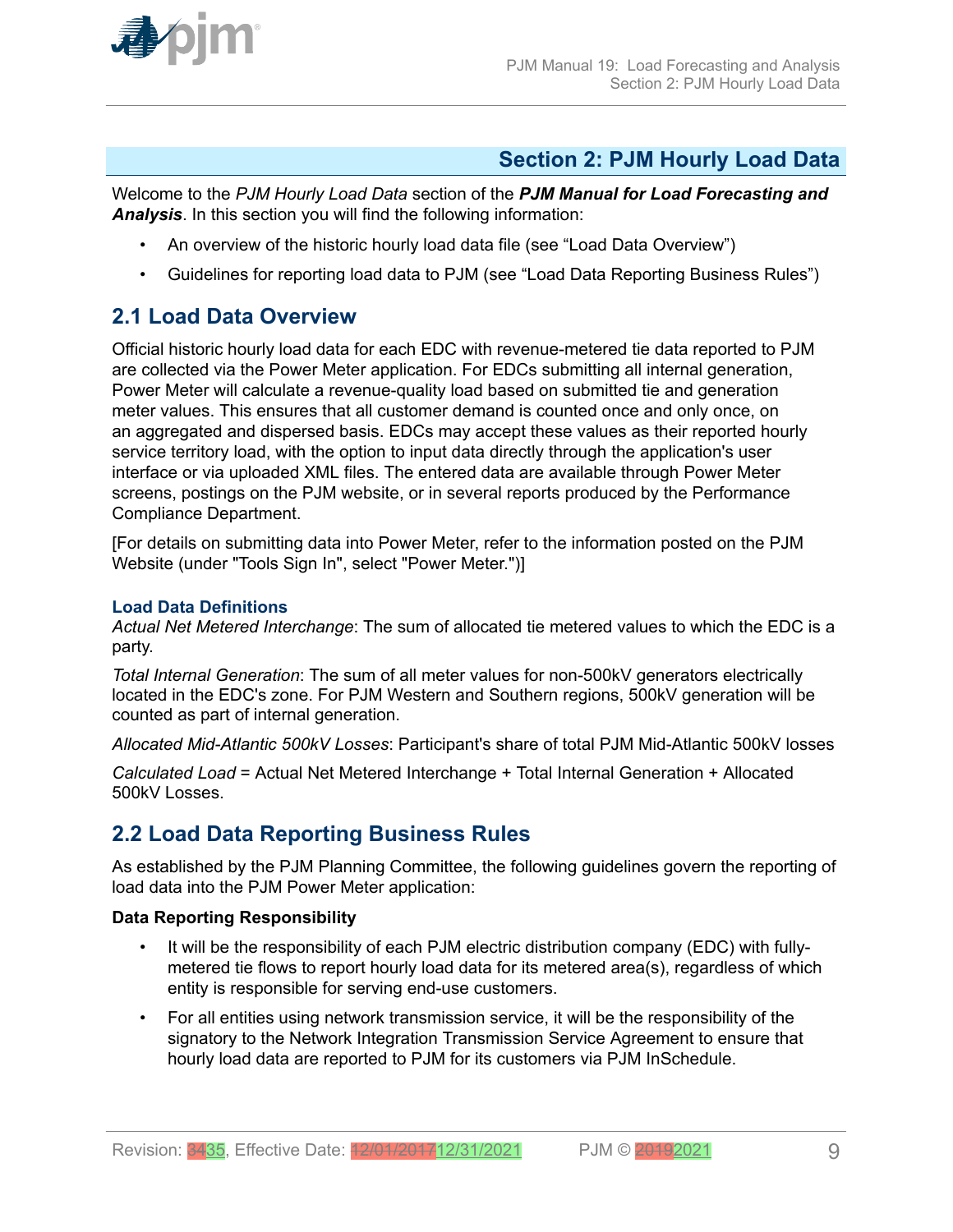

• Curtailment Service Providers (CSPs) are responsible for providing information to estimate load management impacts as detailed in Attachment A.

## **Data Specifications**

• Load data supplied to Power Meter will reflect each entity's total impact to the system, counting all customer demand once and only once, and will therefore need to properly account for system losses and flows. PJM will adjust loads for their assigned share of Extra High Voltage losses. LSEs providing load management impact estimates will adjust loads for system losses. Data are accepted in Power Meter in 0.001 MWh increments.

### **Reporting Schedule**

- The data for each day should initially be entered within the following ten calendar days, except during peak periods, when the data must be entered daily. PJM contacts EDCs when daily reporting is needed.
- Edits to load data should be made by the tenth calendar day of the following month.
- PJM will may adjust submitted load data, as necessary, to reflect additional load that is determined by PJM after-the-fact, resulting from third-party supply of generator station power requirements.
- EDC ability to submit loads via Power Meter is subject to a reporting window that includes the current month and three previous months. For example, in April, values for April, March, February, and January can be freely edited. For updates to months older than three full months prior, the participant must have PJM make the submission on their behalf. PJM may be contacted at [mrkt\\_settlement\\_ops@pjm.com](mailto:mrkt_settlement_ops@pjm.com) to arrange for assistance.
- Failure to report data to PJM in a timely and complete manner will subject responsible parties to Data Submission Charges, as outlined in Schedule 11 of the Reliability Assurance Agreement.

### **EDC/CSP Actions**

- Enter Hourly Load Data PJM EDCs submit aggregate hourly load values into Power Meter, as required. CSPs provide resource-specific settlements data to quantify Load Management impacts into the DR Hub application. (See Attachment A).
- Edit the Data as necessary All hourly load value changes for a given month must be entered and edited by the 10th of the following month.
- Notify PJM of All Changes Without this notification, PJM can only determine that changes have been made but cannot readily identify specific changes which were made.

## **PJM Actions**

• Allocate Extra High Voltage Losses: — 500kV losses in the PJM Mid-Atlantic region are calculated as the total 500kV system energy injections minus withdrawals. Hourly 500kV losses are allocated to each PJM Mid-Atlantic EDC with revenue metered tie flows reported to Power Meter, in proportion to their real-time load ratio share.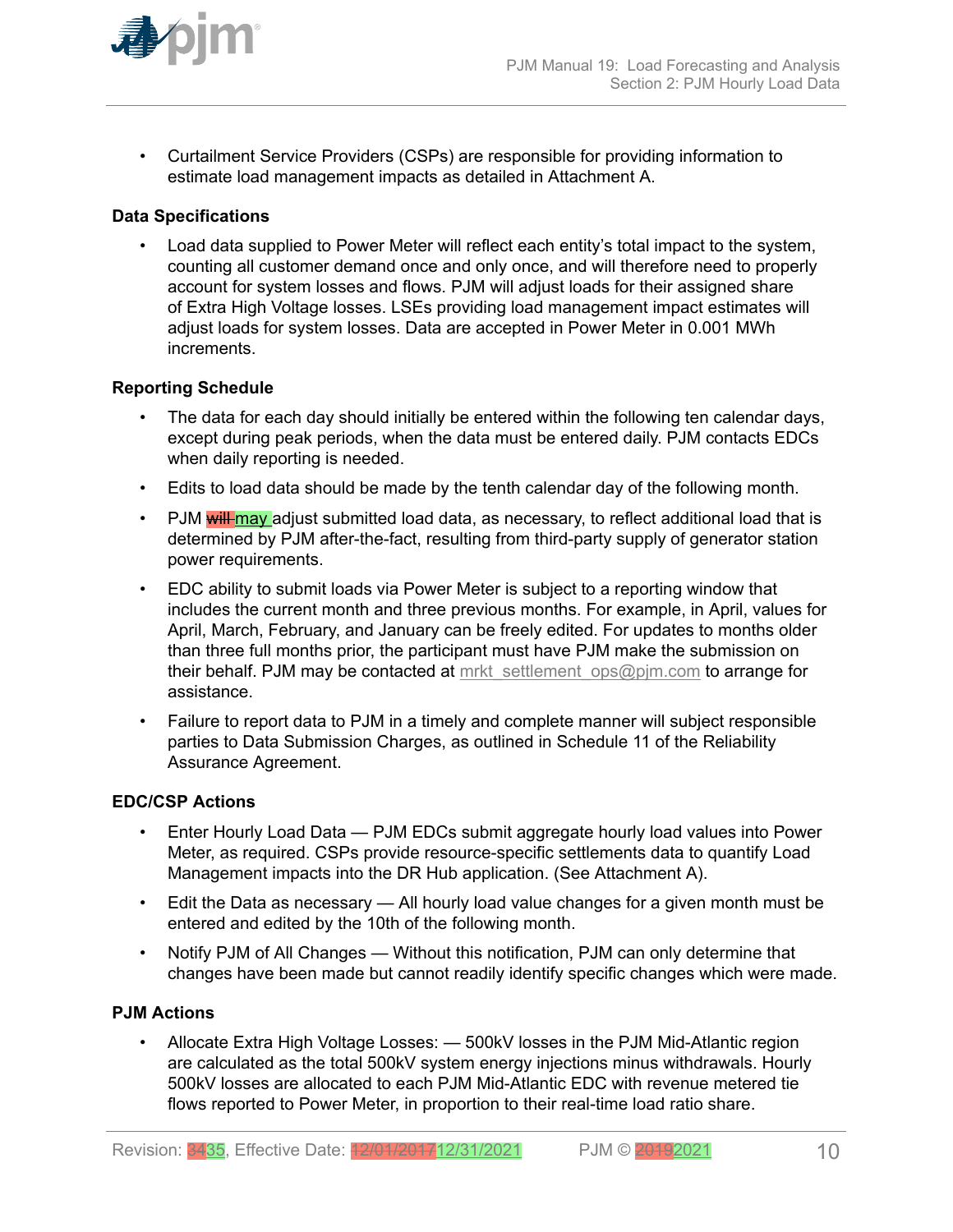

- Post Zonal Data: PJM will publish zonal load data in an electronic format on a monthly basis.
- Data Usage: PJM uses the hourly load data for operational analysis, for calculating seasonal load factors, developing weather normalization curves, for allocating the PJM weather normalized seasonal peaks, for preparing various charts and tables in the PJM Load Forecast Report, and for reporting to regulatory and other authorities.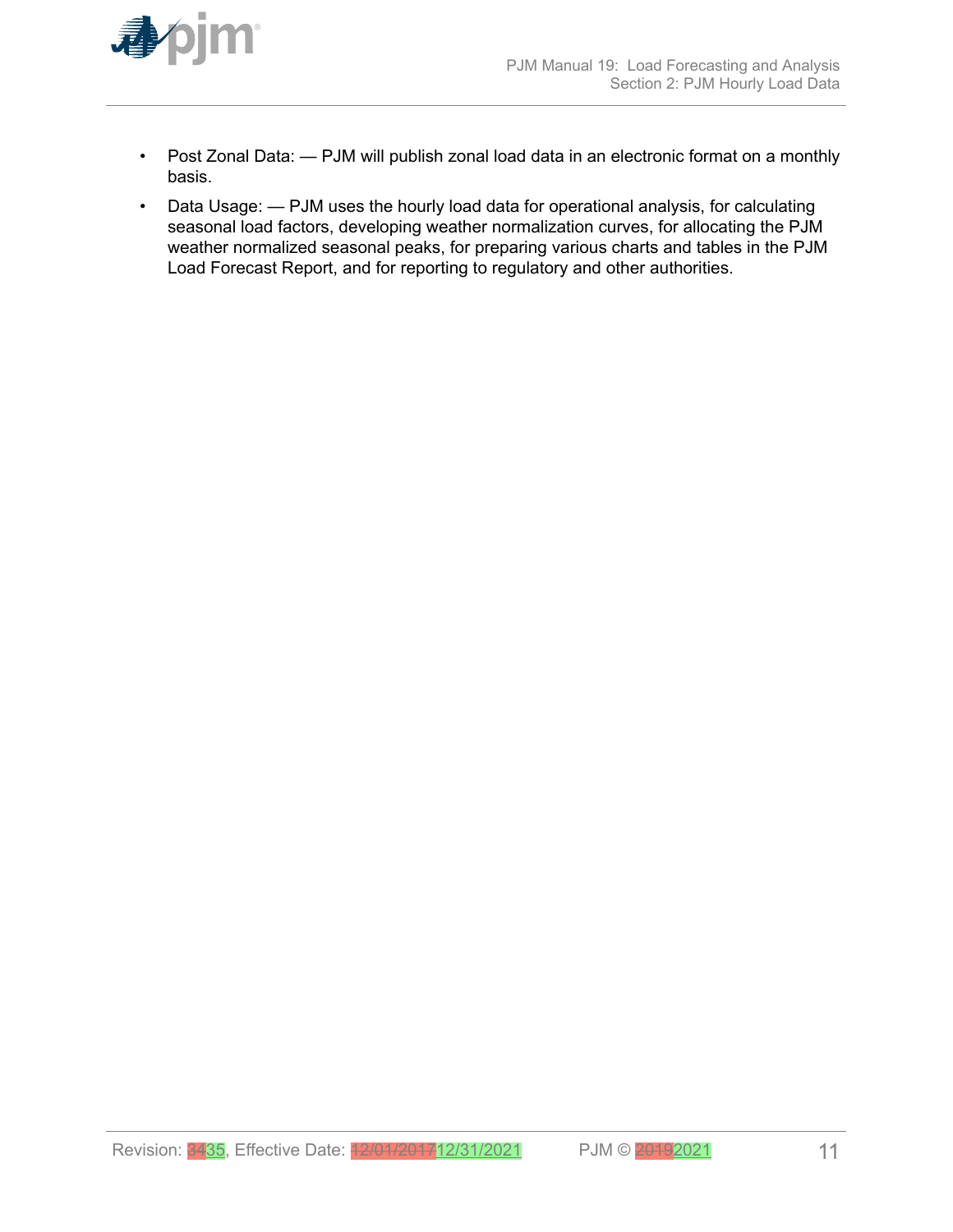<span id="page-11-0"></span>

## **Section 3: PJM Load Forecast Model**

Welcome to the *PJM Load Forecast Model* section of the *PJM Manual for Load Forecasting and Analysis*. In this section you will find the following information:

- An overview of the PJM Load Forecast Model (see "Forecast Model Overview").
- A description of the methodology used to produce the PJM forecast (see "Development of the Forecast").
- A description of the forecast review and approval process (see "Review and Approval the Forecast").

## **3.1 Forecast Model Overview**

The PJM Load Forecast Model produces 15-year monthly forecasts of unrestricted peaks assuming a range of weather conditions for each PJM zone, locational deliverability area (LDA) and the RTO. The model uses trends in equipment and appliance usage, anticipated economic growth, distributed solar generation and battery storage, plug-in electric vehicles, and historical weather patterns to estimate growth in peak load and energy use. It is used to set the peak loads for capacity obligations, for reliability studies, and to support the Regional Transmission Expansion Plan. Net energy forecasts are used in reporting requirements of FERC and NERC, and for market efficiency studies. The forecast is produced by PJM and released prior to each Planning Period, typically in January.

## **3.2 Development of the Forecast**

The PJM Load Forecast employs multiple regression models to estimate daily peak load for each PJM zone (the non-coincident peak), the zone's contribution to the daily RTO/LDA peak (the coincident peak), and monthly net energy for load. Models for each PJM zone share the same general specification. Variables considered are:

## **Dependent Variable – Unrestricted Load**

Hourly metered load data are supplemented with estimated load drops (as outlined in Attachment A), estimated load drops associated with peak shaving programs, and estimated distributed solar generation, and battery storage to obtain unrestricted hourly loads. For the non-coincident models, the maximum value for each day is used in the regressions. For the coincident models, the zone's contribution to the daily RTO/LDA unrestricted peak load is used in the regressions. For the net energy models, the sum of each day's hourly loads is used in the regressions.

## **Calendar Effects**

Days of the week, month of the year, holiday, and Daylight Saving Time impacts may be included in the model.

## **Weather Data**

Weather is included in the models using different variables for heating, cooling and shoulder seasons. For heating periods, the Winter Weather Parameter is defined as:

```
If WIND > 10 mph,
```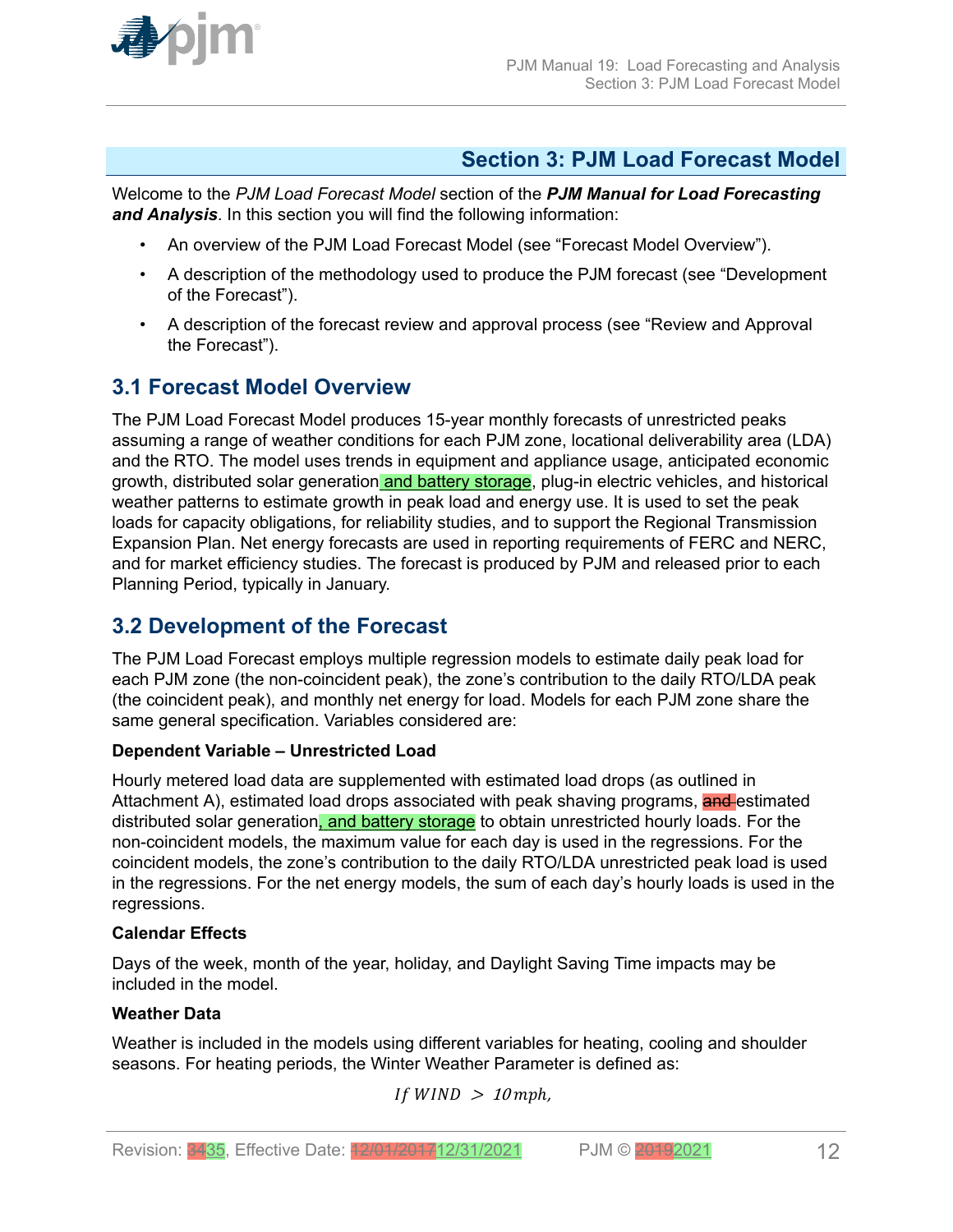

$$
WWP = DB - (0.5 * (WIND - 10))
$$
  
If WIND  $\leq 10$  mph,  

$$
WWP = DB
$$

**Where:**

| <b>WIND</b> | Wind velocity, in miles per hour         |
|-------------|------------------------------------------|
| <b>WWP</b>  | Wind speed adjusted dry bulb temperature |
| <b>DB</b>   | Dry bulb temperature $(°F)$              |

For cooling periods, Temperature-Humidity Index (THI) is used as the weather variable:

$$
If DB \ge 58,
$$
  
\n
$$
THI = DB - 0.55 * (1 - HUM) * (DB - 58)
$$
  
\n
$$
If DB < 58,
$$
  
\n
$$
THI = DB
$$

**Where:**

| THI | Temperature-humidity index             |
|-----|----------------------------------------|
| DB  | Dry bulb temperature $(^{\circ}F)$     |
| HUM | Relative Humidity (where $100\% = 1$ ) |

Additionally, measures of heating and cooling degree days are included, using the current and previous day's weather. Weather data for each PJM zone are calculated according to the mapping presented in the annual Load Forecast Supplementwhitepaper.

## **Economic Drivers**

Measures of economic and demographic activity are included in the forecast models, representing total U.S., state, or metropolitan areas, depending upon their predictive value. Economic drivers for states and metropolitan areas are assigned to each PJM zone according to the mapping presented in the annual **Load Forecast Supplementwhitepaper**.

## **End-Use Trends**

Measures of the stock and efficiency of various electrical equipment and appliances used in residential and commercial settings are included in the forecast models, grouped by heating, cooling, and other. End-use variables for each PJM zone are applied by Census Division. In some instances, PJM supplements this data with zone-supplied information.

## **Peak Shaving**

In cases where a zone contains a peak shaving program with an approved Peak Shaving Adjustment Plan, the zone's forecast will be adjusted to reflect the program's impact.

## **Load Adjustments**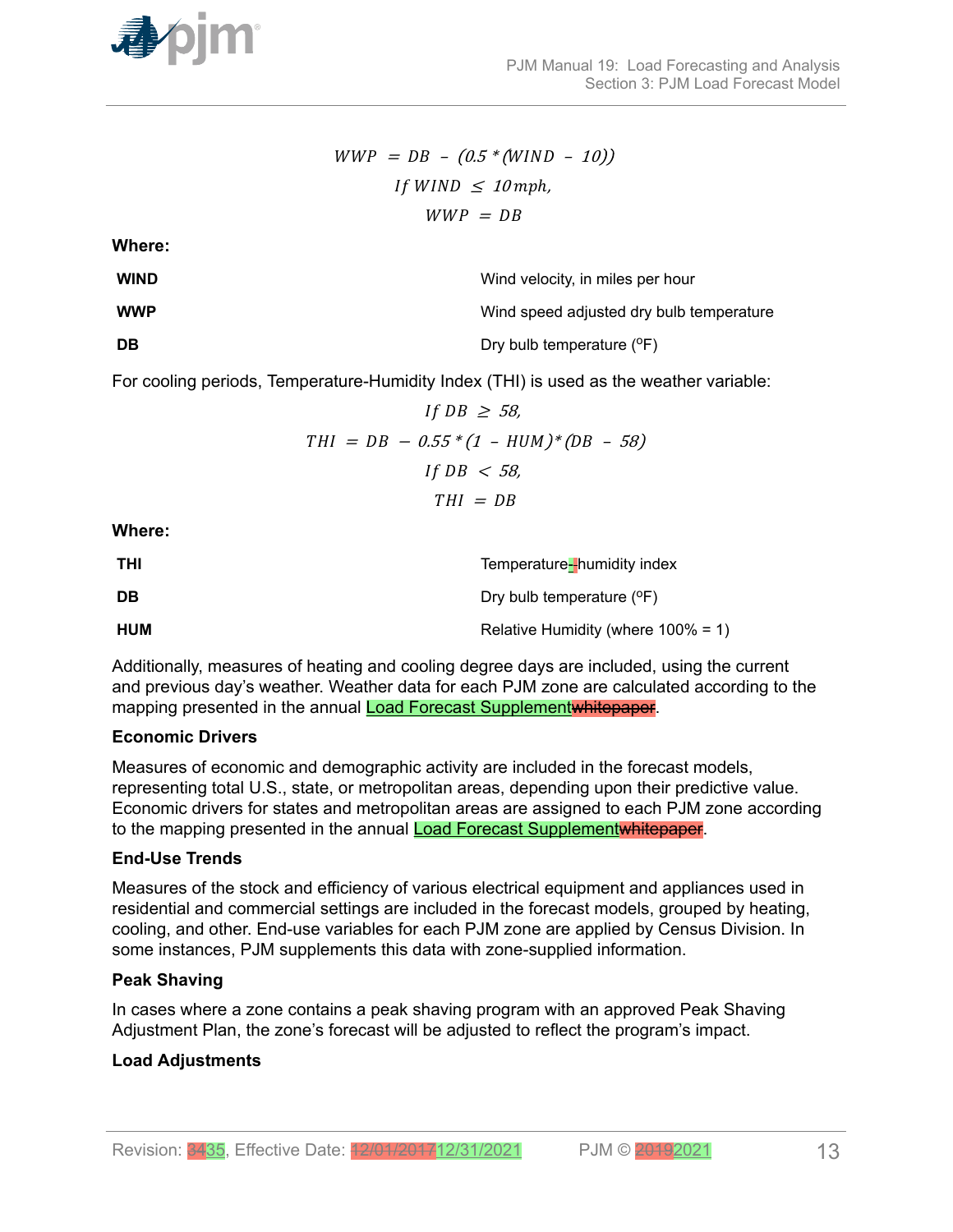

In cases where a zone has experienced or is anticipated to experience a significant load change that may not be captured in the load forecast, PJM may elect to apply a load forecast adjustment by either adjusting model inputs or by an explicit adjustment to the modeled forecast.

In cases where the load change has not yet occurred, PJM will base any adjustment on information received from EDC load forecasters in response to PJM's annual request for details on large load changes that are known to the EDC. PJM will handle these requests on a case-by-case basis and perform (or have performed) whatever analysis is required to establish the degree of certainty and magnitude of the load change. Attachment B provides load forecast adjustment guidelines. PJM will produce documentation on and discuss load adjustments at the Load Analysis Subcommittee upon presentation of the annual load forecast.

## **Peak Shaving Adjustments**

In cases where a zone has an approved Peak Shaving **Adjustment** Plan (as described in Attachment D), PJM will develop a load forecast adjustment to capture the impact of the program. Initially, existing load history will be compared with modified load history that assumes the program's anticipated curtailment behavior occurred in all historical years used in the forecast model to determine the program's ability to reduce daily peaks. Programs will then be incorporated into the weather rotation simulation process to establish the program's initial forecast adjustment MW value.

Once incorporated into the PJM load forecast, the program's performance will be measured against its committed MW curtailment value (as dictated by the program specifications) and scored over a rolling three-year period<sup>1</sup>. Results of this measurement may result in a revision of the program's forecast adjustment MW value, as described in Attachment D.

Any program receiving a peak shaving adjustment will be required to peak shave on any day in which its "trigger" is met or exceeded. The trigger will be based on the actual maximum daily temperature–humidity index (THI) for the relevant PJM zone as determined in advance by the relevant entity. If triggered, the peak shaving must comply with its pre-established parameters regarding number of hours of interruption, dispatch sequence, etc. Failure to operate to these parameters will lead to a reduction in the peak shaving adjustment.

## **Non-Coincident Base and 90/10 Scenarios**

For each PJM zone, a distribution of non-coincident peak (NCP) forecasts is produced using a weather rotation simulation process. Using this approach, load forecasts are developed for each zone using the actual weather patterns that were observed in that zone over many years. The simulation process produces a distribution of monthly forecast results by selecting the 12 monthly peak values per forecast year for each weather scenario. For each year, by weather scenario, the maximum daily NCP load for a zone over each season is found. For each zone and year, a distribution of zonal NCP by weather scenario is developed. From this distribution, the median values are used to shape the monthly profile within each season.

The median result is used as the base (50/50) forecast; the values at the 10th percentile and 90th percentile are assigned to the 90/10 weather bands.

 $1$  For programs with less than three years of history, a one- or two-year performance score will be used.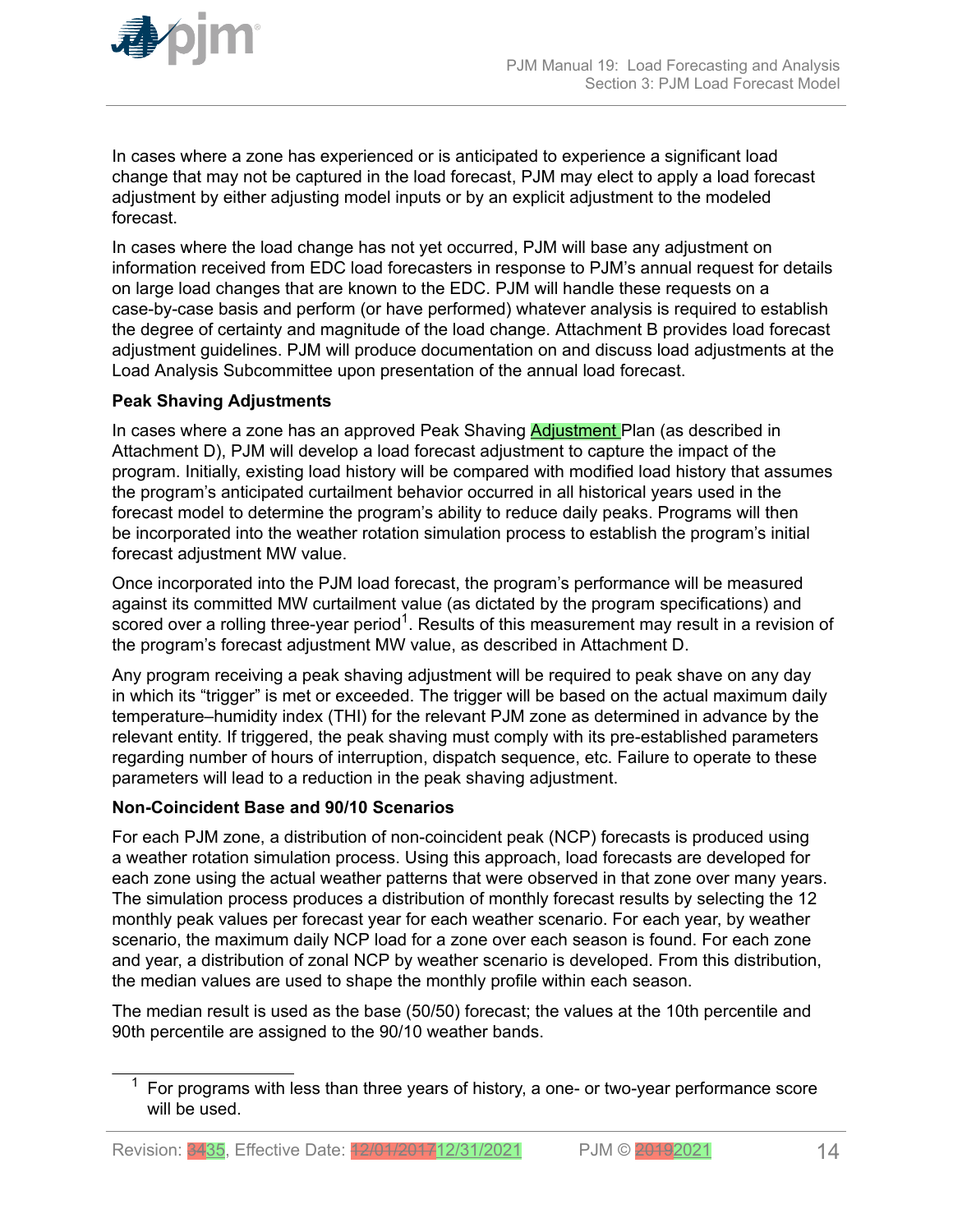

## **RTO and Coincident Forecasts**

To obtain the RTO/LDA peak forecasts, the solution for each of the zonal coincident peak (CP) models are summed by day and weather scenario to obtain the RTO/LDA peak for the day. By weather scenario, the maximum daily RTO/LDA value for the season is found. For the RTO/ LDA, a distribution of the seasonal RTO/LDA peak vs. weather scenario is developed. From this distribution, the median result is used as the base (50/50) forecast; the values at the 10th percentile and 90th percentile are assigned to the 90/10 weather bands.

To determine the final zonal RTO/LDA-coincident peak (CP) forecasts, a methodology similar to the process for deriving zonal NCPs is applied. By weather scenario, the maximum daily CP load for a zone over the summer season is found. For each zone a distribution of zonal CP vs. weather scenario is developed. From this distribution the median value is selected. The median zonal CPs are summed and this sum is then used to apportion the forecasted RTO/LDA peak to produce the final zonal CP forecasts.

## **Net Energy for Load Forecasts**

For each PJM zone, a distribution of forecasts is produced using a weather rotation simulation process. The weather distributions are developed using observed historical weather data. The simulation process produces a distribution of monthly forecast results by summing the daily values per forecast year for each weather scenario.

## **Load Management, Price Responsive Demand and Behind-the-Meter Generation**

PJM incorporates assumptions of load management, price responsive demand, and behind-themeter generation, and battery storage to supplement the base, unrestricted forecast.

For Demand Resources (DR), forecasted values for each zone are computed based on the following procedure. The forecast is based on the PJM final summer season Committed DR amount, where the Committed DR means all DR that has committed through RPM, Base Residual Auction and all Incremental Auctions, or a Fixed Resource Requirement plan.

- 1. Compute the final amount of Committed DR (by DR product) for each of the most recent three Delivery Years. Express the Committed DR amount (by DR product) as a percentage of the zone's 50/50 forecast summer peak from the January Load Forecast Report immediately preceding the respective Delivery Year.
- 2. Compute the most recent three year average Committed DR percentage, by DR product, for each zone. For DR products with less than three years' worth of Committed DR data, compute the most recent one or two-year average Committed DR percentage.
- 3. The DR forecast, by DR product, for each zone shall be equal to the zone's 50/50 forecast summer peak multiplied by the corresponding result from Step 2 minus the amount of the PRD forecast (described below) that in previous years committed as a different DR product.

For Price Responsive Demand (PRD), forecasted values for each zone on or after Delivery Year 2020/21 are computed based on the procedure below. The forecast is based on the amount of Cleared PRD in Base Residual Auctions on or after Delivery Year2020/21. The PRD forecast for Delivery Years prior to 2020/21 shall be equal to zero because no PRD has cleared in those years' Base Residual Auctions.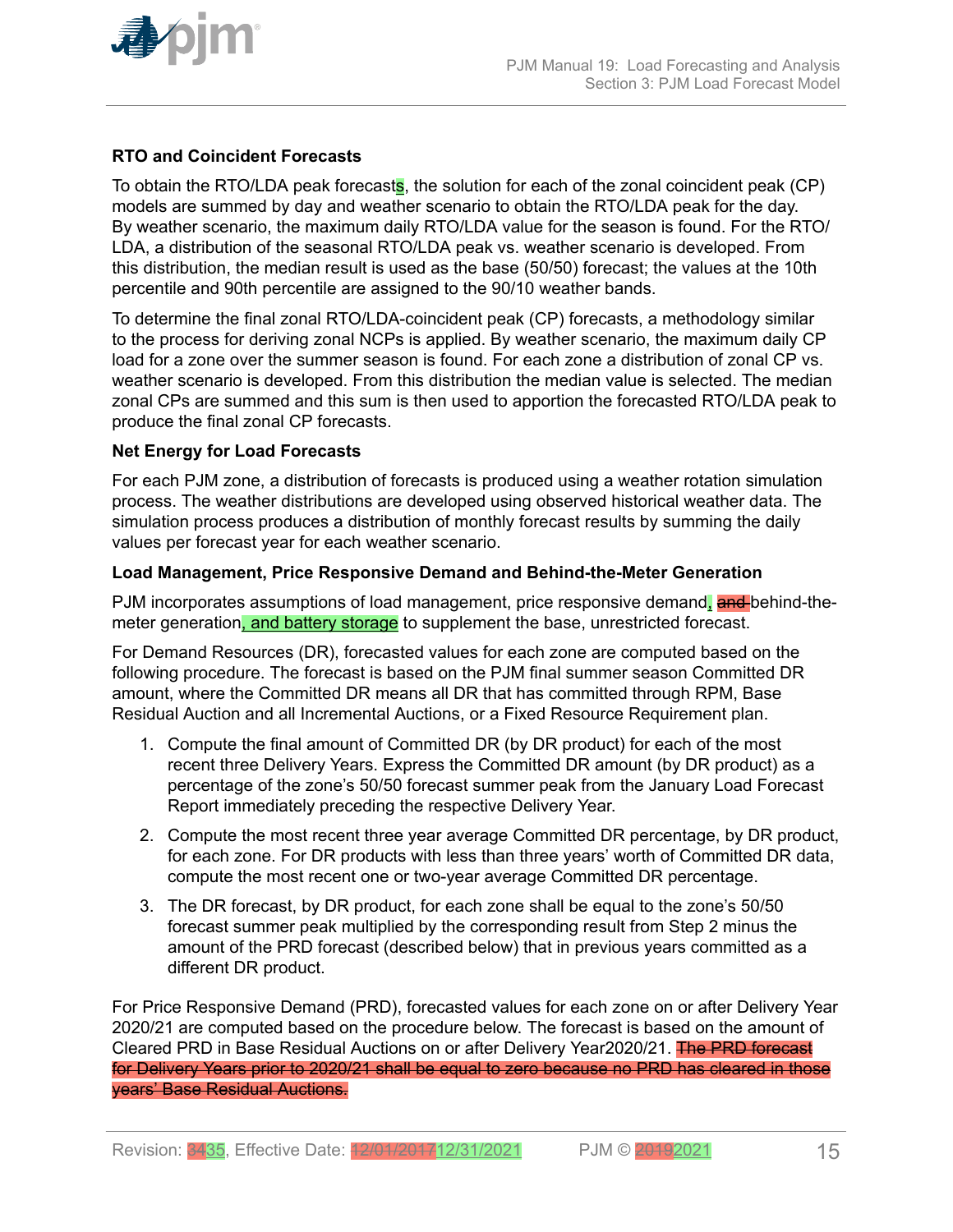<span id="page-15-0"></span>

- 1. Compute the final amount of Cleared PRD for the most recent three Base Residual Auctions targeting Delivery Years 2020/21 or afterwards. Express the Cleared PRD amount as a percentage of the zone's 50/50 forecast summer peak for the corresponding Delivery Year from the most recent PJM Load Forecast Report.
- 2. Compute the most recent three year average Cleared PRD percentage for each zone. If there is less than three years' worth of Cleared PRD data, compute the most recent one or two-year average Cleared PRD percentage.
- 3. The PRD forecast for each zone shall be equal to the zone's 50/50 forecast summer peak multiplied by the corresponding result from Step 2.

The total amount of behind-the-meter solar generation and battery storage will be forecasted separately from the load forecast model. Theis forecasted amounts will be used to adjust the unrestricted load of each zone.

## **Note:**

More information on behind-the-meter generation can be found in the Behind-the-Meter Generation Business Rules in the PJM Manual for [Generator Operational Requirements](http://www.pjm.com/~/media/documents/manuals/m14d.ashx) [\(M-14D\)](http://www.pjm.com/~/media/documents/manuals/m14d.ashx) posted on PJM.com.

## **3.3 Non-Zone Peak Forecast**

For use in the Reliability Pricing Model (RPM), PJM staff develops summer peak forecasts of the recognized non-zone loads. These forecasts are produced separately from the PJM Load Forecast Model, and utilize methods appropriate for each situation. Non-zone forecasted loads are added to the associated PJM zone for RPM purposes only.

## **3.4 Review of the Forecast**

The PJM Load Forecast is reviewed by the Load Analysis Subcommittee and the Planning Committee. Upon presentation of the final forecast, PJM will supply a Load Forecast Supplement whitepaper describing the methodology, the assumptions, and description of the data used in the forecast. Additionally, PJM will post data used in constructing the final forecast (except in those cases where not contractually permitted).

A member of the Planning Committee may submit an appeal (detailing the issue and outlining a solution) for a review of part or all of the forecast, which will be forwarded by the Chair of the Planning Committee to PJM, upon a vote of the Committee.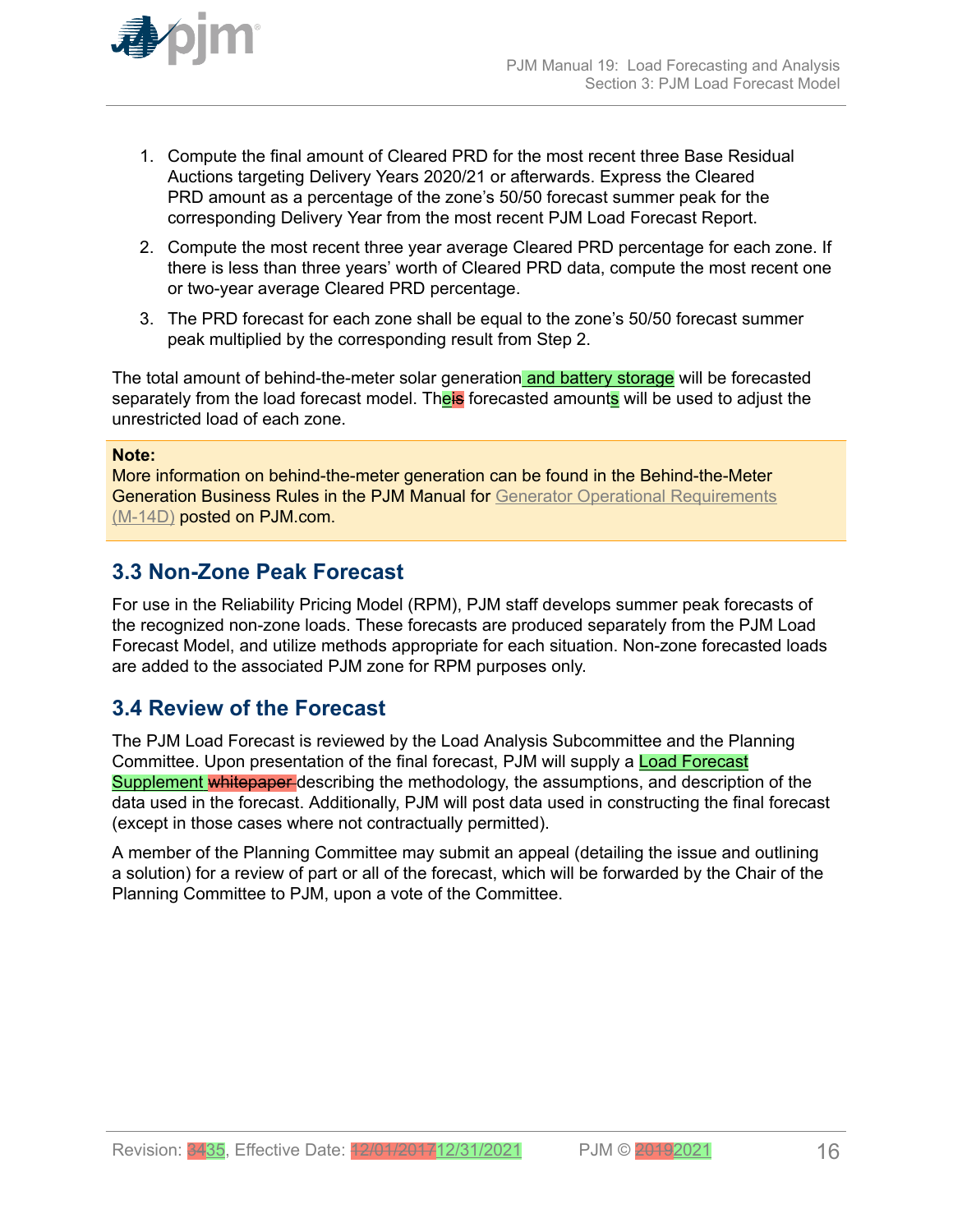<span id="page-16-0"></span>

## **Section 4: Weather Normalization and Coincident Peaks**

Welcome to the *Weather Normalization and Coincident Peaks* section of the *PJM Manual for Load Forecasting and Analysis*. In this section you will find the following information:

- An overview of the weather normalization process (see "Weather Normalization Overview").
- A description of the weather normalization procedure (see "Weather Normalization Procedure").
- A description of the identification and calculation of PJM unrestricted coincident peaks (see "Peak Load Allocation (5CP)").

## **4.1 Weather Normalization Overview**

PJM performs load studies on summer and winter loads, for both coincident and non-coincident peaks, according to the procedures described below. The weather normalized (W/N) coincident peaks are used by EDCs to determine capacity peak load shares for wholesale and retail customers. W/N non-coincident peaks are provided by PJM for use by stakeholders in reviewing the PJM load forecast.

## **4.2 Weather Normalization Procedure**

The PJM weather normalization procedure consists of utilizing the PJM Load Forecast Model as described in Section 3 above. After each season, each zonal/RTO NCP and CP model is reestimated, adding the most recent historical data. Then, the weather simulation process is run, including historical weather through the just-completed season. From the resulting distribution of results, the median value is selected as the weather normalized seasonal peak.

## **EDC/ CSP Actions**

- Enter hourly load data into Power Meter as described in Section 2 of this manual.
- Provide resource-specific settlements data to quantify Load Management impacts into the DR Hub application
- Submit voltage reduction and loss of Load Drop Estimates as described in Attachment A of this manual.

## **PJM Actions**

- Obtain weather observations
- Produce voltage reduction load drop estimates, as described in Attachment A of this manual.
- Weather-normalize the zonal RTO-coincident winter and summer peak loads.

## **4.3 Peak Load Allocation (5CP)**

Zonal weather-normalized RTO-coincident summer peak loads are allocated to the wholesale and retail customers in the zones using EDC-specific methodologies that typically employ the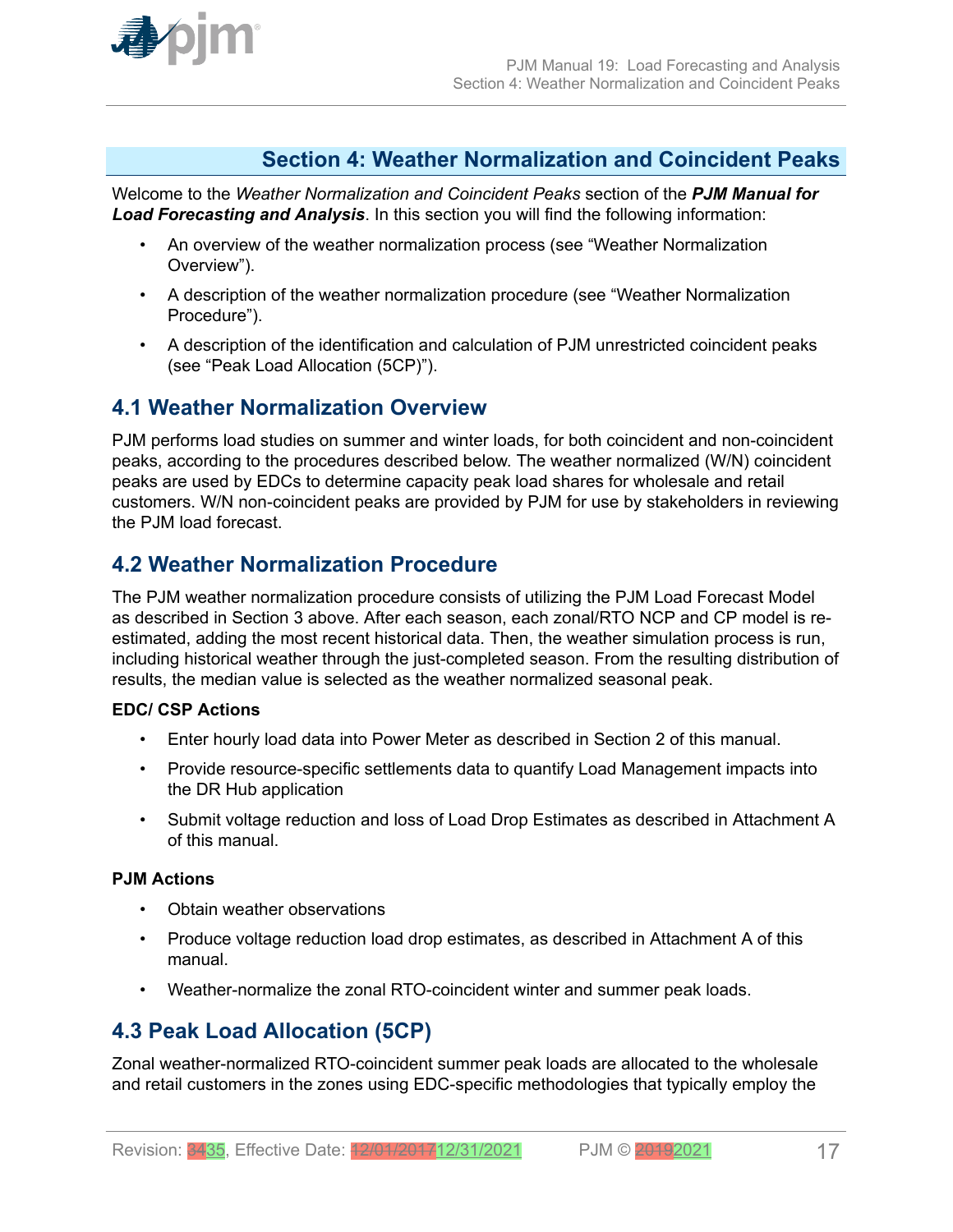

customer's shares of RTO actual peaks. The resulting Peak Load Contributions are then used in the determination of capacity obligations.

PJM establishes and publishes information, referred to as the 5CP, to aid EDCs in the calculation of Peak Load Contributions (also known as "tickets"). For each summer:

- Hourly metered load and load drop estimate data are gathered for the period June 1 through September 30
- RTO unrestricted loads are created by adding load drop estimates to metered load
- From the unrestricted values, the five highest non-holiday weekday RTO unrestricted daily peaks (5CP) are identified

5CP data are typically released in mid-October.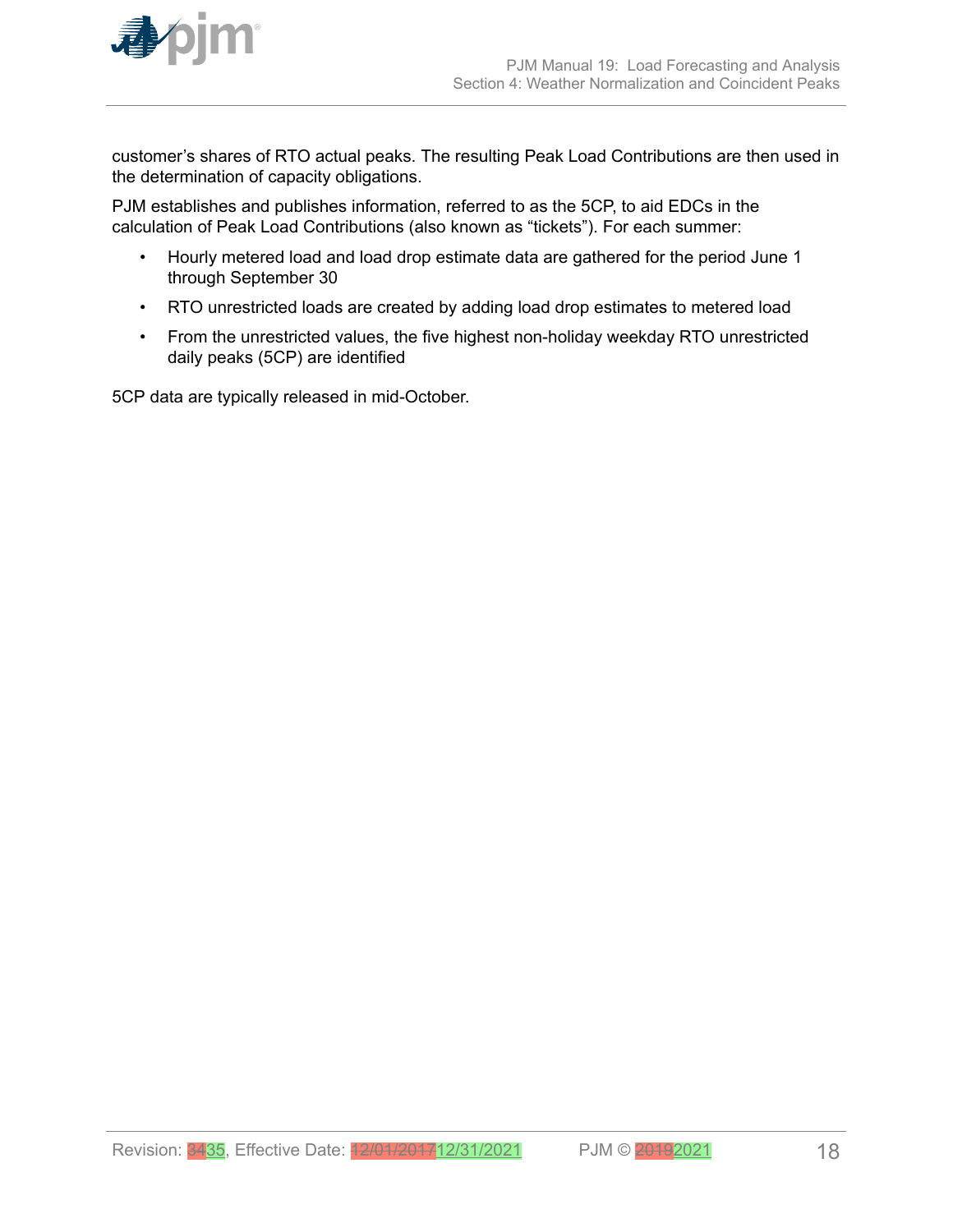<span id="page-18-0"></span>

## **Attachment A: Load Drop Estimate Guidelines**

## **General**

Load Drop Estimates (also referred to as addbacks) are produced for three types of occurrences:

- 1. Curtailment of load for customers registered in the PJM emergency or pre-emergency program either as a Load Management resource (Demand Resource) or an Emergency – Energy Only resource, or customers registered to meet a Price Responsive Demand (PRD) commitment for either the Reliability Pricing Model (RPM) or the FRR Alternative.
- 2. Voltage Reductions implemented by PJM or an EDC
- 3. Significant losses of load.

PJM is responsible for producing Load Management/Emergency/Pre-Emergency load drop estimates, from CSP and EDC input into the appropriate PJM system. EDCs are responsible for reporting the estimated impact of voltage reductions (optional) or significant losses of load on their systems.

PJM is responsible for producing PRD load drop estimates, from PRD Provider input into the appropriate PJM system. For purposes of 5CP identification, PRD Providers that registered price responsive demand to satisfy a PRD commitment for either RPM or FRR Alternative must provide PJM with meter data for a set of high load days when PRD was required to be dispatched, to be identified by PJM by the end of each September. Meter data is entered at the site level; load drop estimates will be calculated at the registration level. Load drop estimates will only be applied for Maximum Emergency Generation hours as well as for any 5CP hours when there was no Maximum Emergency Generation event.

Load drop estimates are used to construct unrestricted loads used in the PJM Load Forecast Model, weather normalization of PJM seasonal peaks, and to calculate the unrestricted Peak Load Contributions used in formulating capacity obligations.

These rules also apply to Non-Retail Behind-the-Meter Generation as provided in Section G of Schedule 6 to the Reliability Assurance Agreement.

## **Load Drop Estimates for Load Management Customers**

The table below summarizes the requirements for producing load drop estimates for customers registered as a Demand Resource, or in the Emergency– Energy Only option, or as Economic load response, depending upon the cause of the load curtailment. Following the table are descriptions of the methods used by PJM to calculate load drop estimates for each load management type (Firm Service Level, and Guaranteed Load Drop).

## **Requirements for Production of Load Drop Estimates**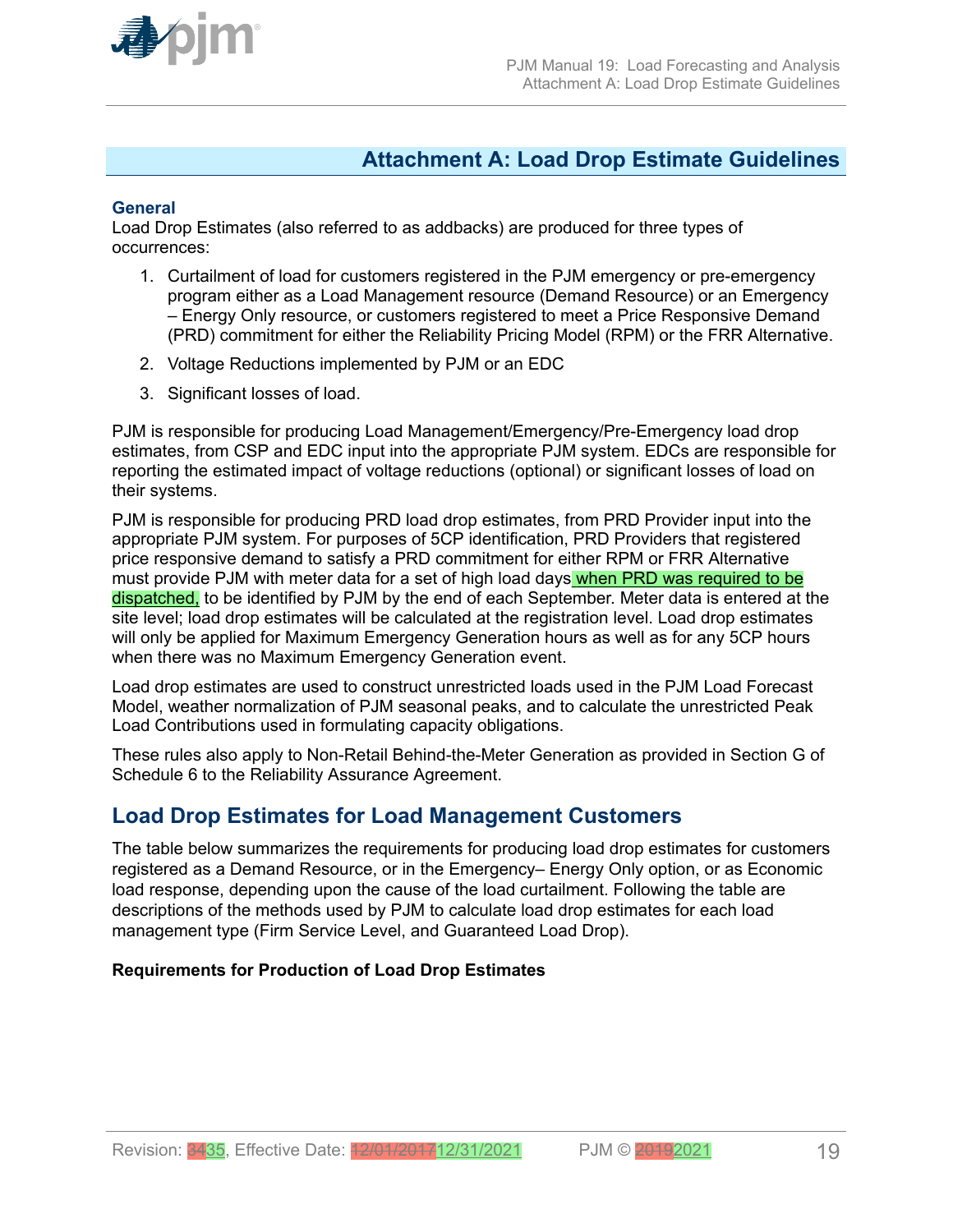

| <b>Reason for</b><br><b>Load Drop</b> |                                                                                                      | <b>PJM-Initiated Emergency</b><br>or Pre-Emergency Event<br>or CSP-Initiated Test                                                                                                                                                                                                                                                                                 | <b>Economic Event</b>                                                     | <b>EDC- or CSP-Initiated</b><br><b>Event</b> |
|---------------------------------------|------------------------------------------------------------------------------------------------------|-------------------------------------------------------------------------------------------------------------------------------------------------------------------------------------------------------------------------------------------------------------------------------------------------------------------------------------------------------------------|---------------------------------------------------------------------------|----------------------------------------------|
| Program<br>Registration               | Emergency/Pre-<br><b>Emergency Full</b><br>(DR) or Emergency/<br>Pre-Emergency<br>Capacity Only (DR) | <b>Load Drop Estimates</b><br>must be produced for<br>any interruption that<br>occurs during a product-<br>type registration's required<br>availability window set<br>forth in PJM Manual<br>18 or any interruption<br>outside the required<br>availability window for<br>which such registration<br>received Bonus MWs<br>in the Performance<br>Assessment Hour. | Load Drop Estimates must<br>be produced for any<br>settled interruptions. | No Load Drop Estimates<br>required.          |
|                                       | <b>Emergency Energy</b><br>Only                                                                      | <b>Load Drop Estimates</b><br>must be produced<br>for any interruptions<br>during Emergency/Pre-<br>Emergency hours.                                                                                                                                                                                                                                              | No Load Drop Estimates<br>required.                                       | No Load Drop Estimates<br>required.          |
|                                       | Economic                                                                                             | No Load Drop Estimates<br>required.                                                                                                                                                                                                                                                                                                                               | No Load Drop Estimates<br>required.                                       | No Load Drop Estimates<br>required.          |

Actual Emergency and Pre-Emergency Load Response and Economic Load Response load reductions for Load Management resources registered as Emergency Full or Emergency Capacity Only resources will be added back for the purpose of calculating peak load for capacity for the following Delivery Year and consistent with the load response recognized for capacity compliance as set forth in the Manual.

## **Non-Interval Metered Customers**

The estimated load drop for residential customers without interval metering is determined in accordance with Attachment C, Residential Non-Interval Metered Guidelines.

### **Contractually Interruptible**

The estimated load drop for Firm Service Level and Guaranteed Load Drop customers is calculated as follows:

For Guaranteed Load Drop end-use customers, the lesser of (a) comparison load used to best represent what the load would have been if PJM did not declare a Load Management event or the CSP did not initiate a test as outlined in the PJM Manuals, minus the metered load ("Load") and then multiplied by the loss factor ("LF") or (b) the current Delivery Year peak load contribution ("PLC") minus the metered load multiplied by the loss factor ("LF")) is applicable in the summer period of June through October and May of the Delivery Year. For the non-summer period of November through April of the Delivery Year, the Winter Peak Load ("WPL") times the Zonal Winter Weather Adjustment Factor ("ZWWAF") times LF is used in the equation as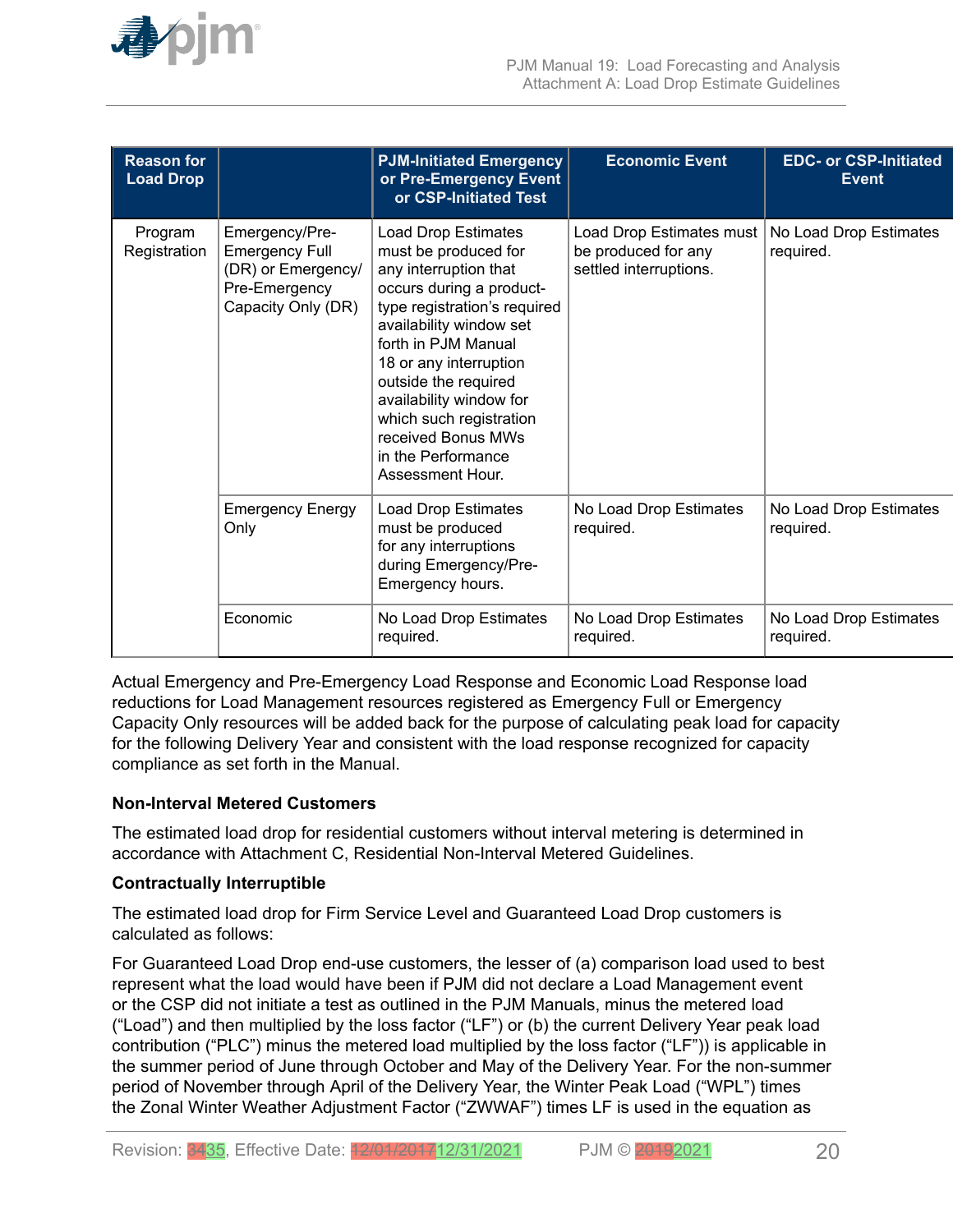<span id="page-20-0"></span>

opposed to the PLC. A load reduction will only be recognized for capacity compliance if the metered load multiplied by the loss factor is less than the current Delivery Year peak load contribution (in summer period) or the current Delivery Year WPL times ZWWAF times LF (in non-summer period).

The calculation is represented by:

Summer: Minimum of {(comparison load - Load) \*LF, PLC -  $($ Load \*LF)}

Non-summer: Minimum of {(comparison load - Load) \*LF, (WPL \*ZWWAF \*LF) - (Load \*LF)}

For Firm Service Level end-use customers the current Delivery Year peak load contribution ("PLC") minus the metered load ("Load") multiplied by the loss factor ("LF") is applicable in the summer period of June through October and May of the Delivery Year. For the non-summer period of November through April of the Delivery Year, the WPL times ZWWAF times LF is used in the equation as opposed to the PLC.

The calculation is represented by:

 $Summer: PLC - (Load * LF)$ 

 $Non-summer: (WPL*ZWWAF*LF) - Load*LF)$ 

## **Note:**

Winter Peak Load ("WPL") and Zonal Winter Weather Adjustment Factor ("ZWWAF") are defined in accordance with PJM Manual 18, PJM Capacity Market.

When Generation interval meter data is provided to determine test or event compliance, and interval metering on load is available, the interval metered load data should be provided to ensure load drop is below the PLC or (WPL\*ZWWAF\*LF). It is expected that interval load data will be available for all customers that have a PLC > 0.5 MW. If no interval meter load data exists, such Generation interval meter data multiplied by loss factor will be used as the estimated load drop.

## **Estimate of Comparison Load for Guaranteed Load Drop (GLD) Customers**

For purposes of determining compliance with a PJM-initiated Load Management event or CSPinitiated test for Guaranteed Load Drop customers, several options are available to estimate comparison loads. The method used should result in the best possible estimate of what load level would have occurred in the absence of an emergency, pre-emergency or test event.

The CSP will be responsible for supplying all necessary load data to PJM in order to calculate the load reduction for each registered end use customer. PJM will calculate the load drop amount unless otherwise indicated below or approved by PJM. The amount of load data required will depend on the GLD method selected where the minimum amount shall be 24 hours for one full calendar day.

**Comparable Day:** The customer's actual hourly loads on one of the prior 10 calendar days before the test or emergency or pre-emergency event day selected by the CSP which best represents what the load level would have been absent the emergency or pre-emergency or test event. The CSP may request use of an alternative day for extenuating circumstances with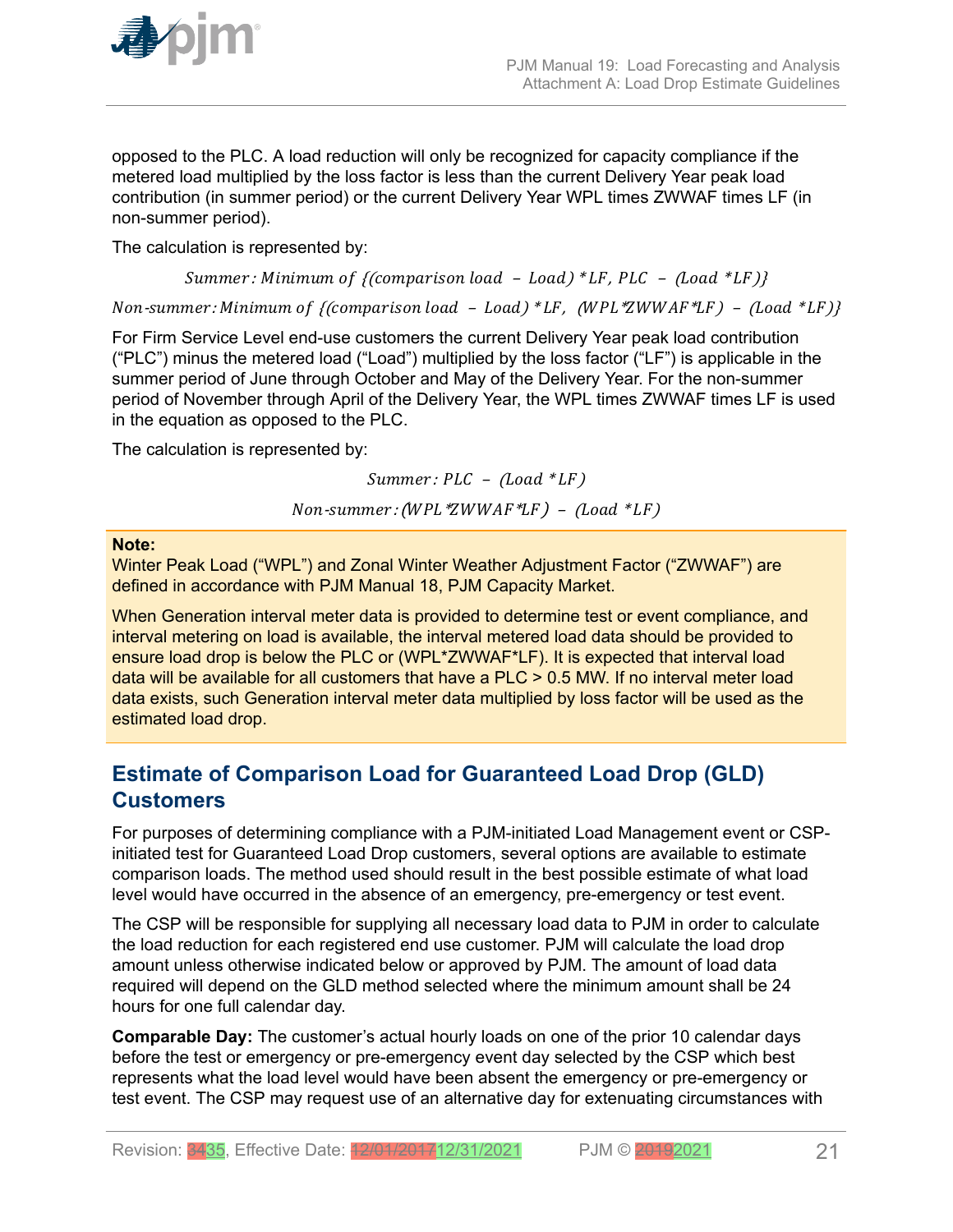<span id="page-21-0"></span>

supporting documentation that clarifies why the alternative day should be utilized. PJM must approve the use of any alternative day. CSP must provide usage data for all 10 days such that PJM may validate an appropriate day was selected.

**Same Day (Before/After Event):** The customer's average hourly integrated consumption for two full hours prior to notification of an emergency or pre-emergency event or prior to one full hour before a test and for two full hours after skipping first full hour after the event or test. This option is appropriate for high load factor customers with no weather sensitivity.

**Customer Baseline:** The Customer's estimated baseline used to calculate load drops for PJM economic demand resources as defined on the applicable PJM economic registration.

**Regression Analysis:** The customer's estimated hourly loads from a regression analysis of the customer's actual loads versus weather. This option is appropriate for customers with significant weather sensitivity. The CSP will perform the regression analysis and provide results including supporting information to PJM. The information should include all load and weather data and associated regression statistics used to estimate the load impact on the event or test day.

**Generation:** The hourly integrated output from a generator used to provide Guaranteed Load Drop. This method may only be utilized if the generation would not have otherwise been deployed on the emergency or pre-emergency event or test day and must comply with the provisions contained in the PJM Manuals.

## **Load Drop Estimates for PRD Customers**

Load Drop Estimates are applicable to price responsive demand registrations that are used to satisfy a PRD commitment for either RPM or FRR Alternative. Load Drop Estimates are not applicable to Energy Only PRD registrations.

For Maximum Emergency Generation hour or a 5CP hour without Maximum Emergency Generation:

Load Drop Estimate  $=$  Customer Expected Peak Load  $-$  (Metered Load \*EDC Loss Factor)

## **Where: Expected Peak Load PLC** \* Final Zonal Peak Load Forecast<sub>DY</sub> / Zonal Weather Normalized Peak $DY-1$ **PLC** PEAK Load Contribution for the registration **DY** Delivery Year

## **Missing Data**

If an end use customer meter malfunctions during a Load Management test, retest or emergency or pre-emergency event and the end use customer performed the required load reduction activity and no interval meter data is available to use for purposes of measuring capacity compliance or to determine applicable energy settlements, then PJM may allow CSP one of the following two remedies, otherwise the end use customer will be considered to have taken no load reduction actions during such period: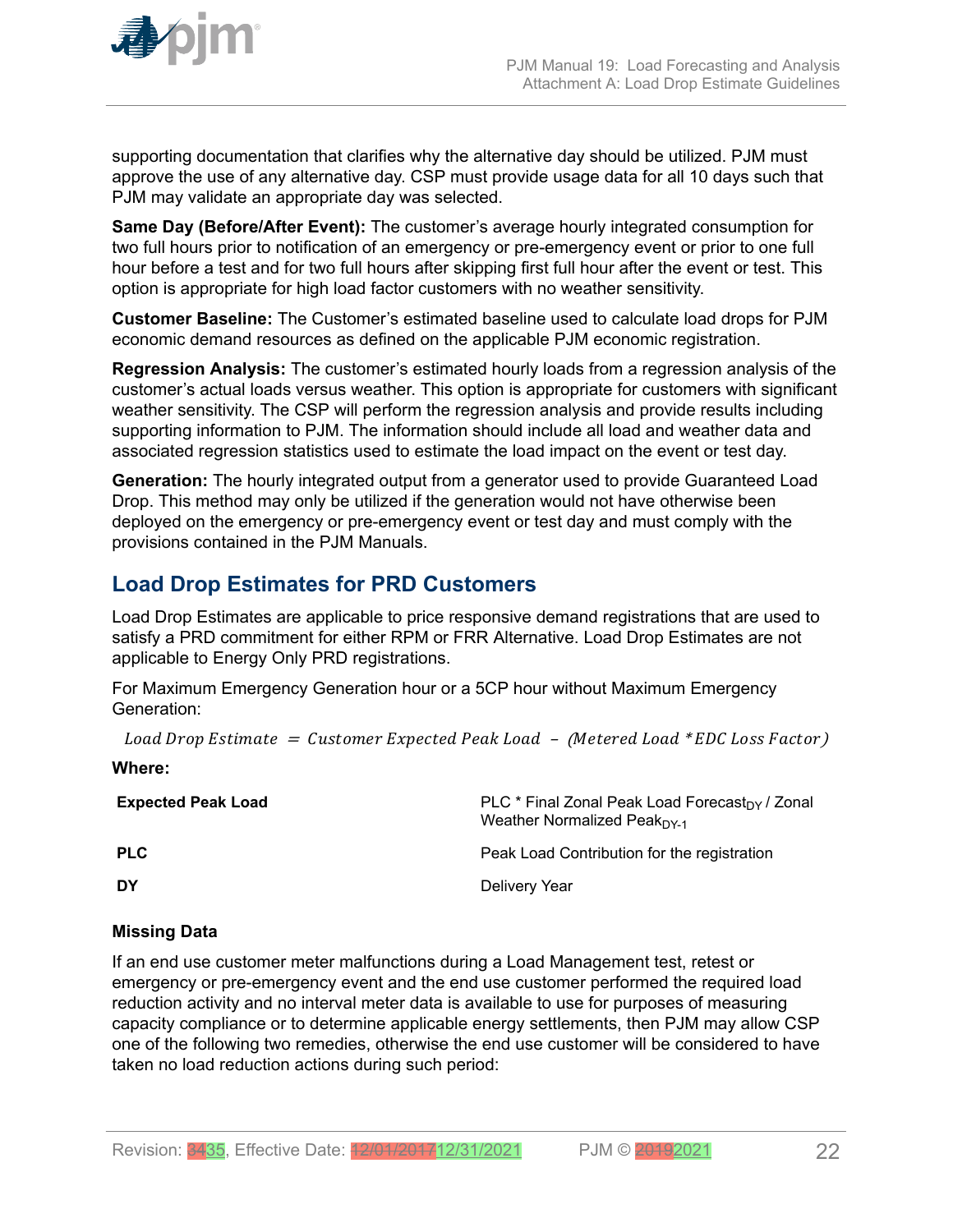

- 1. CSP may provide supporting information to quantify the load reduction amount which includes an engineering analysis or meter data from a comparable site that reduced load based on the same actions during a comparable time, or;
- 2. CSP may perform a separate test for the end use customer(s) to quantify the load reduction that will be used for the test, retest or event time period compliance and, as appropriate, energy settlement(s). The test will need to be performed at comparable time and conditions to when the test, retest or emergency or pre-emergency event occurred.

Remedies will only be considered if the CSP and associated metering entity followed Good Utility Practice as outlined in the OATT, no interval load data is available from the EDC, and the CSP can provide supporting information, such as building automation system logs, to verify the load reduction action was taken during the test, or retest or emergency or pre-emergency event when the meter malfunctioned. CSP must also provide evidence that the meter did malfunction.

PJM must approve any remedy and CSP must meet appropriate load data submission deadline.

## **Voltage Reduction**

Whenever a part of the PJM system experiences a voltage reduction, whether it is PJM- or locally initiated, the distribution companies involved are to estimate its impact on hourly load levels. The estimated impact of a 5% voltage reduction will be 1.7% of the load in the affected area at the time of the voltage reduction. Variances from this guideline are acceptable in cases where a thorough analysis was performed. In such cases, a written explanation of the estimate must accompany the reported values.

## **Loss of Load**

Whenever a part of the PJM system experiences a loss of load event (beyond the level of nominal localized outages), the Distribution Company involved is to estimate its impact on hourly load levels. The method used to estimate the impact of the loss of load event will vary by the circumstances involved, but the outcome of the estimation should represent the best approximation of the actual hourly loads that would have occurred if the loss of load event had not occurred. A written explanation of the loss of load event and how its impact was estimated is to accompany the report.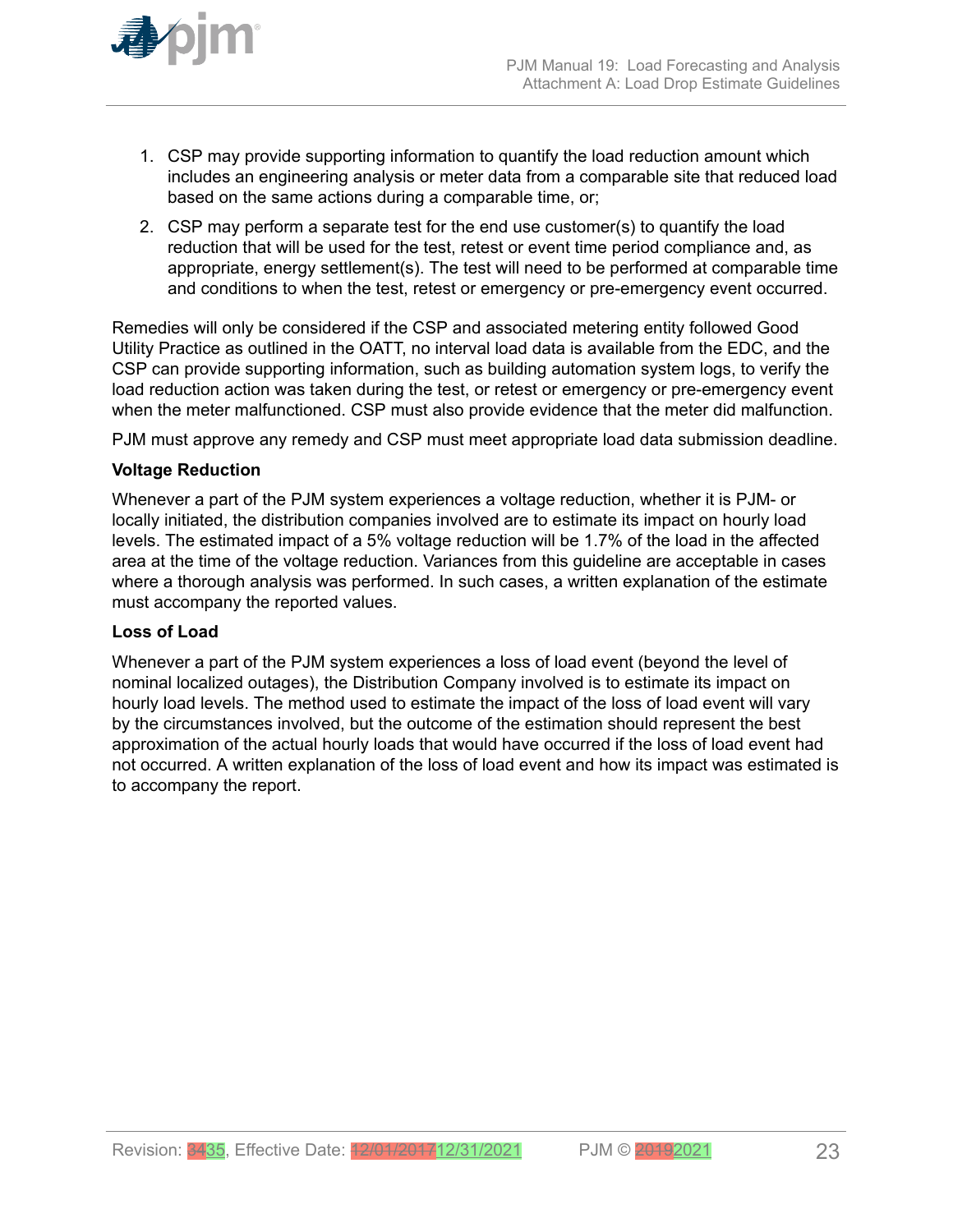<span id="page-23-0"></span>

## **Attachment B: Load Forecast Adjustment Guidelines**

The intention of these guidelines is to ensure that any adjustments made to PJM's load forecast model are properly identified, estimated, and reviewed prior to incorporation into the forecast.

### **Issue Identification**

- PJM annually solicits information from its member Electric Distribution Companies (EDC) for large load shifts (either positive or negative) which are known to the EDC but may be unknown to PJM. PJM will send the request in mid-July with responses expected in time for any proposed adjustments to be reviewed with the Load Analysis Subcommittee in October/November.
- Any other load changes which are brought to PJM's attention.

**Issue Verification –** verify that identified issue is real and significant, using the following methods:

- Determine if the load change has been publically acknowledged through the media, press release, regulatory process, etc.
- Verify that requesting EDC has adjusted its own financial/planning forecast
- Ascertain that the load shift is related to a single site or a limited number of related sites (not a systemic cause)
- Discuss with economic forecast vendor(s) whether or not the load shift is reflected in its/their economic forecast(s). Also, determine if the requested load adjustment's load impact is consistent with its economic impact. Additionally, determine if the requested load adjustment is tied to any of the metro areas that PJM uses to define the economic variable of a zone.
- Verify that any behind-the-meter generation adjustment has complied with PJM's behindthe-meter process
- Determine adjustment's significance, either by sheer magnitude or percentage of a zone's load.

**Adjustment Estimation -** for each identified and verified issue, estimate its impact on peak load using the following methods (which may be combined):

- Acquire load history for the load that has/will change and produce analysis to isolate the impact
- Acquire any contracted amounts of load changes
- For any after-the-fact adjustments, review the zone's forecast model's residual pattern
- Review any available independent analysis of the impact of the load change.

**Adjustment Review –** each proposed load forecast adjustment will be reviewed with the Load Analysis Subcommittee prior to inclusion in the load forecast. The final decision on any load adjustment is made by PJM.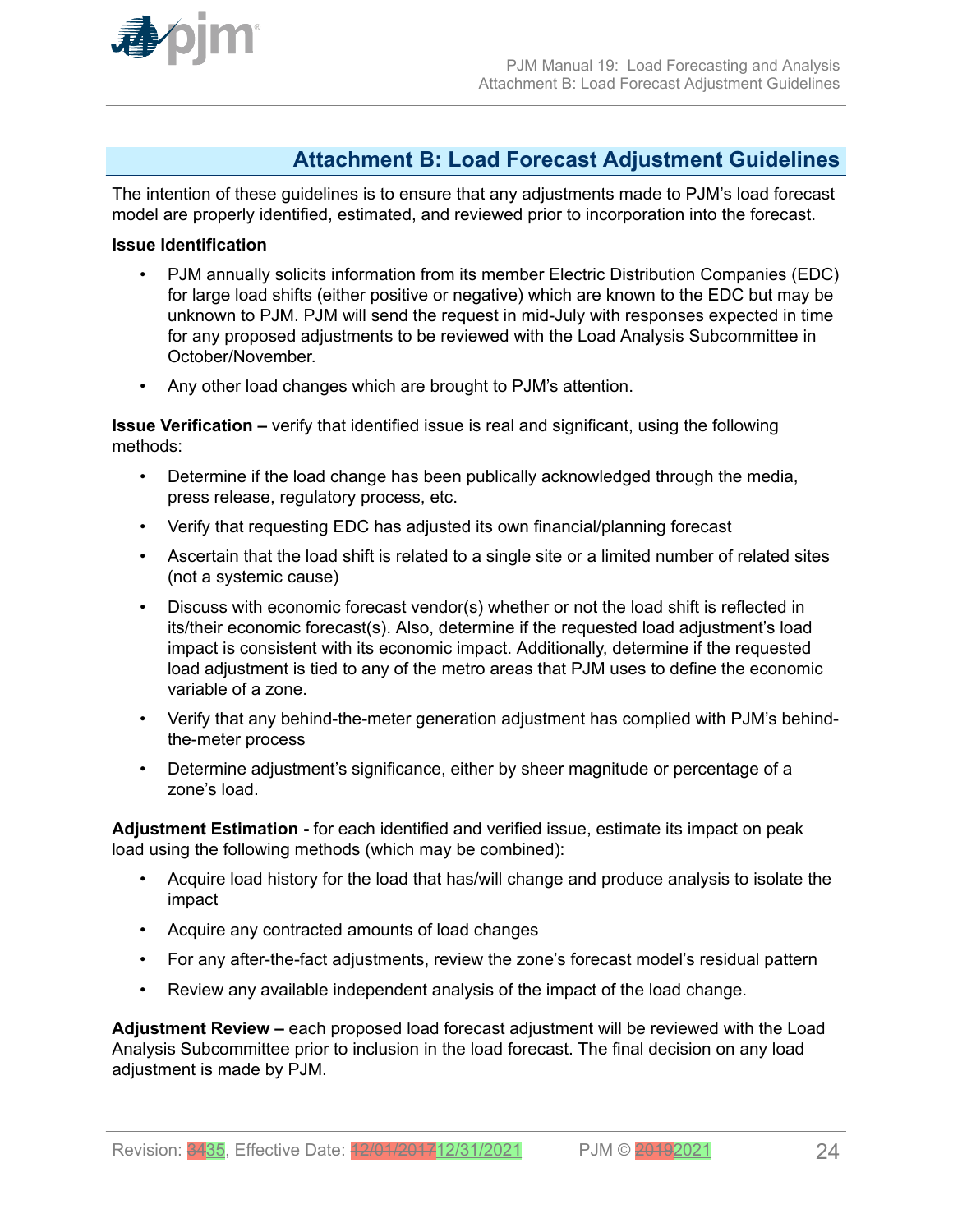

## **Example 1: Loss of a Single Industrial Load**

**Issue Identification** – in response to PJM's annual solicitation for information regarding large load shifts, a member EDC notified PJM that it was losing a large industrial load, which was a plant scheduled to shut down in a few months (and prior to the release of the next load forecast)

**Issue Verification** – PJM reviewed the EDC's request and through conference calls, e-mail exchanges, an EDC-provided case statement, and PJM independent investigation it was determined that:

- The plant closing was widely reported in local media as well as by a press release from the end-use customer;
- The EDC had adjusted its own financial and planning forecasts to reflect a closure at the plant;
- The affected load was confined to one site/customer account.
- The customer's peak load was approximately 500 MW.

Additionally, PJM consulted with its economic forecast supplier and determined that the forecasts of metropolitan areas within the affected zone were not adjusted to reflect the plant closure. Based on these findings, PJM concluded that the load shift was factual and material.

**Adjustment Estimation** – PJM requested and received historical load data for the end-use customer. An attempt was made to separately model the zone's peak load without the customer's load in order to draw a comparison to the forecast of the zone's full load. While the model produced a reasonable result for the first forecast year (-370 MW), the difference quickly shrank and eventually became negative. As an alternative, the average daily peak over the model's estimation was computed. This value (-369 MW) was essentially equal to the difference between the two models in the first forecast years. PJM notified the EDC and members that the zone's load forecast would be lowered by 370 MW.

### **Example 2: Accelerating Load**

**Issue Identification** – a member EDC proactively notified PJM that it was in the early stages of preparing to integrate a large amount of accelerating load associated with one industry through 2023 and requested a face-to-face meeting to discuss the issue.

**Issue Verification** – PJM met with the EDC and through follow-up conference calls, e-mail exchanges and PJM independent investigation it was determined that:

- The load in question was associated with greenfield construction and was confined to a cluster of sites in one small area of the zone.
- The EDC had adjusted its own financial and planning forecasts to reflect the increased load;
- The new load sites have the characteristic of an extremely low number of employees per site, and therefore have a peak load impact out of proportion to their economic impact.
- Expected growth in the next three years was already underway and contracts with the EDC, construction companies, and suppliers were in place.

PJM consulted with its economic forecast supplier to verify the claim that the new load would involve very little employment increases or other economic impact and that the forecasts of metropolitan areas within the affected zone were not adjusted to reflect the activity associated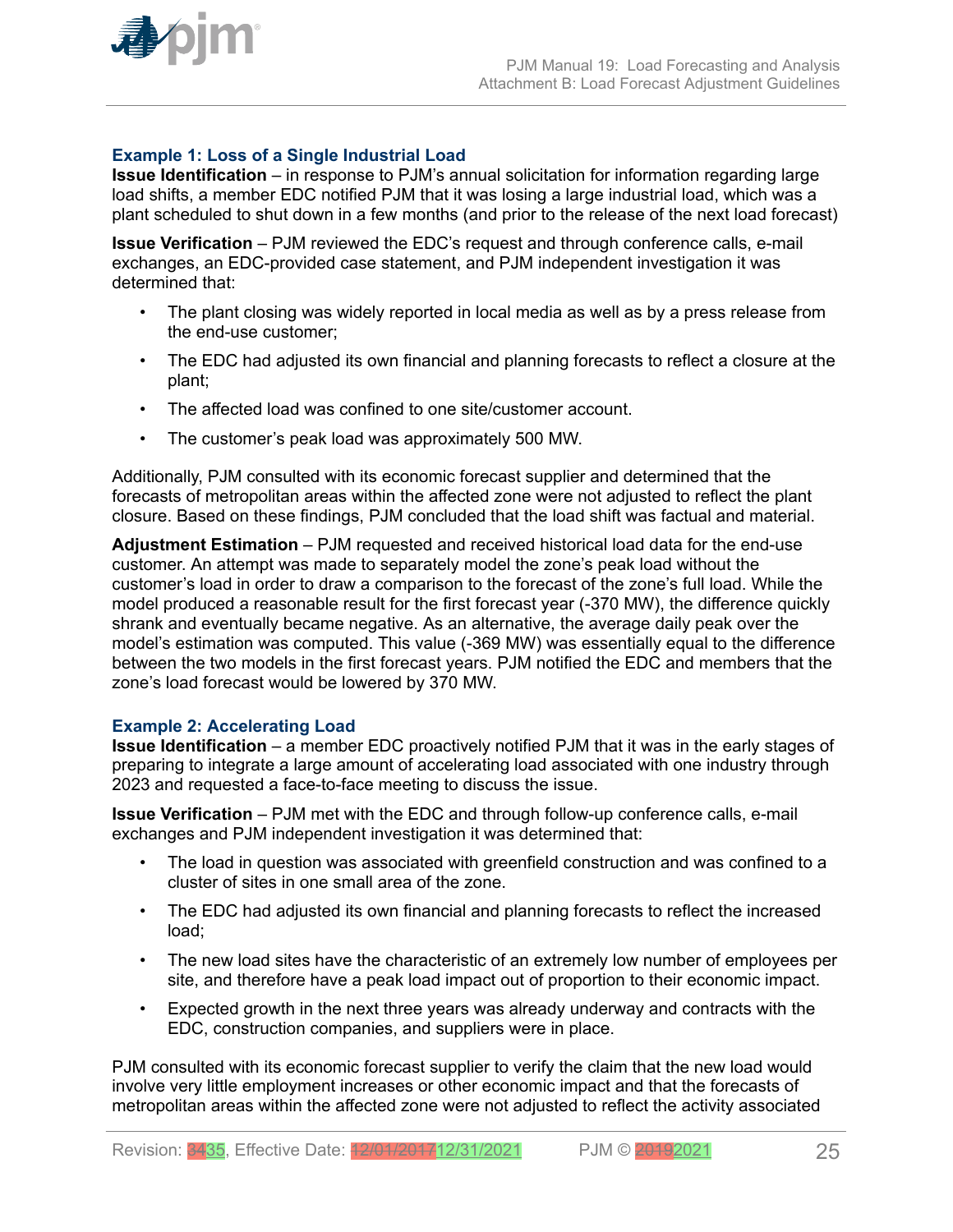

with expected construction and on-going business. Based on these findings, PJM concluded that the matter merited further review.

**Adjustment Estimation** – PJM requested and received both historical and forecast data related to an expected load expansion related to a specific industry. PJM investigated its model inputs and made modifications to reflect the expansion into the assumptions for the appropriate sector (i.e. Commercial or Industrial). These model inputs were then used in the base load forecast.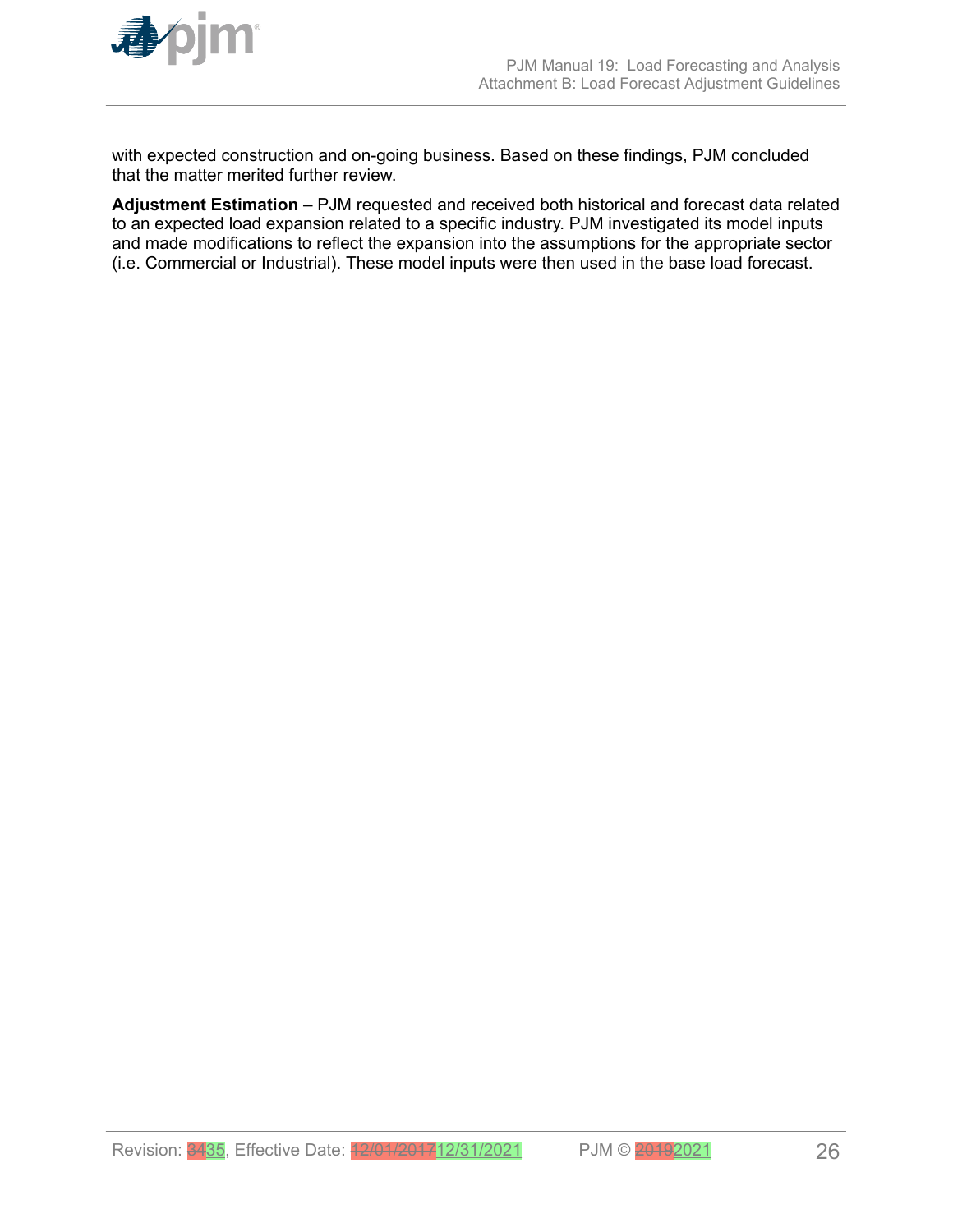<span id="page-26-0"></span>

## **Attachment C: Residential Non-Interval Metered Guidelines**

### **Statistical sampling for residential customers**

Residential customers without interval metering may participate in the Synchronized Reserve, Capacity, and Energy markets using a statistical sample extrapolated to the population to determine compliance and energy settlements. The sample data must be from the same time interval as the event being settled.

## **Qualifications**

A registration may participate using statistical sampling to determine compliance and energy settlements under the following conditions, and subject to PJM approval:

- The registration consists entirely of residential customers.
- Locations can be sampled to accurately reflect the population load data.
- Curtailment at each location uses Direct Load Control Technology.
- Synchronized Reserve: Locations otherwise qualify for participation in the Synchronized Reserve Market. Locations do not have meters that record load data at a period of 1 minute or shorter.
- Economic Energy: Locations otherwise qualify for participation in the Economic Energy Markets. Locations do not have meters that record load data at a period of 1 hour or shorter.
- Load Management: Locations otherwise qualify for Load Management. Locations do not have meters that record load data at a period of 1 hour or shorter.

## **Sample Design**

Samples must be designed to achieve a maximum error of 10% at 90% confidence. The locations in the sample must be randomly selected from all the locations in the population group (a population group is a group of registrations that can share a sample based on the criteria listed below). The sample must be stratified by control device size (minimum of 2 strata) and geographic location, unless otherwise approved by PJM.

For Load Management registrations that participate in the **energy capacity** market, a sample is required for each combination of EDC, CSP, end-use device (such as air conditioner or water heater) or device grouping, curtailment algorithm and switch vintage if there is substantial variation among installed switch capability.

For economic registrations that participate in the Energy Markets, a sample is required for each combination of dispatch group or registration, end-use device or device grouping, curtailment algorithm, and switch vintage if switch capability is substantially different. For economic registrations that participate in the Synchronized Reserve market, a sample is required for each combination of SR subzone, dispatch group or registration, end-use device or device grouping, curtailment algorithm, and switch vintage if switch capability is substantially different.

### **Sample Size Determination**

A variance study is used to determine the initial sample size. Interval data must be collected from at least 75 randomly selected and stratified customers during the season the end use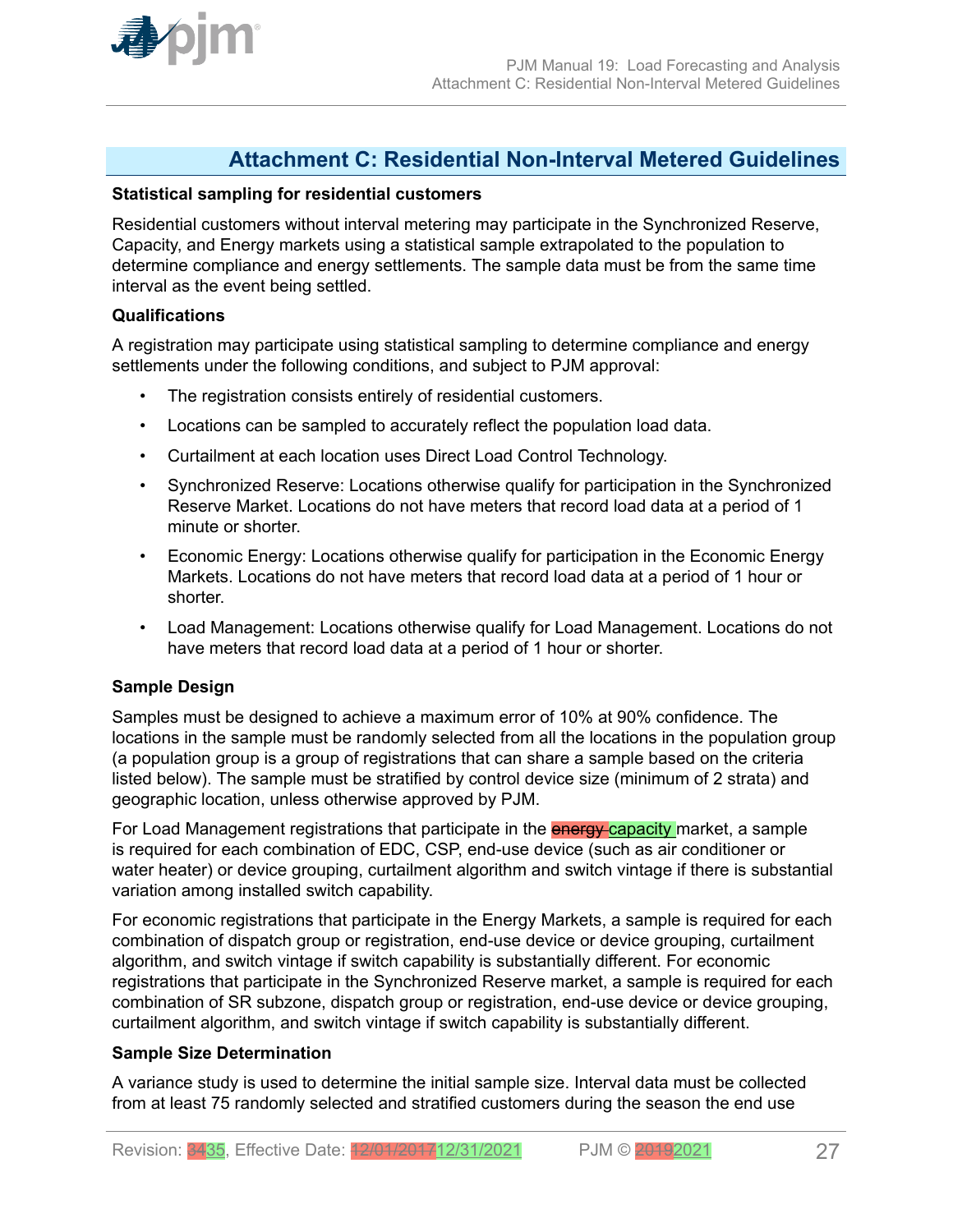

device is in use in order to determine the variance of the load data for the sample. Synchronized Reserves: At least 2 weeks of continuous meter data collected at a period of 1 minute or smaller.

Load Management and Economic Energy: At least 4 weeks of continuous meter data collected at a period of 1 hour or smaller.

The number of locations in the sample is then calculated as follows, unless otherwise approved by PJM:

 $n =$  number of sampled customers in variance study,  $\geq$  75

 $X_{i,t}$  = meter reading for customer i during interval t

Calculate the mean and variance of the meter data across all customers for each interval:

$$
Mean(X_t) = \bar{X}_t = \frac{1}{n} \sum_{i=1}^{n} X_{i,t}
$$

$$
Var(X_t) = s_{\bar{X}_t}^2 = \frac{1}{n} \sum_{i=1}^{n} (X_{i,t} - \bar{X}_t)^2
$$

Calculate the sample size necessary to get 10% error at 90% confidence for each interval:

$$
M_t = \left(\frac{Z\alpha/2}{e}\right)^2 \frac{s_t^2}{x_t^2}
$$

**Where**

 $Z\alpha_{2}^{\prime}=1.645=$  critical value at 90% confidence  $\left( \alpha=0.1\right)$ 

$$
e = 0.1 = error
$$

Take the average sample size across all intervals to determine *M,* the sample size:

$$
M = \frac{1}{T} \sum_{t=1}^{T} M_t
$$

Where *T* is the total number of intervals. *T* should be at least 20,160 for SR (2 weeks of 1 minute intervals) and 672 for economic energy and Load management (4 weeks of hourly intervals).

Alternate calculations may be used subject to PJM approval.

## **Sample Recalibration**

The sample must be recalibrated annually as follows:

- 1. The sample size must be recalculated using the same method listed above using data from all locations in the sample.
- 2. If the population was expanded in a non-random manner, the sample must be expanded appropriately, so that the sample is representative of the population.
- 3. The number of locations in each stratum in the sample must be adjusted so that the number of locations in each stratum is proportional to the population in that stratum within  $+/- 1$  location.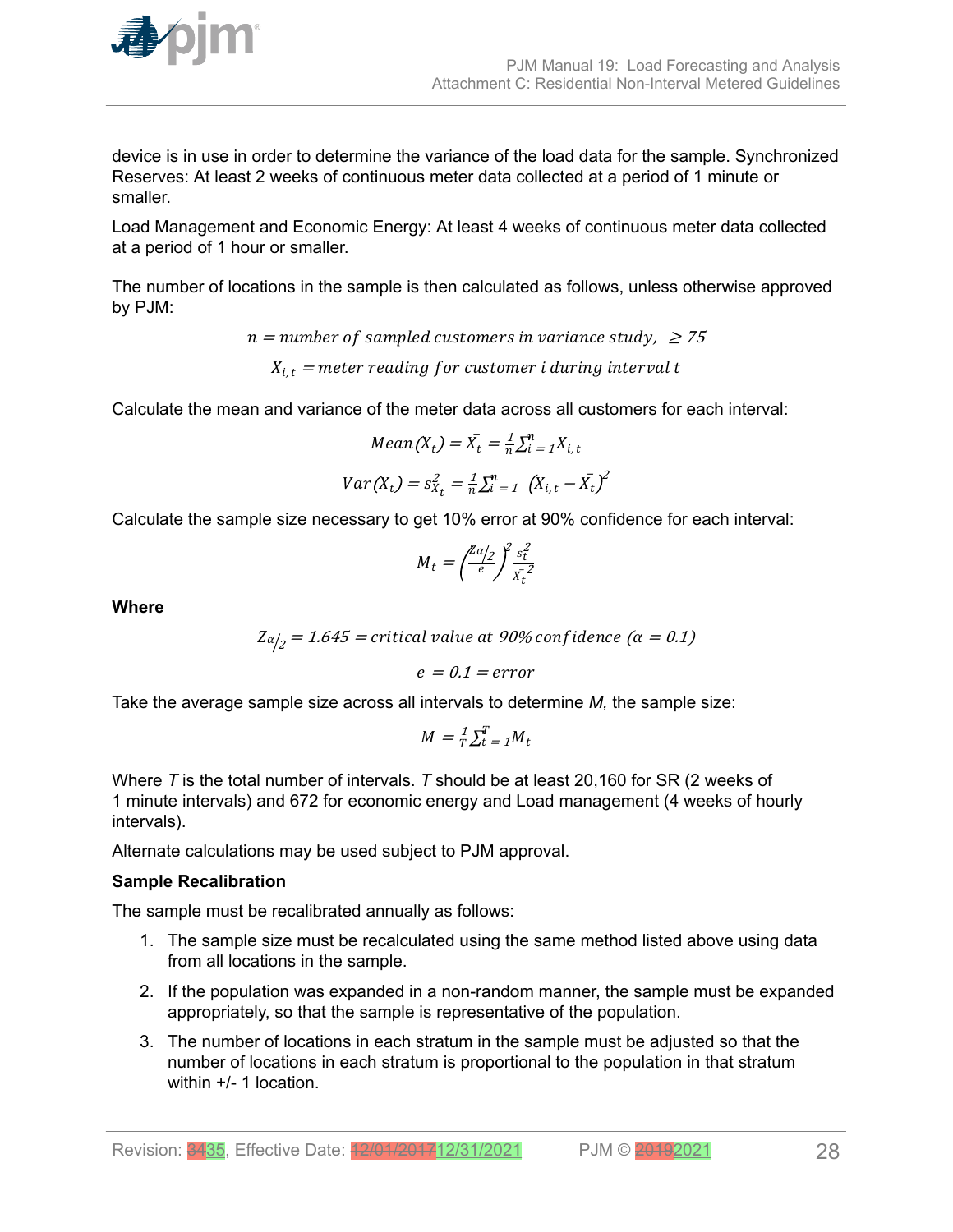

## **Data Validation and Estimation**

Data must be validated and estimated in accordance with the NAESB Validating, Editing, and Estimating (VEE) Protocol. This protocol should be used for validation and estimation of 1-minute data for the SR market as well as hourly data for capacity and energy markets. Note: All rules for hourly data shall apply to 1 minute data where the only difference is the use of 1 minute interval instead of 1 hour interval.

If 5 minutes or more are missing or faulty from 1 minute meter data for a single event, or 2 hours or more are missing or faulty from hourly meter data for a single event, data from that meter may not be used for that event. If there is 1 way switch communication, the data for that meter must be reported as the PLC level value for every reported interval on the event day. If there is 2 way switch communication and a sufficient number of locations in the sample without the missing meter data to meet the minimum sample size, then the an estimate for the missing meter data should not be reported for this event. If there is 2 way switch communication and an insufficient number of locations in the sample without the missing meter data to meet the minimum sample size, then the PLC value should be reported for every reported interval for the event day for each location with missing meter data such that there are enough locations to meet the sample requirements unless otherwise approved by PJM.

Example with one-way switch communication: The minimum required sample size is 300. There are 305 meters in the sample. 7 meters have missing or faulty data that cannot be corrected. The CSP must include data from the 298 correctly functioning meters, and report the data from the 7 faulty meters as the PLC value for each of the 7 EDC accounts for every reportable hour that day.

Example with two-way switch communication: The minimum required sample size is 300. There are 305 meters in the sample. 7 meters have missing or faulty data that cannot be corrected. The CSP must include data from the 298 correctly functioning meters, and report the data from 2 randomly selected faulty meters as the PLC value for those 2 EDC accounts for every reportable hour that day.

## **Switch Operability**

Two-way switch communication: Two-way switch communication is when the CSP receives verification from the switch that it successfully cycled base on CSP instruction. When there is two way switch communication in place, the CSP will calculate the performance factor, *F,* as the total number of switches in the population that were sent the instruction to cycle for that event divided by number of switches in the population that successfully cycled for that event. The meter data will be multiplied by this value before submission to PJM to scale the sample average load data to the represent the population that performed the load reductions.

One-way switch communication: One-way switch communication is when the CSP cannot accurately determine if each switch in the population successfully cycled based on CSP instruction. In this case the operability value is implicit in the sample. The CSP must report all data from all meters in the sample, even if a switch in the sample is faulty. The CSP may not repair any faulty devices in the sample that could also be faulty in the population (for example an air conditioner cycling switch cannot be repaired/replaced but a 1-minute meter could be repaired/replaced) unless the CSP repairs/replaces those same devices that are faulty in the population. Switch failure in the sample must be reported to PJM within 2 business days.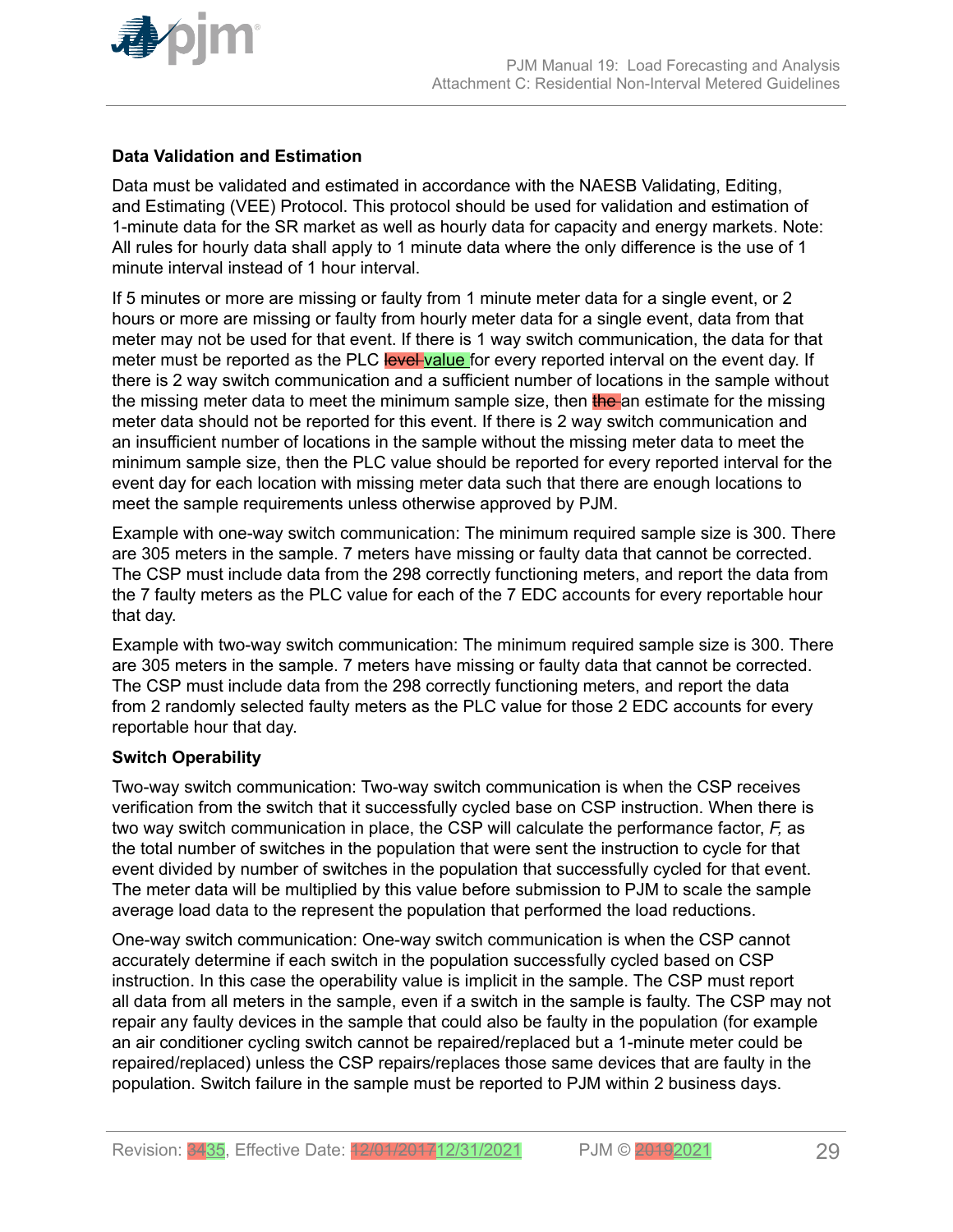

## **Converting sample data to meter data**

#### **Note:**

Note that the sample data must be from the same time interval being settled.

| $X_{i.t}$   | is the meter reading for customer $\bm{i}$ during interval $\bm{t}$<br>after VEE protocol is applied per this manual    |
|-------------|-------------------------------------------------------------------------------------------------------------------------|
| B           | is the set of EDC accounts in sample that are to be<br>included in estimation (after subject to rules in this<br>manual |
| $M_{\rm s}$ | is the sample size (number of EDC accounts in B)                                                                        |
| $M_c$       | is the population of Cycled customers                                                                                   |
| F           | is the operability factor, calculated subject to this<br>manual (1 for one way switch communication)                    |

The meter data value to be submitted to PJM for interval *t* is *Y<sup>t</sup>* :

$$
Y_t = F \frac{M_c}{M_S} \sum_{i \in B} X_{i,t}
$$

## **Measurement and Verification Plan**

The CSP must submit a Measurement and Verification (M&V) plan to PJM before the registration is submitted. The M&V plan must be approved by PJM before the registration is submitted. CSP is to resubmit an updated M&V plan annually to continue participation in the PJM markets.

The M&V plan must include details on: how the variance study was conducted and sample size was determined; sample selection and stratification; meter qualification and quality assurance; data validation and error correction protocol; and how sample meter data will be converted to population meter data. A template of the M&V plan is to be published on pjm.com.

## **Churn and Customer Documentation**

### **Note:**

Parts of this section apply to interval metered residential customers, as indicated below.

## **Applicable to all residential customer registrations (interval metered and non-interval metered):**

• CSP to submit initial list of customers to PJM at time of registration, including all EDC account numbers PLCs and zip codes. Where legal or regulatory conditions prohibit provision of EDC account number as personally identifiable customer information the EDC may use unique identifying numbers for EDC account numbers, through 5/31/16 or as otherwise approved by PJM. EDC is responsible to maintain list of EDC account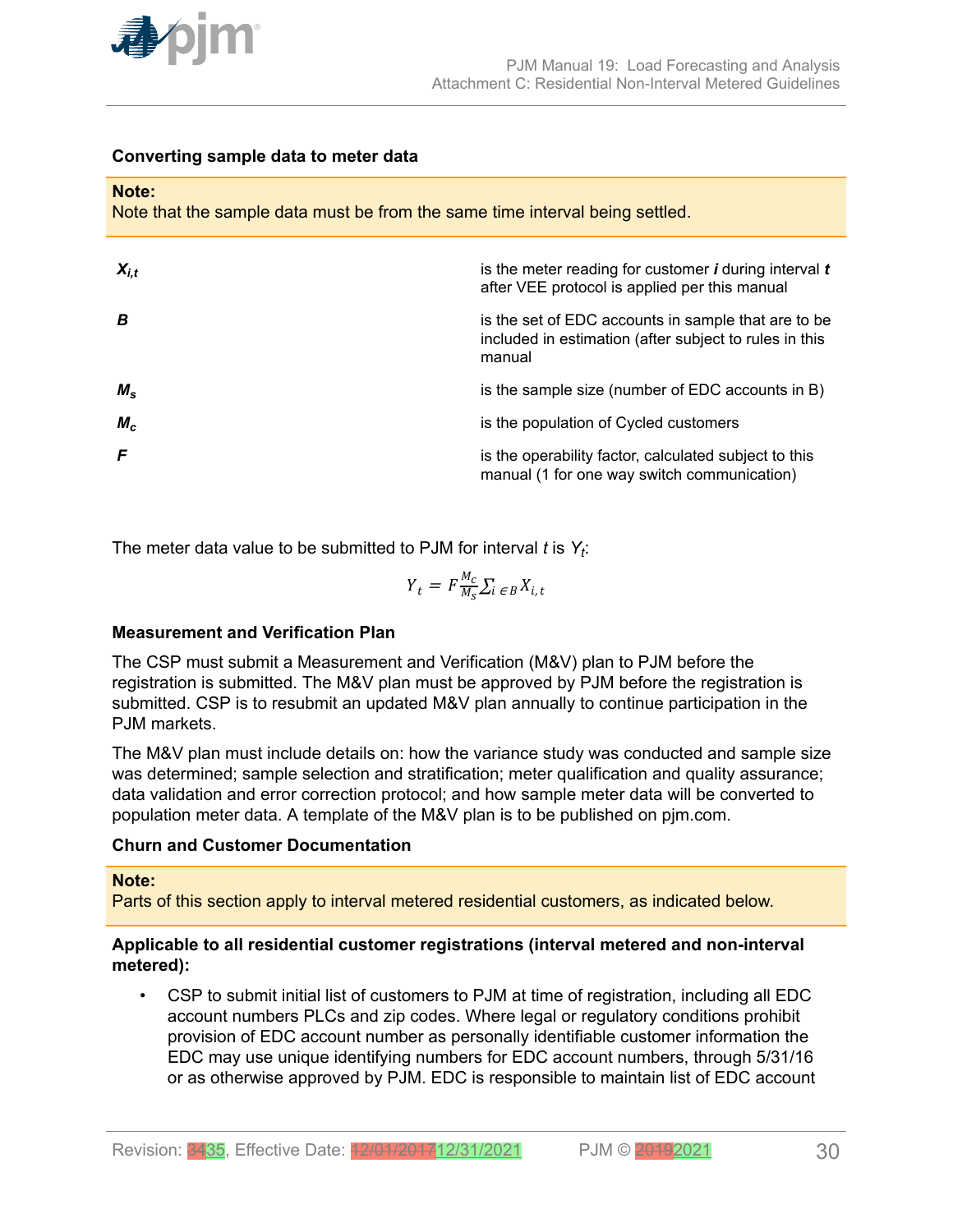

numbers and associated unique identifying numbers when used. EDC may need to check for duplicate as approved by PJM.

- Replacement allowed for customer who moves from their premises or customer terminates contract with CSP.
- CSP must maintain list of all replacement and furnish to PJM within 2 business days of request.
- CSP must maintain list of customers who were cycled during an event.
- All customer lists, meter data, and documentation must be furnished to PJM within 2 business days of request and be maintained by CSP for 2 years.

## **Applicable to interval-metered Load Management:**

- CSP to submit list of PLC values for each EDC account at time of registration.
- Replacement customers must be selected to maintain PLC and load drop.
- CSP must maintain list of customers for each event and maintain for 2 years from event date.
- CSP may not add/remove customers (other than replacement). If number of customers falls below registered number, CSP must report to PJM within 2 business days and is subject to RPM Resource Deficiency Charges if applicable.

## **Applicable to non-interval metered Load Management:**

- CSP to submit list of PLC values for each EDC account at time of registration.
- Replacement customers must be randomly selected to maintain integrity of strata, and if applicable PLC and load drop.
- CSP must maintain list of customers for each event and maintain for 2 years from event date.
- CSP may not add/remove customers (other than replacement). If the number of customers falls below registered number, CSP must report to PJM within 2 business days and is subject to RPM Resource Deficiency Charges if applicable.

## **Applicable to interval metered Economic Energy and Synchronized Reserve:**

- There are no restrictions on replacement customers since actual meter data is submitted.
- CSP must maintain list of customers for each offer for 2 years from date of offer.
- CSP may add/remove customers at any time, but must maintain documentation and update the value on the location in DR Hub. This value must be accurate every day an offer is submitted.
- List of offered customers must be finalized at time of offer. Number of offered customers cannot exceed number of customers on location.

## **Applicable to non-interval metered Economic Energy and Synchronized Reserve:**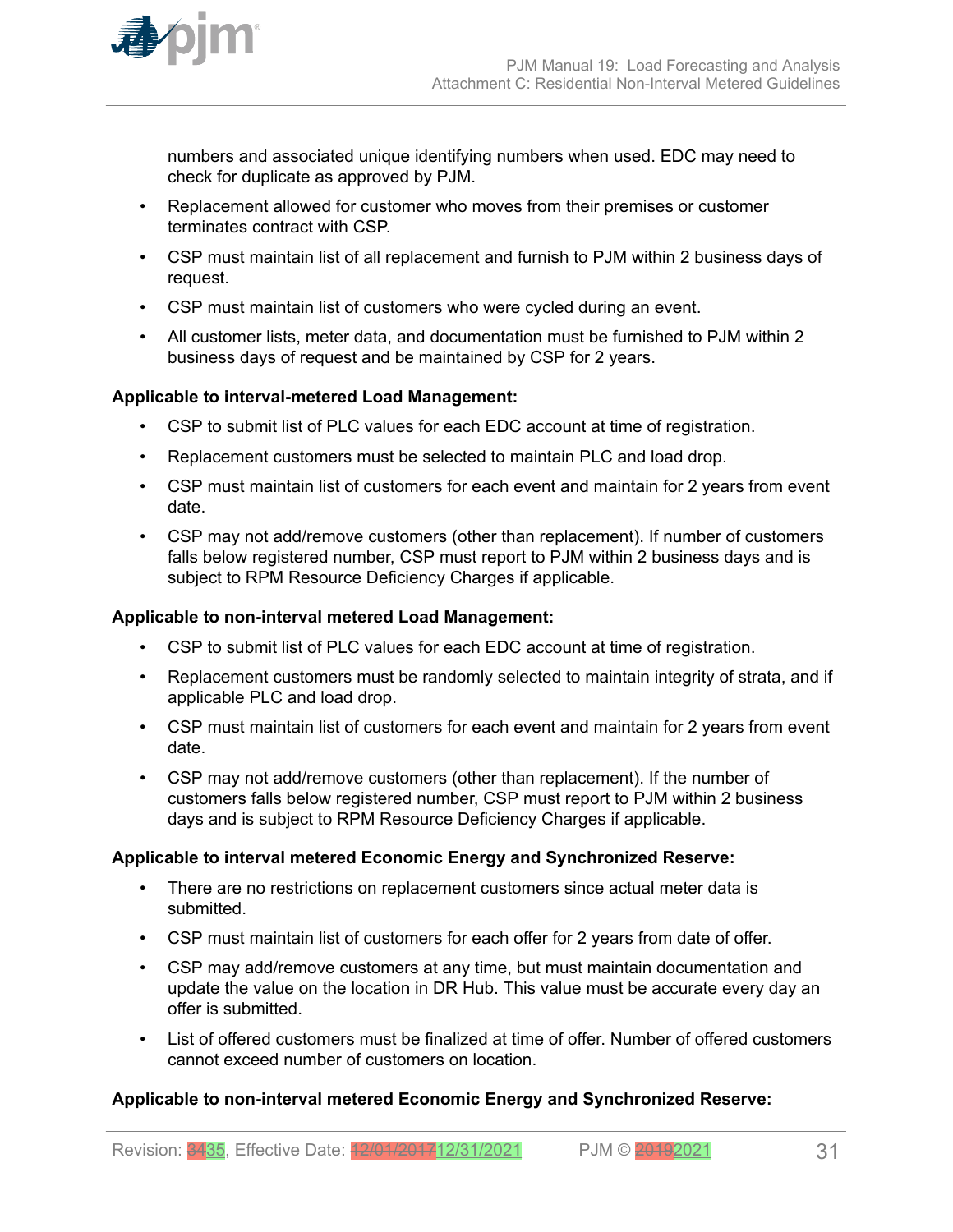

- Replacement customers must be randomly selected to maintain the integrity of the strata.
- CSP must maintain list of customers for each offer for 2 years from date of offer.
- CSP may add/remove customers at any time, if it can be done such that the sample remains representative of the population. CSP must maintain documentation and update the value on the location in DR Hub. This value must be accurate every day an offer is submitted.
- If CSP offers partial list of customers to market, then such customers must be randomly assigned from pool of all registered customers. List of offered customers must be finalized at time of offer. Number of offered customers cannot exceed number of customers on location.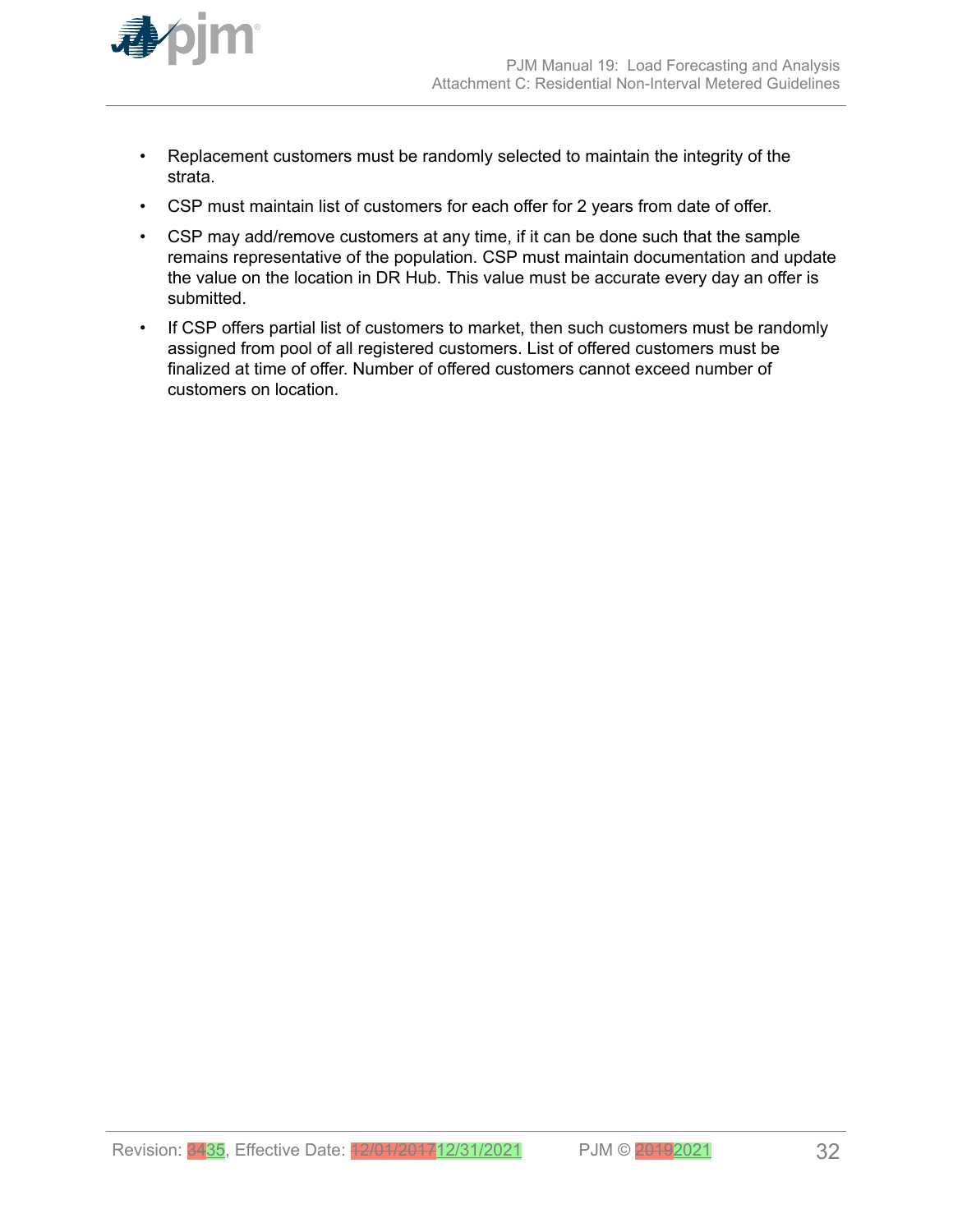<span id="page-32-0"></span>

## **Attachment D: Peak Shaving Adjustment Plan and Performance Rating**

## **Peak Shaving Adjustment Plan**

The Peak Shaving Adjustment Plan is a PJM template document, requiring the information set forth below, together with an accompanying signed PJM Peak Shaving Officer Certification Form. A completed Peak Shaving Adjustment Plan (including a signed Peak Shaving Adjustment Officer Certification Form) must be submitted to PJM no later than 10 business days prior to September 30 to be effective for the next PJM load forecast update.<sup>1</sup> The Peak Shaving Adjustment Plan must provide information that supports the authorized entity's intended Peak Shaving Adjustment and demonstrates that the peak shaving program(s) is/are being offered with the intention that the MW quantity is reasonably expected to be physically delivered through program registrations for the relevant summer period. The Peak Shaving registrations shall be finalized before the start of the Delivery Year and on same time line as Load Management registrations. The Peak Shaving registration process will be based on the Economic DR registration process to ensure the accuracy of the retail customer information with the electric distribution company.

The Peak Shaving Adjustment Plan encompasses both existing peak shaving and planned peak shaving. Existing peak shaving is identified as end-use customer sites that the authorized entity has under contract for the current summer period (i.e. end-use customer sites registered in the PJM DR Hub system for the current summer period) and that the authorized entity intends to have under contract for the summer period.

Both the signed PJM Peak Shaving Officer Certification Form and the completed Peak Shaving Adjustment Plan template must be submitted to PJM via email to rpm hotline@pjm.com no later than 10 business days prior to September 30. PJM will review the Peak Shaving Adjustment Plan and notify the authorized entity via email no later than September 30 if another authorized entity has identified the same end-use customer site(s) in their Peak Shaving Adjustment Plan or DR Sell Offer Plan and request supporting documentation, such as a letter of support from the end-use customer indicating that the end-use customer and CSP are likely to execute a contract for the relevant period. Supporting documentation must be submitted via email to the rpm\_hotline@pjm.com no later than October 15.<sup>1</sup> PJM will notify all authorized entities via e-mail of the approved peak shaving MW quantity by zone that will be included in the next update of the PJM load forecast.

### I. PJM Peak Shaving Officer Certification Form

A Peak Shaving Officer Certification Form is located in Attachment E of Manual 19 and is posted on the PJM web site. A signed Peak Shaving Officer Certification Form must accompany the Peak Shaving Adjustment Plan. The Peak Shaving Officer Certification Form specifies that the signing officer has reviewed the Peak Shaving Adjustment Plan, that the information provided therein is true and correct, and that the MW quantity that will be included in the PJM

For the 2019 RPM Load Forecast, documents must be submitted to PJM on February 1, 2019 for use in any RPM auction whose Planning Parameters post after April 15, 2019.

<sup>1</sup> For Peak Shaving programs submitted for the 2019 RPM Load Forecast, supporting documentation must be submitted by February 15, 2019.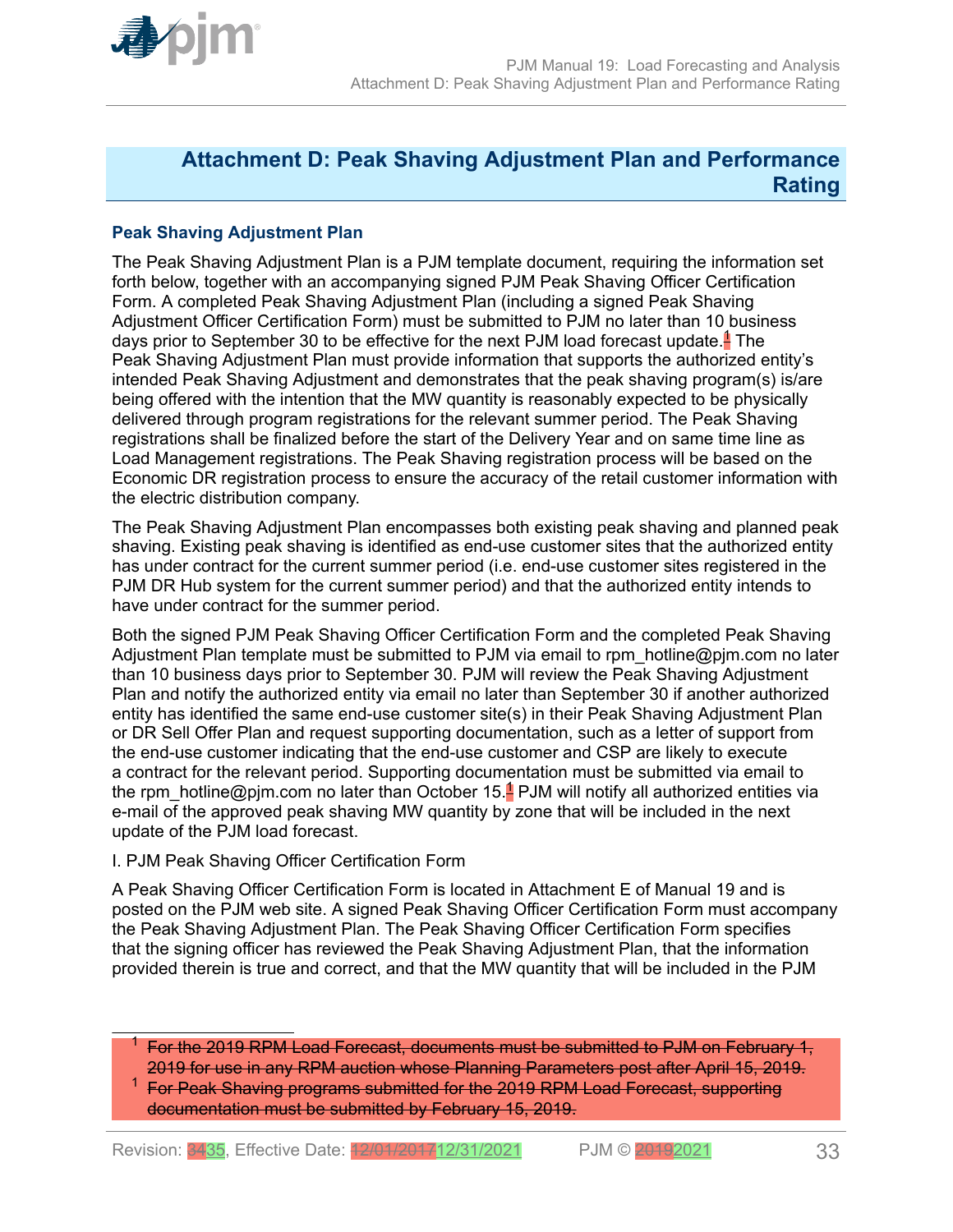

load forecast is reasonably expected to be physically delivered through customer registrations for the relevant summer period.

II. Peak Shaving Adjustment Plan Template

A Peak Shaving Adjustment Plan template (in Excel format) is provided on the PJM web site, and consists of the following four sections:

- A. Peak Shaving Adjustment Plan Summary
- B. Planned Peak Shaving Details
- C. Program Details
- D. Historic Program Impacts
- E. Schedule
- A. Peak Shaving Adjustment Plan Summary

The Peak Shaving Adjustment Plan requires the following information to be provided:

- Company name
- Contact information (name, phone number and email address of submitter)
- Expected peak shaving value in MWs by zone
- Copy of tariff or an order approved by the Relevant Electric Retail Regulatory Authority

Existing peak shaving is identified as end-use customer sites that the authorized entity has under contract and registered in the PJM DR Hub System for the current summer period and that the authorized entity also intends to have under contract for the forecasted summer period. Planned peak shaving is identified by the authorized entity as described in the Peak Shaving Plan Details section of the Peak Shaving Adjustment Plan template.

Based on the information provided above, a total peak shaving value in MWs will be calculated by PJM for each zone as the addition of the peak shaving value of existing peak shaving plus the peak shaving value of planned peak shaving. The total peak shaving value represents the maximum MW amount that the authorized entity intends to offer for the zone.

### B. Peak Shaving Plan Details

The Peak Shaving Plan Details section describes the program(s) and provides the details and key assumptions behind the development of the peak shaving quantities contained in the entity's Peak Shaving Adjustment Plan. The Peak Shaving Plan Details section is comprised of three sub-sections.

1. Description and Key Assumptions of Peak Shaving Program

The authorized entity must describe the program(s) to be employed to achieve the peak shaving value indicated on the Peak Shaving Adjustment Plan Summary. This section must describe key program attributes and assumptions used to develop the peak shaving value.

This section must include, but is not limited to, discussion of:

- Method(s) of achieving load reduction at customer site(s)
- Equipment to be controlled or installed at customer site(s), if any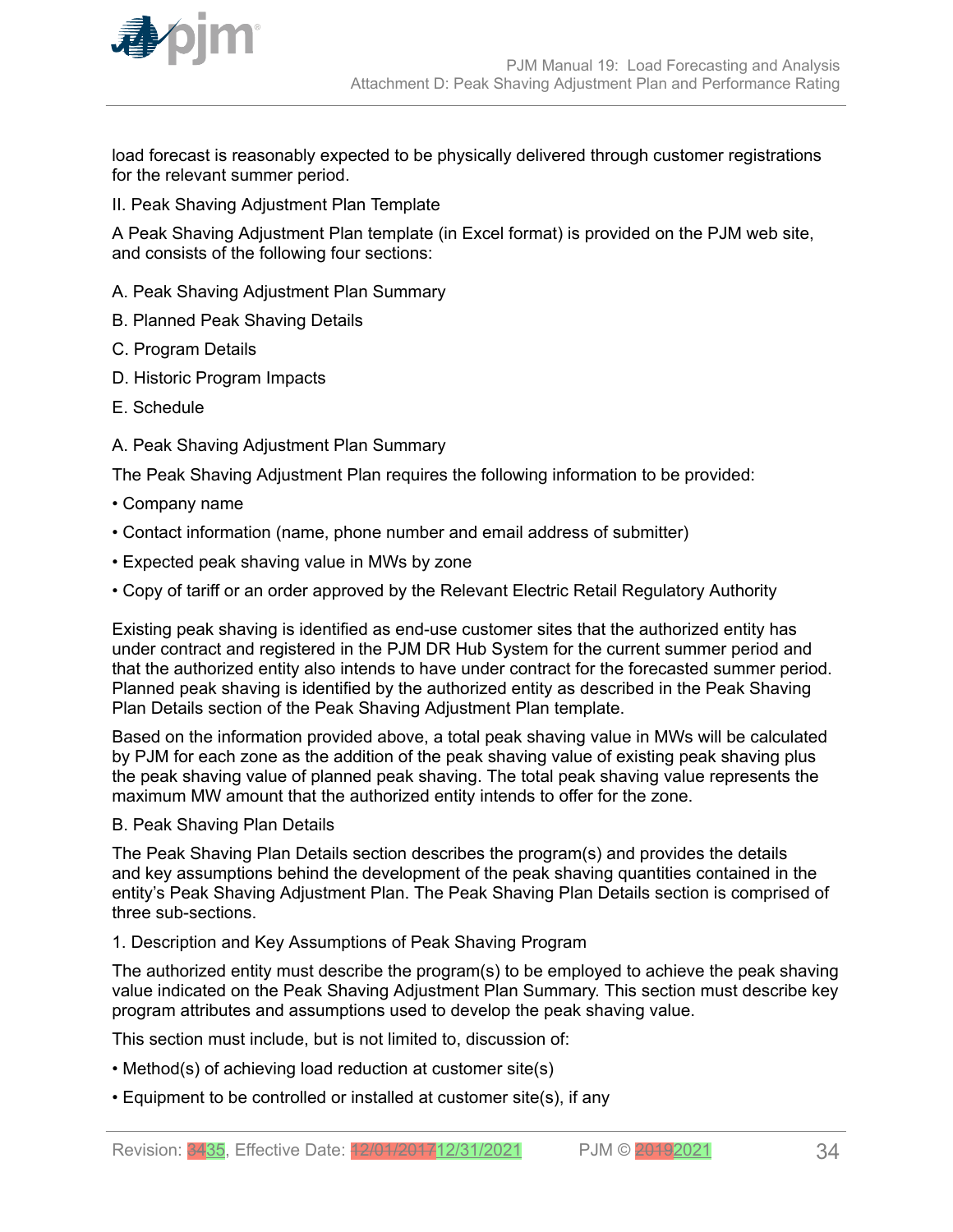

- Plan and ability to acquire customers
- Types of customer targeted

• Support of market potential and market share for the target customer base, with adjustments for existing peak shaving customers within this market and the potential for CSPs targeting the same customers

• Assumptions regarding regulatory approval of program(s), if applicable

• If offering a Legacy Direct Load Control (LDLC) program, the following additional LDLC program details must be provided:

o Description of the cycling control strategy

o A list of all load research studies (with study dates) used to develop the estimated nominated ICAP value (kW) per customer (i.e., the per-participant impact). A copy of all studies must be provided with the Peak Shaving Plan. If the LDLC program employs a radio signal, the CSP may elect to either submit a load research study

to support the estimated nominated ICAP value per customer or utilize the per- participant impacts contained in the "Deemed Savings Estimates for Legacy Air Conditioning and Water Heating Direct Load Control Programs in the PJM Region" Report.

o Assumptions regarding switch operability rate (%)

2. Planned Peak Shaving Value by Customer Segment

For those planned peak shaving values for which an end-use customer site is not identified in section 3 of the Peak Shaving Plan Details, the program administrator must identify the pPlanned peak shaving values by zone and by end-use customer segment. End-use customer segments include residential, commercial, small industrial (less than 3 MW), medium industrial (between 3 MW and 10 MW) and large industrial (greater than 10 MW). If known, the program administrator may identify more specific customer segments within the commercial and industrial category.

By zone and by end-use customer segment, the program administrator must provide estimates of the following information:

- Number of end-use customers to be registered for each summer period
- Average Peak Load Contribution (PLC) per end-use customer in kW
- Average Peak Shaving Value per customer in kW

Based on the above provided information, a total peak shaving value in MW will be calculated for each end-use customer segment and for each zone. The total peak shaving value identified by customer segment and aggregated for each zone in Section 2 of the Peak Shaving Plan Details plus the total peak shaving values identified by end-use customer site(s) and aggregated for each zone in Section 3 of the Peak Shaving Plan Details must equal the total peak shaving value for each zone as identified in the Peak Shaving Plan Summary.

## 3. Peak Shaving Value by End-Use Customer Site

This section must be completed by the program administrator when the end-use customer is known at the time of the submittal of the Peak Shaving Adjustment Plan. This section must also be completed for peak shaving quantities identified in the Peak Shaving Plan Summary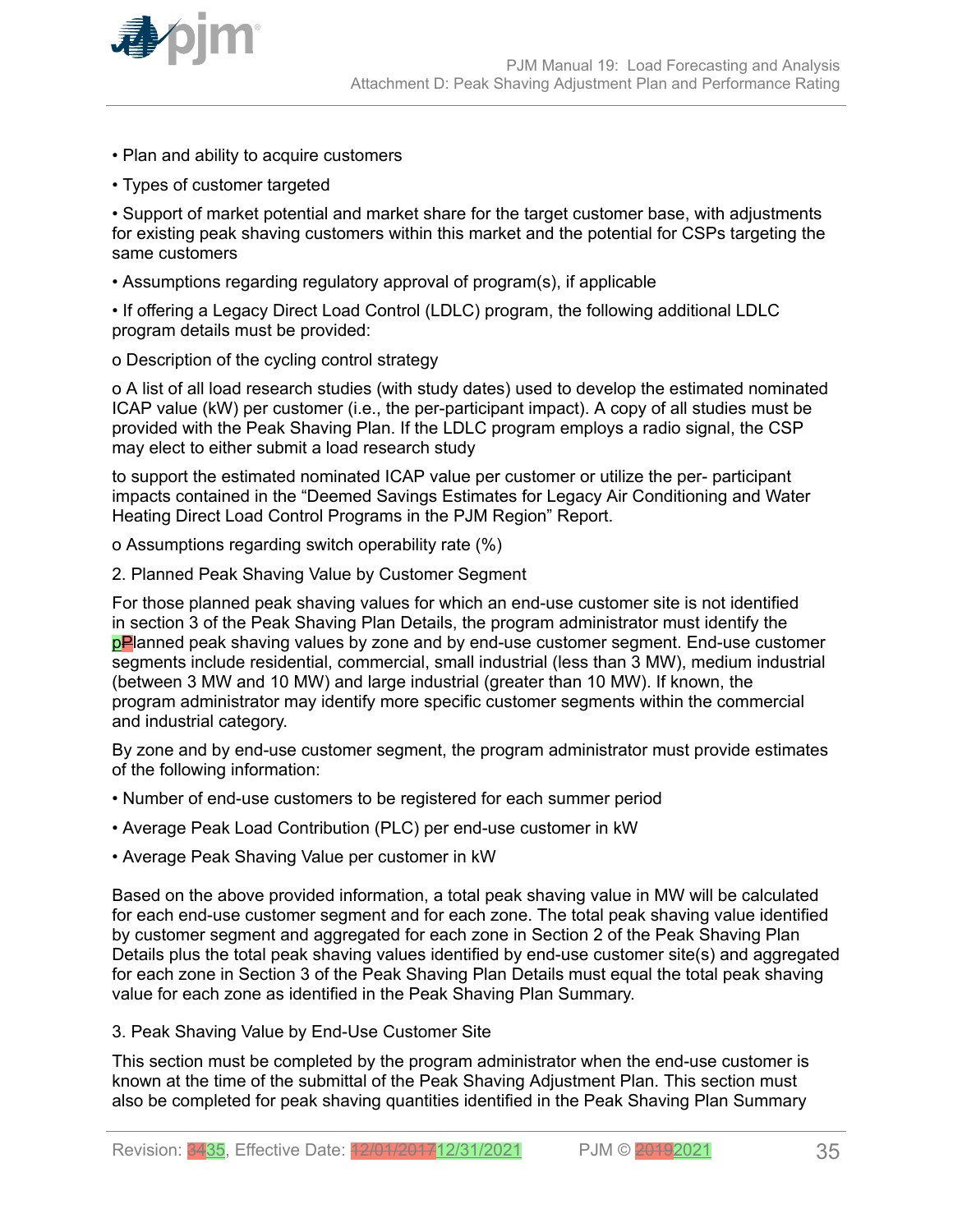

as requiring site-specific information, since this identified quantity should reflect planned peak shaving associated with specific end-use customer sites for which the program administrator has a high degree of certainty that it will physically deliver for the relevant summer period.

The program administrator must provide the following information:

- Customer EDC account number (if known)
- Customer name
- Customer premise address
- Zone
- Customer segment
- Actual value (if known) or estimate of current PLC and estimate of expected PLC in kW
- Estimated Peak Shaving Value in kW

In the event that multiple entities identify the same end-use customer site, the MWs associated with such site will not be approved for offering into the RPM auction or inclusion in the peak shaving adjustment by any of the entities, unless it can be supported by evidence, such as a letter of support from the end-use customer indicating that they have been in contact with the CSP/program administrator and are likely to execute a contract with that CSP/program administrator for the relevant summer period. In the event that multiple letters of support indicating different entities are provided from the end use customer, the MWs associated with the end-use customer site will not be approved for inclusion in the load forecast by any of the entities.

### C. Program Details

The Program Details section describes the operating characteristics of the program(s). The program administrator must provide a brief description of each submitted program, the THI threshold at which peak shaving must be operated, the hours over which the program will operate once triggered, the total peak shaving value (consistent with the Peak Shaving Plan Details), and a table of program impacts over a range of hours and THI, showing the impact for the hour/THI combination as a percentage of the total peak shaving value.

### D. Historic Program Impacts

The program administrator must provide estimated hourly load impacts for each peak shaving program for every implementation back to January 1, 1998.

### E. Schedule

The program administrator must provide an approximate timeline for procuring end-use customer sites in order to physically deliver the total peak shaving value (existing and planned peak shaving) by zone in the Peak Shaving Plan Summary. For each zone and for each customer segment, the program administrator must specify the cumulative number of customers and the cumulative Peak Shaving Value associated with that group of customers that the CSP expects to have under contract by the beginning of each of the summer periods in the PJM load forecast horizon.

## **Peak Shaving Performance Rating**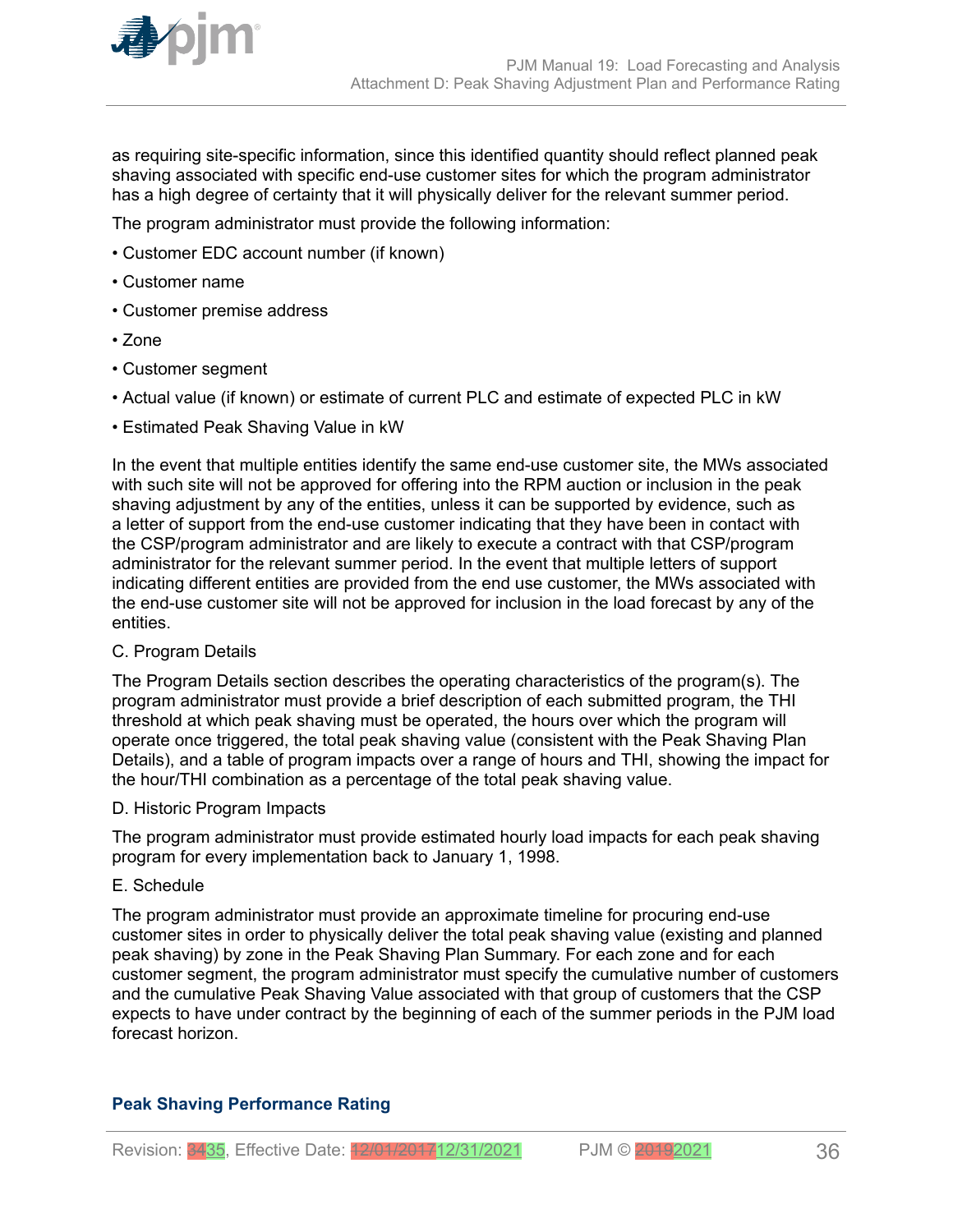

The peak shaving performance rating is used to correct the impact of approved peak shaving programs in the load forecast to be consistent with how the programs have performed when required to reduce load.

For each hour of a required peak shaving event, a shortfall value is calculated as the aggregated metered load of all participants minus the difference between aggregated Customer Baseline (CBL) and Total Participating MWtheir aggregated Customer Baseline (CBL):

Shortfall<sub>hour</sub> = (Metered Load \*Line Losses) - ((CBL \*Line Losses) - Total Participating MW)

For the event, the performance rating is one minus the average shortfall divided by the Total Participating MW:

*Event Performance* 
$$
Rating = 1 - (Avg Shortfall MW/Total Participants MW
$$

).

.

For the year, the performance rating is the average of the event performance ratings. PJM will apply a three-year rolling average of the annual peak shaving performance ratings to the program's total participating MWs in order to determine its peak shaving adjustment. For programs with less than three years of experience, a one- or two-year average will be used.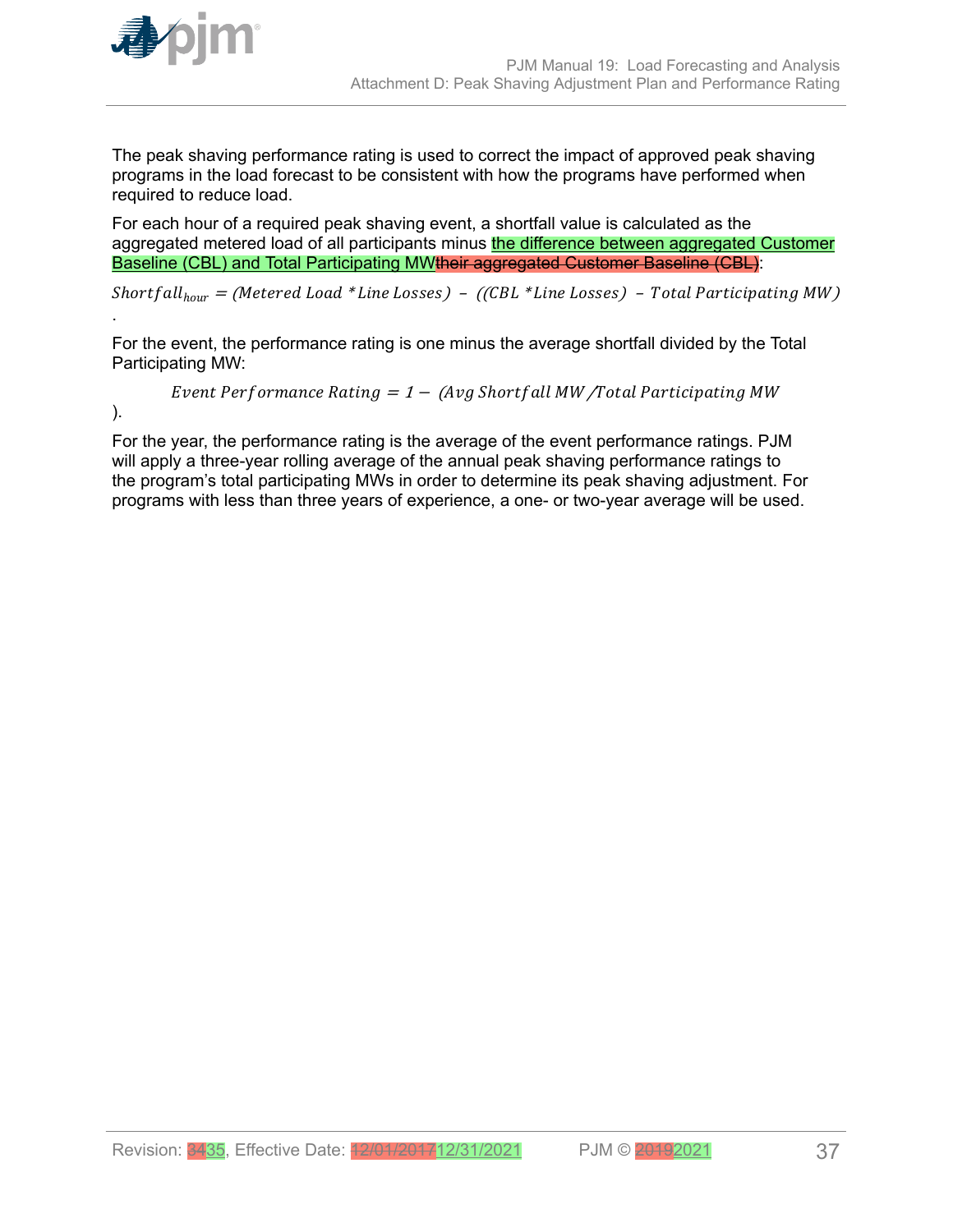<span id="page-37-0"></span>

## **Attachment E: Peak Shaving Officer Certification Form**

## PJM PEAK SHAVING OFFICER CERTIFICATION FORM

Market Participant Name: ("Participant")

I, , a duly authorized officer of Participant, understanding that PJM Interconnection, L.L.C. ("PJM") and PJM Settlement, Inc. ("PJM Settlement") are relying on this certification as evidence that Participant meets all requirements for inclusion in PJM's load forecast, as set forth in the PJM Open Access Transmission Tariff ("PJM Tariff"), the Amended and Restated Operating Agreement of PJM Interconnection, L.L.C. ("Operating Agreement"), the Reliability Assurance Agreement Among Load Serving Entities in the PJM Region ("RAA"), and in the PJM Manuals, hereby certify that, as of the date of this certification, to my knowledge and belief:

1. I have reviewed Participant's Peak Shaving Adjustment Plan (the "Plan") and the information supplied to PJM in support of the Plan is true and correct as of the date of this certification.

2. The Participant is submitting the Plan with the reasonable expectation, based upon its analyses as of the date of this certification, to physically deliver all megawatts of peak shaving by the specified summer period.

3. This certification does not in any way abridge, expand, or otherwise modify the current provisions of the PJM Tariff, Operating Agreement and/or RAA, or the Participant's rights and obligations thereunder, including Participant's ability to adjust capacity obligations through participation in PJM incremental auctions and bilateral transactions.

Date: By:

(Signature)

Print Name: Title: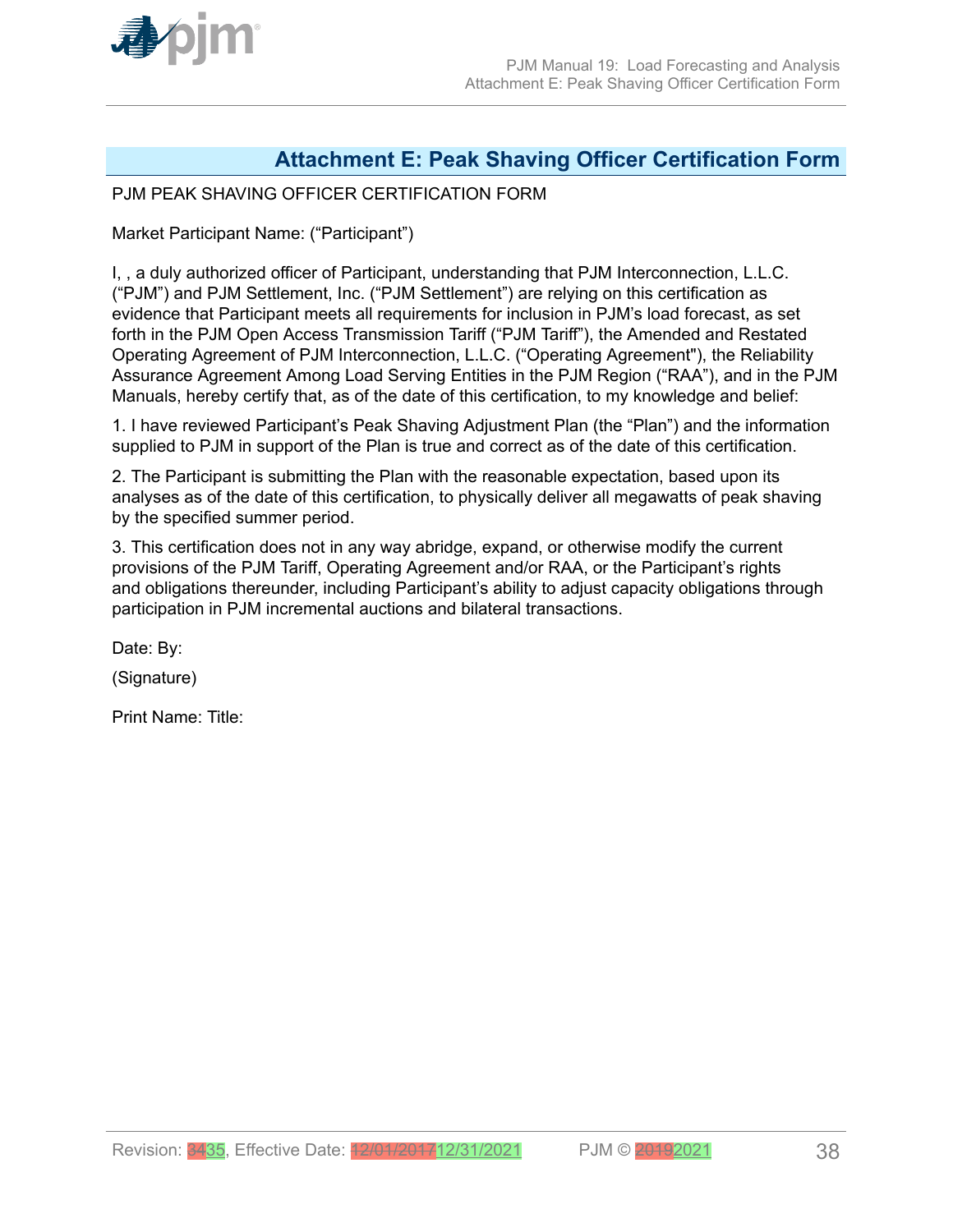<span id="page-38-0"></span>

## **Revision History**

## **Revision 34 (12/05/2019):**

- Periodic Review updated to address:
	- o Section 3: Load forecast model details are being removed from the Manual in favor of an annual whitepaper documenting the details of the load forecast.
	- o Section 4: The weather normalization procedure for peak load and energy is revised to be directly tied to the load forecast model.

### **Revision 33 (10/25/2018):**

- The following changes were made to implement the solution package of the Summer-Only Demand Response Senior Task Force:
	- o Section 3: Revisions to the load forecast development process to explicitly recognize approved summer-only peak shaving programs.
	- o Attachment D (new): Creates the rules and timelines related to Peak Shaving Adjustment Plans.
	- o Attachment E (new): A template for the Peak Shaving Officer Certification Form.

## **Revision 32 (12/01/2017):**

- Cover to Cover Periodic Review
- Section 3: Revisions to the methods used to forecast Demand Response and Price Responsive Demand
- Attachment A: Conforming changes to clarify when load drop estimates are produced and definitions of calculations for load drop estimates in non-summer period, in accordance with FERC Order E17-367 approved on March 21, 2017.

### **Revision 31 (06/01/2016):**

- Section 3: Corrected formulas in the End-Use/Weather Variables section
- Attachment B: Removed due to expiration of load research guidelines. The former Attachments C and D have been re-lettered.

### **Revision 30 (12/01/2015):**

- Added the following changes that were endorsed at the MRC on 12/01/2015 but were omitted from the final version:
	- o Section 3 distributed solar generation is now reflected in the historical load used for zonal models and a separate solar forecast is used to adjust zonal forecasts.

## **Revision 29 (12/01/2015):**

• Section 3: This extensive revision incorporates changes to the load forecast model to add variables to account for trends in appliance usage and energy efficiency, revisions in weather variables, and the introduction of an autoregressive error correction. It also adds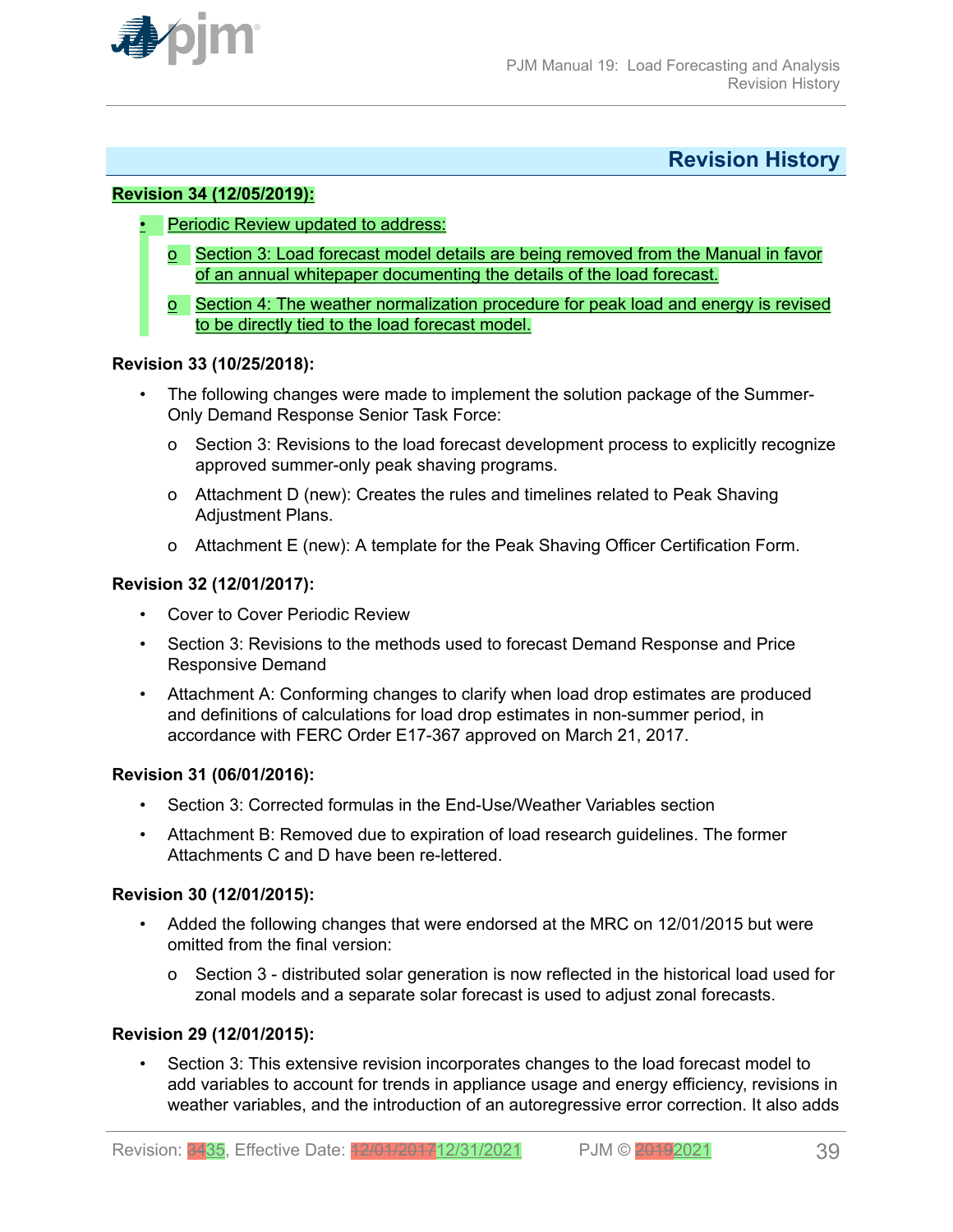

assignment of Census Divisions to zones and updates the assignments of economic regions and weather stations to zones. Section 4: the weather normalization procedure used for coincident and non-coincident peaks has been revised. This revision serves as the required periodic review of the Manual.

## **Revision 28 (08/03/2015):**

• Conforming revisions for FERC Order ER15-1849, accepted on 7/23/15 and effective 8/3/15, to improve measurement and verification procedures for CSPs with Residential Demand Response Customers. Direct Load Control is re-defined as Legacy Direct Load Control and is only effective through May 31, 2016. Statistical sampling may be used instead of customer-specific measurement and verification information for residential customers without interval metering, as outlined in Attachment D of this manual.

## **Revision 27 (03/26/2015):**

• Section 3.2: Revised DR forecast methodology

## **Revision 26 (11/01/2014):**

- Section 3: Revised to clarify the current process of applying adjustments to load forecasts.
- Attachment C: Added to provide guidelines for load forecast adjustments and examples.

### **Revision 25 (06/01/2014):**

- Conforming revisions for FERC Order ER14-822, accepted on 05/09/2014, and effective on 06/01/2014 for various DR operational changes.
- Attachment A updated for new distinction between Emergency and Pre-Emergency DR.

### **Revision 24 (04/11/2014):**

• Two of the eSuite Applications have been renamed. Moving forward EES will be known as ExSchedule and eMTR will be known as Power Meter.

### **Revision 23 (6/1/2013):**

- Section 3: Exhibits 2 and 3 revised to reflect updated economic and weather station mappings. The definition of winter load management is revised.
- Attachment B; added specific requirements for load management switch operability studies.

### **Revision 22 (2/28/2013):**

• Administrative Change: update all references of "eSchedule" to "InSchedule"

### **Revision 21 (10/01/2012):**

• Attachment A revised to add guidelines for load drop estimates for Price Responsive Demand participants.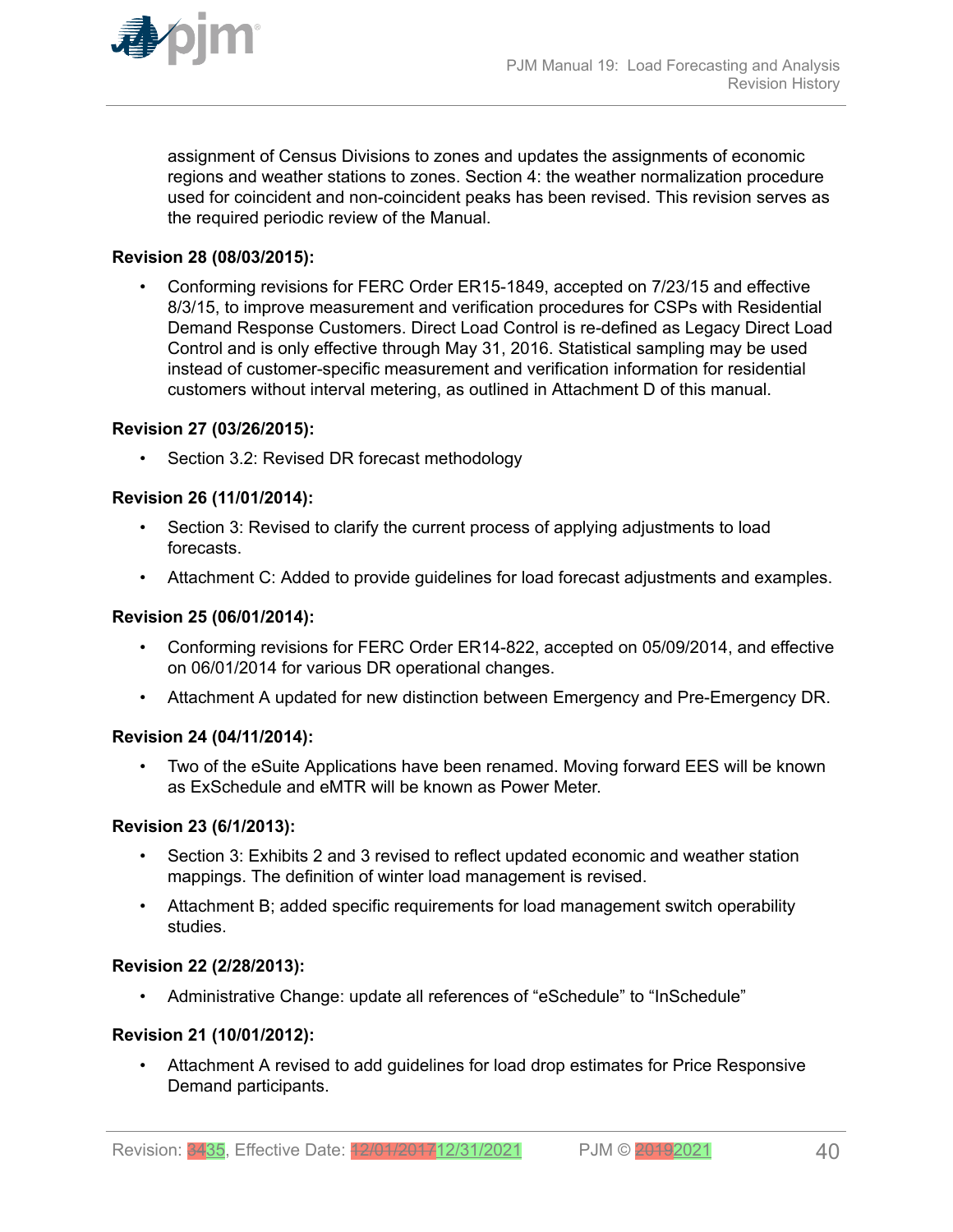

## **Revision 20 (06/28/2012):**

• Attachment A updated based on PJM Interconnection, L.L.C., Docket No. ER11-3322 (Capacity measurement and verification). This tariff and RAA update specifically requires GLD to provide reductions below the PLC and aligns any recognized reductions used to determine capacity compliance with add back process.

### **Revision 19 (02/23/2012):**

• Attachment A changed to update Comparable Day definition, clarify data required if Generation data is used to substantiate load reduction and have PJM perform the compliance calculation.

## **Revision 18 (11/16/2011):**

• Section 3: Revisions reflect adoption of Itron, Inc recommendations regarding the economic driver used in the load forecast model. References to the now-defunct Interruptible Load for Reliability option of Load Management were removed.

## **Revision 17 (07/14/2011):**

• Attachment A: 24 hour data submission required and additional clarification for use of generation data to substantiate compliance (FERC Docket #: ER11-2898-000, 4/18/11). Also added revisions concerning how add backs are applied to DLC as approved by the MRC.

### **Revision 16 (04/01/2011):**

- Section 3: Integrated the description of the net energy forecast model into the general model description.
- Revised Exhibits 2 and 3 to reflect updated economic and weather station mappings.
- Attachment A: Revised load drop estimate guidelines based on Load Management Task Force proposal approved at November 2010 Markets and Reliability Committee and January 2011 Members Committee. Corresponding tariff language changes were filed with FERC under Docket ER11-2898-000.

### **Revision 15 (10/01/2009):**

• Attachment A: Revised load drop estimate guidelines to reflect the FERC-approved business rules. Section 3: added price responsive demand to the adjustments made to the load forecast.

### **Revision 14 (12/01/2008):**

- Section 3: Revised load forecast model specification to allow for a load adjustment dummy variable. Clarified the review and approval process for the Load Forecast Report.
- Section 4: Revised the Weather Normalization approval process to clarify that Board approval is not required.

### **Revision 13 (06/01/2008):**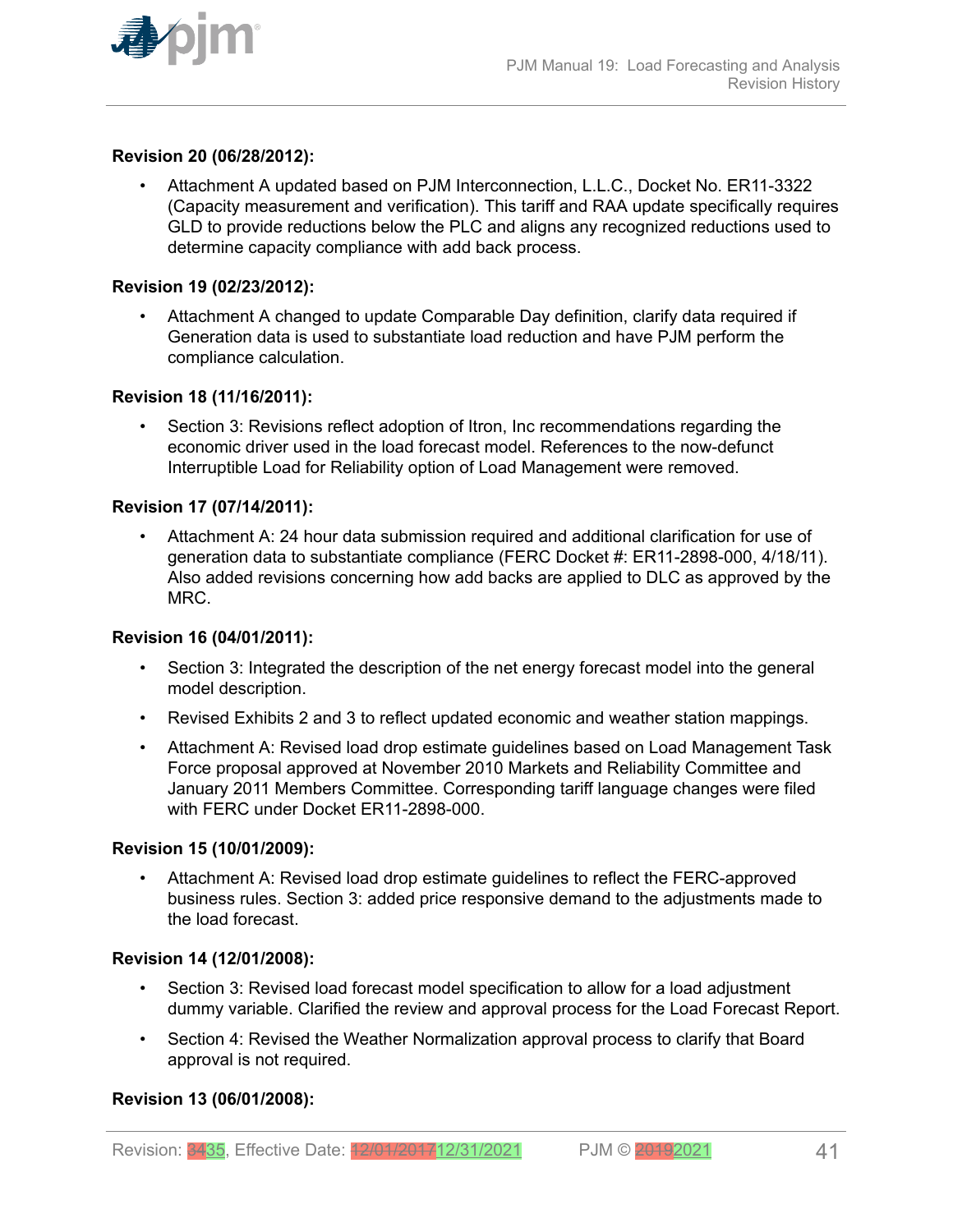

- A new Exhibit 1 was added, presenting definitions of variables used in the load forecast model. Other exhibits were re-numbered.
- Exhibit 2 was revised to reflect a new weather station assignment for the DAY zone.
- Section 4: Removed note from Weather Normalization Procedure description (the process is finalized).
- Attachment A: Revised to reflect that the guidelines apply to both capacity- and energyrelated load drop estimates.

## **Revision 12 (06/01/2007):**

- Removed Section 3 and moved content to Manual 18.
- Removed Section 7 and moved content to Manual 18.

## **Revision 11 (06/01/07):**

• This extensive revision incorporates changes to Load Data Systems due to the implementation of the Reliability Pricing Model (RPM). Sections on Active Load Management and Qualified Interruptible Load have been replaced with a new Load Management section. The Zonal Scaling Factor section reflects a revised calculation. The Load Forecast Model section has been updated for enhancements made to the model specification as well as revised coincident peak forecast method. The Weather Normalization section was revised to reflect that seasonal peaks are now normalized using the load forecast model.

### **Revision 10 (06/01/06):**

- Exhibit 1—Updated to include the new Manual 30: Alternative Collateral Program.
- Section 3—Revised to reflect changes in the handling of outlier observations in weather normalization of seasonal peaks.
- Section 4—Revised to incorporate the addition of the Full Emergency option of Load Response.
- Updated the penalties/rewards section under Compliance.

### **Revision 09 (01/01/06):**

• This revision includes a complete revision to Section 6 to detail the PJM-produced load forecast which will be used for capacity and system planning purposes. The previous Section 3 (PJM Load Forecast Report) has been removed since Member input is no longer required for its production.

### **Revision 08 (06/01/05):**

- Updated Exhibit 1 to include new PJM Manuals.
- This revision includes changes to Section 3 to reflect reporting requirements for sub-Zones. Section 4 was completely revised to reflect a new weather normalization method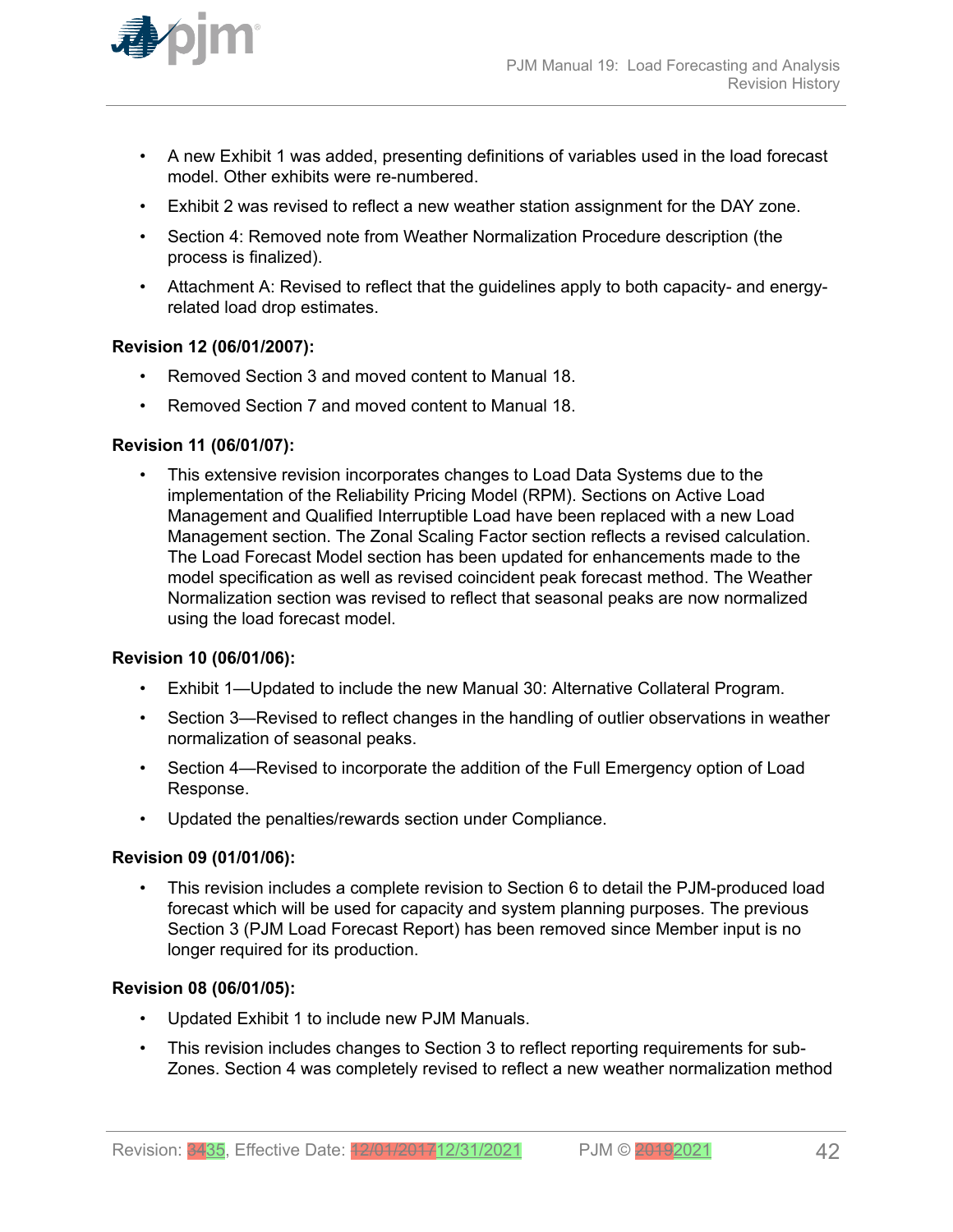

and revised basis for calculating 5CPs. Section 8 has been modified to reflect revised release dates for Zonal Scaling Factors.

## **Revision 07 (07/01/04):**

• This revision includes changes to Section 2, to reflect that 500kV generation will be treated differently in the PJM Western and Southern regions than the Mid-Atlantic Region. Section 4 was revised to reflect that peak load allocation will be impacted for market integration. Section 5 has been modified to reflect that the Active Load Management program has been fully incorporated into the eCapacity application.

## **Revision 06 (10/01/03):**

- This revision incorporates a new presentation format. Substantive changes were made to Section 4, to reflect changes in peak normalization procedures. Section 5 and Attachment B were revised to reflect the change in load research requirements for cycling programs to a five year cycle. The previous Section 6 (Forecast Peak Period Load) has been deleted. The section on Qualified Interruptible Load now reflects that it is the same as Active Load Management. New sections have been added for the PJM Entity Forecast and Zonal Scaling Factors. Attachment A includes an additional load drop estimate technique, Customer Baseline. Throughout the document, changes were made to reflect the new committee structure, and the Board of Managers enhanced authority.
- Changed all references from "*PJM Interconnection, L.L.C.*" to "*PJM.*"
- Changed all references from "the PJM OI" to "PJM."
- Renamed Exhibits to consecutive numbering.
- Reformatted to new PJM formatting standard.
- Renumbered pages to consecutive numbering.

### **Revision 05 (01/01/03):**

• This revision contains changes to Section 2, which was revised to reflect that hourly load data are reported through the new Power Meter application. Section 5 was revised to clarify wording on existing Active Load Management rules and procedures.

## **Revision 04 (06/01/02):**

• This revision contains changes to Section 3, which was revised to reflect a new reporting format for the PJM Load Forecast Report. Section 7 was revised to incorporate firm level customers into the Qualified Interruptible Load program.

### **Revision 03 (01/01/02):**

• This revision incorporates changes resulting from the addition of PJM West into the Interconnection. Section 4 was revised to add a description of the peak normalization process for PJM West. Sections 6 (Qualified Interruptible Load) and 7 (Forecast Period Peak Load) were added.